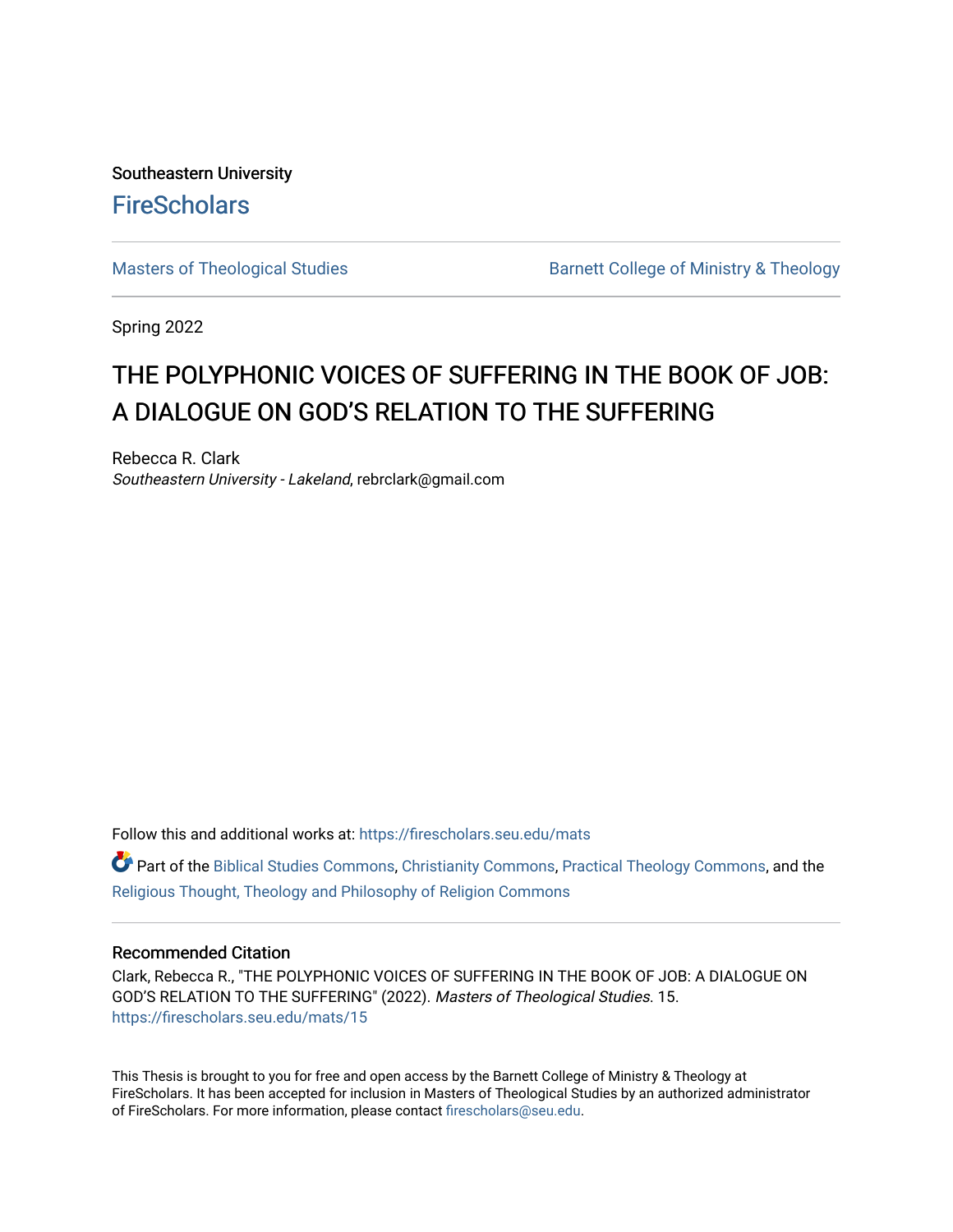# THE POLYPHONIC VOICES OF SUFFERING IN THE BOOK OF JOB: A DIALOGUE ON GOD'S RELATION TO THE SUFFERING

# MASTER'S THESIS

# PRESENTED TO

# THE FACULTY OF THE SCHOOL OF DIVINITY IN THE BARNETT COLLEGE OF MINISTRY AND THEOLOGY AT SOUTHEASTERN UNIVERSITY

# IN PARTIAL FULFILMENT OF THE REQUIREMENTS FOR THE DEGREE OF MASTER OF DIVINITY

BY

# REBECCA R. CLARK

2022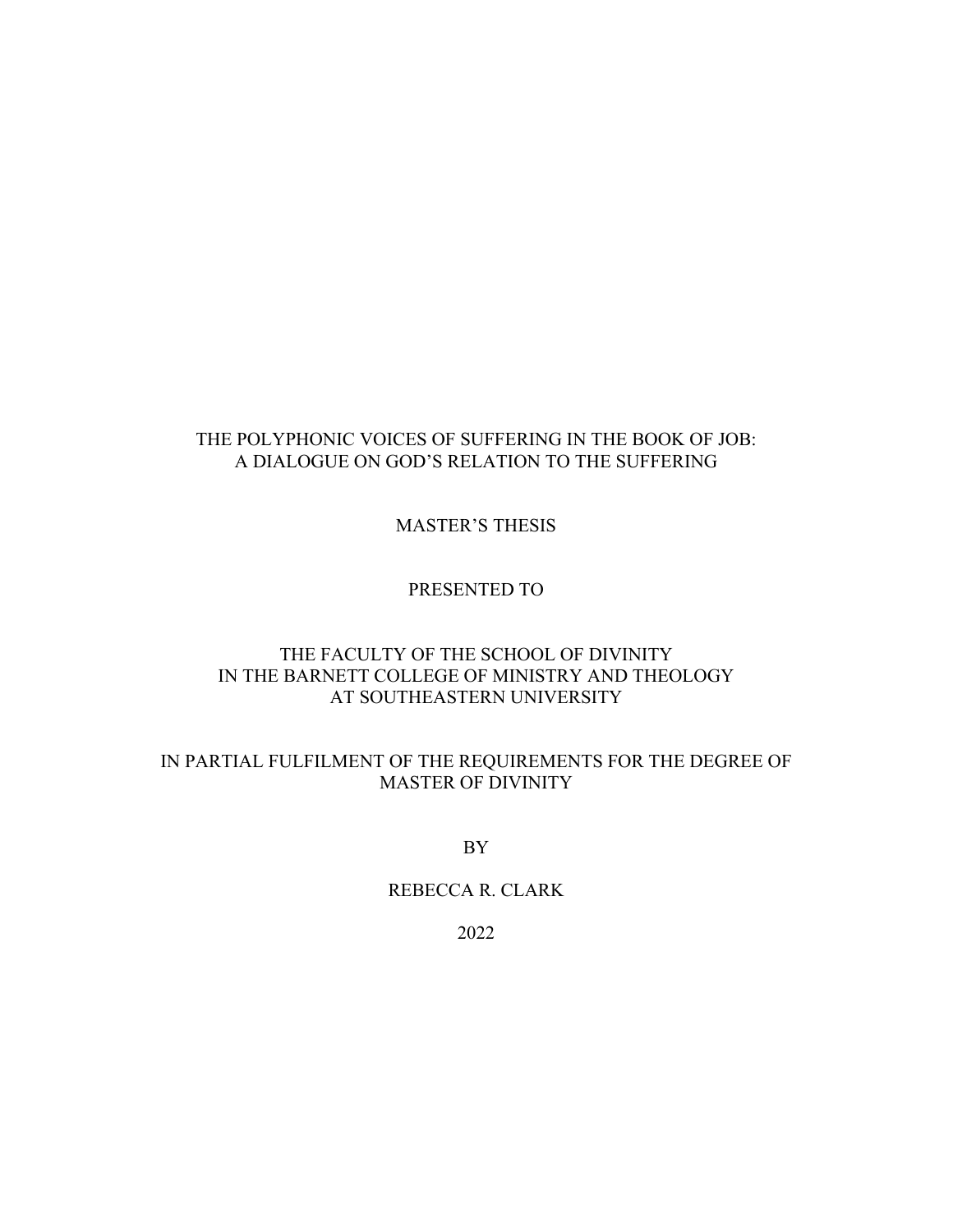# THESIS COMMITTEE SIGNATURE PAGE

*This thesis, written by*

Rebecca Clark

*under the direction of the candidate's Thesis Committee and approved by all members of the Committee, has been presented to and accepted by the Faculty of the Barnett College of Ministry and Theology of Southeastern University in partial fulfillment of the requirements for the degree of Master of Arts in Theological Studies.* 

Date

May 9, 2022

\_\_\_\_\_\_\_\_\_\_\_\_\_\_\_\_\_\_\_\_\_\_\_\_\_\_\_\_\_\_\_\_\_\_\_ Anthony Roberts, MA Signature Associate Dean, Barnett College of Ministry and Theology

\_\_\_\_\_\_\_\_\_\_\_\_\_\_\_\_\_\_\_\_\_\_\_\_\_\_\_\_\_\_\_\_\_\_\_ Melissa L. Archer, PhD Signature Chair, School of Divinity

*Daniel McNaughton*

*Daniel McNaughton*<br>Signature **Manual Accord Advisor**, First Reader Advisor, First Reader

 $\bigwedge \bigvee \bigvee$ ,  $\bigvee$   $\bigvee$   $\bigvee$   $\bigvee$   $\bigvee$   $\bigvee$   $\bigvee$   $\bigvee$   $\bigvee$   $\bigvee$   $\bigvee$   $\bigvee$   $\bigvee$   $\bigvee$   $\bigvee$   $\bigvee$   $\bigvee$   $\bigvee$   $\bigvee$   $\bigvee$   $\bigvee$   $\bigvee$   $\bigvee$   $\bigvee$   $\bigvee$   $\bigvee$   $\bigvee$   $\bigvee$   $\bigvee$   $\$ Signature Second Reader

DMin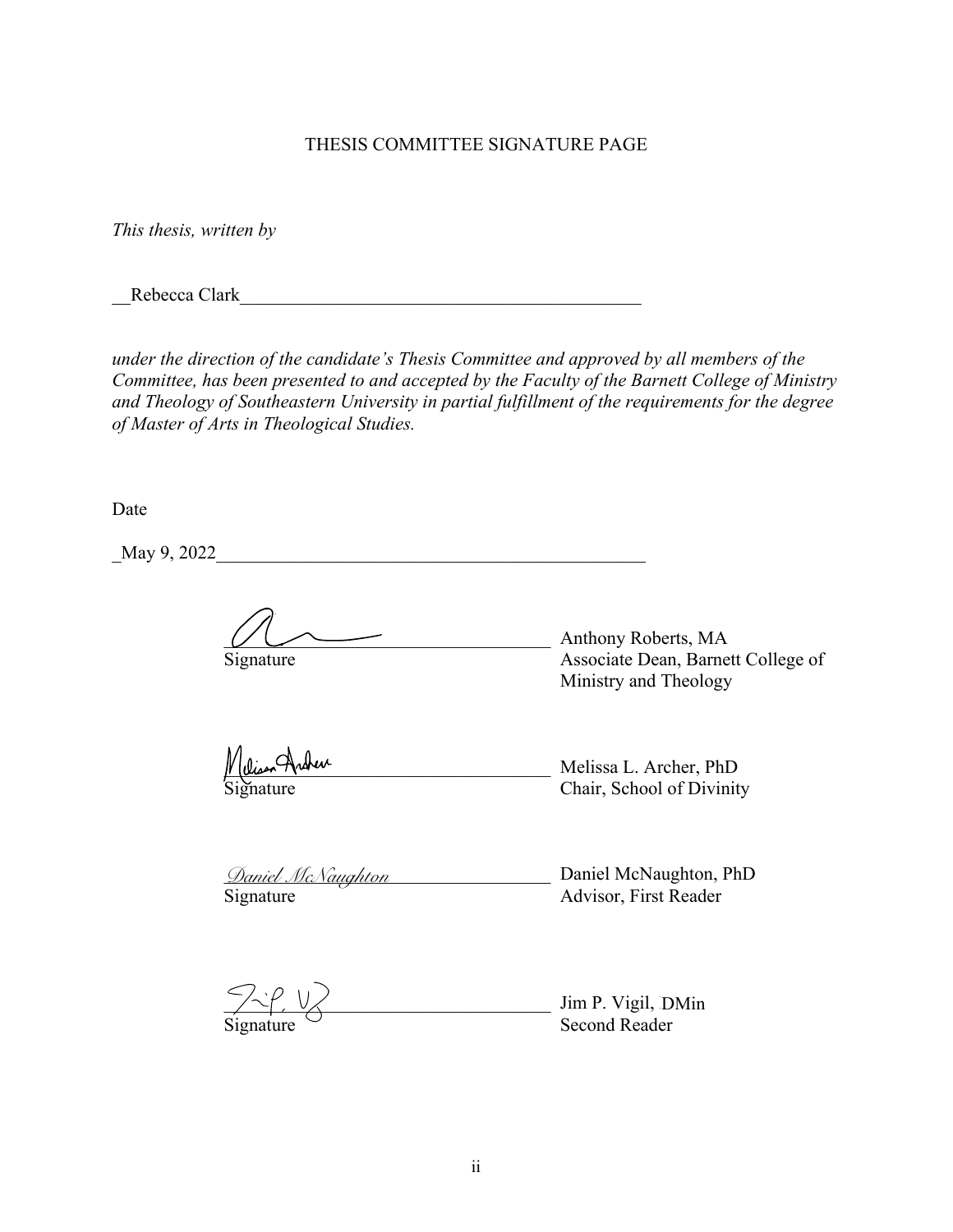Copyright by Rebecca R. Clark © 2022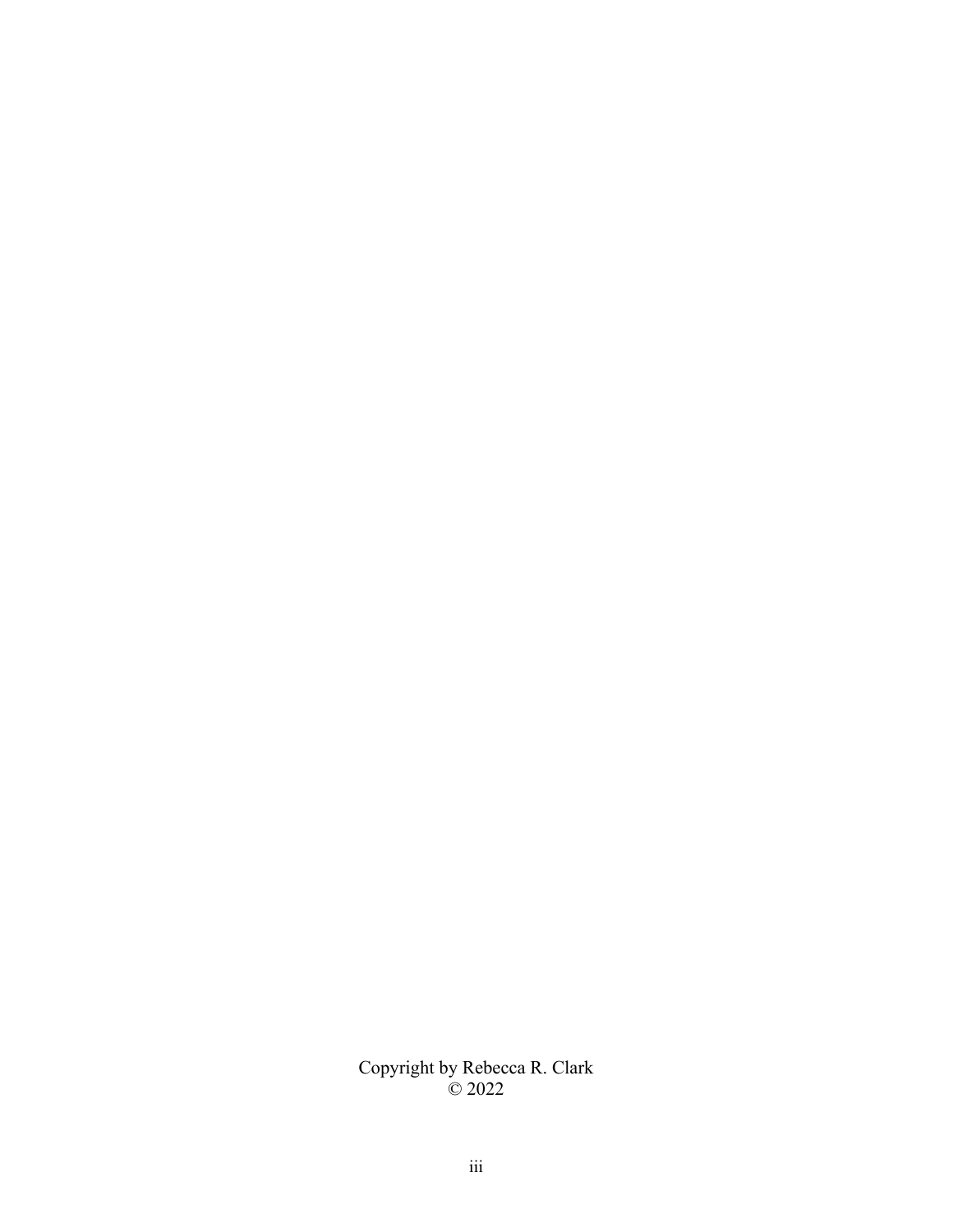#### ABSTRACT

Suffering is an experience that can lead one to question the goodness of God. Such an experience is exemplified in the narrative of Job. It is the argument of this thesis that the dialogue in Job ultimately reveals God's character as good even in the midst of one's suffering. This argument is supported through an examination of the polyphonic voices of the book of Job. The voice of Job demonstrates the tension of the sufferer, as a perceived absence of God seems contrary to His character. And yet, Job affirms God's goodness. The voice of "the satan" demonstrates an awareness of God's power, in which the sufferer can take comfort. The voices of the friends ironically clarify how God does not interpret suffering. The voice of God offers a theological benchmark for what each of the characters have spoken of Him in Job's time of suffering. Finally, a praxis is presented based on the dialogue in Job for how to speak of/about God in times of suffering.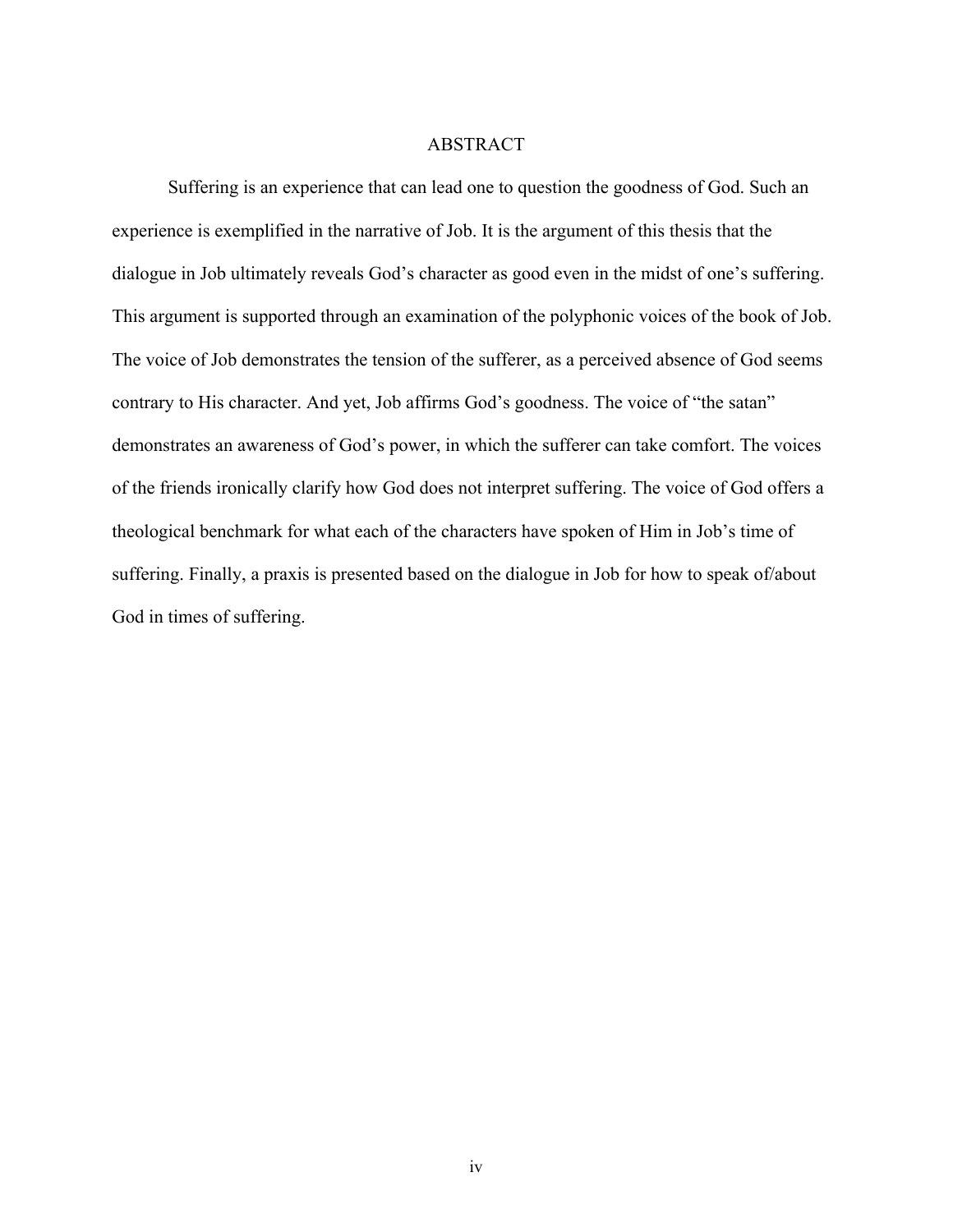# *Dedication*

To the reader whose suffering has seemed to speak louder than God's voice.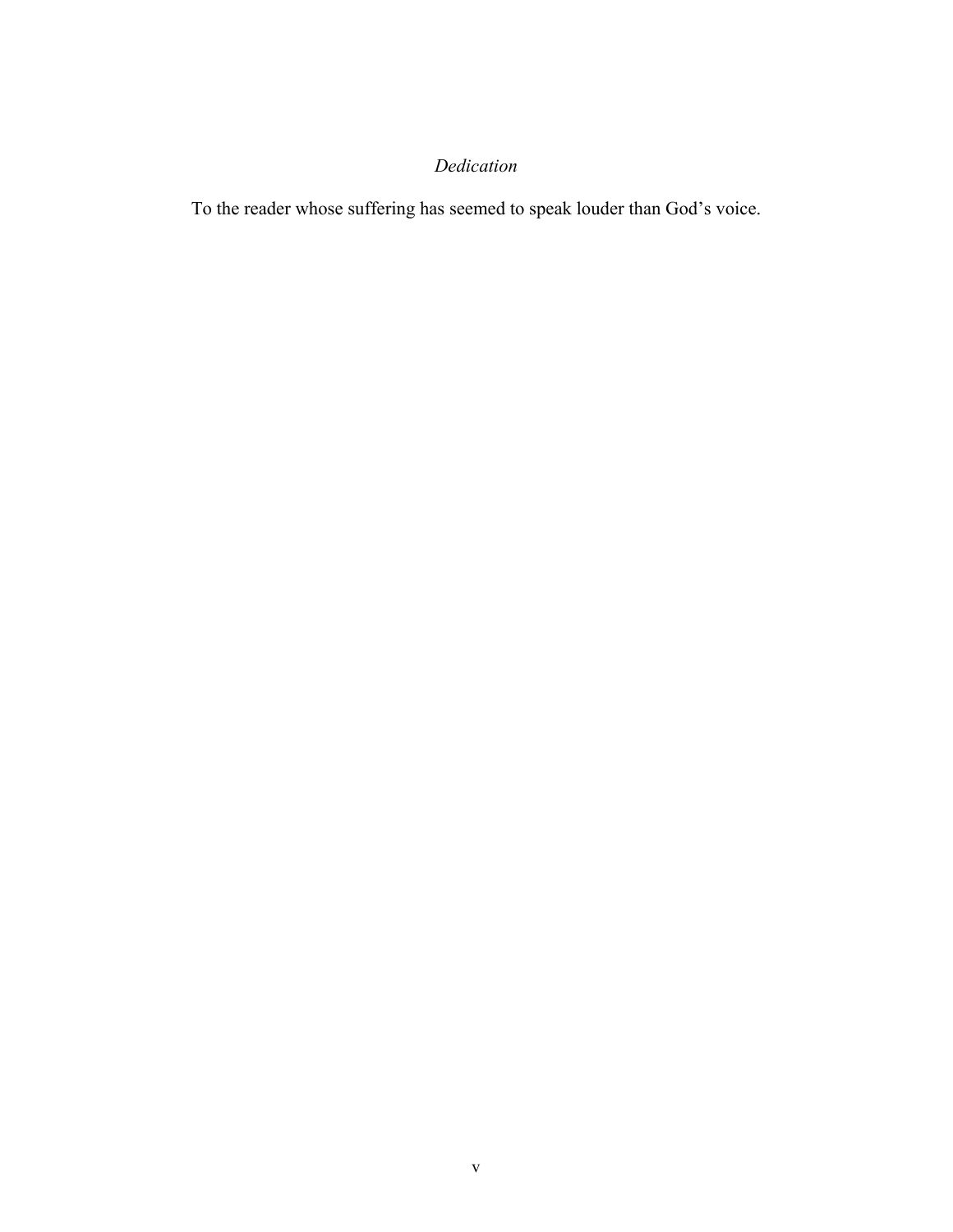# TABLE OF CONTENTS

| I.    | <b>INTRODUCTION</b><br>$a_{\cdot}$ |  |
|-------|------------------------------------|--|
|       | b.                                 |  |
| II.   | THE VOICE OF JOB                   |  |
|       | $a_{-}$                            |  |
|       | $\mathbf{b}$ .                     |  |
|       | $\mathbf{c}$ .                     |  |
|       |                                    |  |
|       | e.                                 |  |
| III.  | THE VOICE OF THE SATAN             |  |
|       | $a_{\cdot}$                        |  |
|       |                                    |  |
|       | $\mathbf{c}$ .                     |  |
|       | $d_{-}$                            |  |
|       | e.                                 |  |
| IV.   | THE VOICES OF THE FRIENDS          |  |
|       | a.                                 |  |
|       | $\mathbf{b}$ .                     |  |
|       | $\mathbf{c}$ .                     |  |
|       | $d_{-}$                            |  |
|       | e.                                 |  |
|       | f.                                 |  |
| V.    | THE VOICE OF GOD                   |  |
|       | a.                                 |  |
|       | b.                                 |  |
|       | c.                                 |  |
|       | d.                                 |  |
|       | e.                                 |  |
| VI.   | THEOLOGICAL EVALUATION & PRAXIS    |  |
|       | a.                                 |  |
|       | b.                                 |  |
|       | $\mathbf{c}$ .                     |  |
|       | d.                                 |  |
|       | e.                                 |  |
|       | f.                                 |  |
| VII.  |                                    |  |
| VIII. |                                    |  |
|       |                                    |  |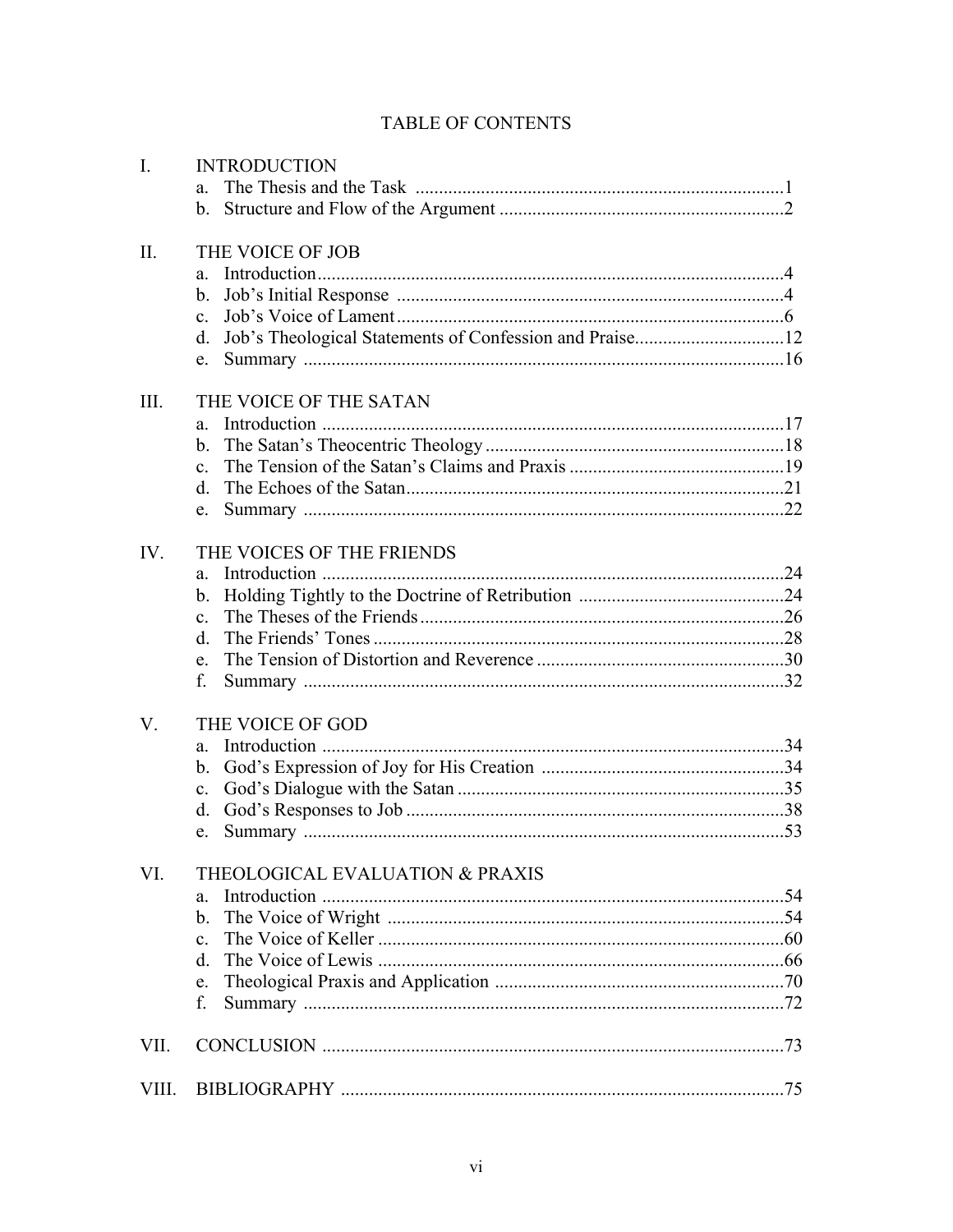#### CHAPTER ONE

## **INTRODUCTION**

#### *The Thesis and the Task*

There is a popular saying, in which one says, "God is good," anticipating the response from others to be, "All the time." Then, the opposite is proclaimed, "And all the time, God is good!" This declaration, usually made with much confidence, can be difficult to say in times of suffering. To the sufferer who perceives God's goodness as dependent upon Him granting a pain-free life, there needs to be an asterisk for the phrase "all the time," denoting that God may not in fact be considered good in times of suffering. Equating God's goodness to one's pain-free existence, the sufferer may begin to view God as absent, cruel, or completely non-existent. And yet, Scripture repeatedly indicates that God is perfect, right, and good. This creates tension between the accuracy of God's goodness and the present reality of the sufferer in a world of rampant suffering.

For the sufferer, the pain can speak volumes against the goodness of God. And yet, as C.S. Lewis challenges, "God whispers to us in our pleasures, speaks in our conscience, but shouts in our pain: it is His megaphone to rouse a deaf world."1 With this in mind, it is apparent that one's pain and the state of God's goodness is often interpreted or shaped through the voices to which the sufferer listens, whether it be their own, the voice of those around them, or even the voice of God. This is certainly the case for a man named Job in the biblical narrative who questions why God would allow him to endure suffering if he is blameless. The narrative is comprised of dialogue that expresses various interpretations of why God is allowing Job to suffer. Thus, it is the task of this paper to examine what the polyphonic voices in the narrative of

<sup>&</sup>lt;sup>1</sup> C.S. Lewis, *The Problem of Pain* (New York, NY: Macmillan, 1962), 74.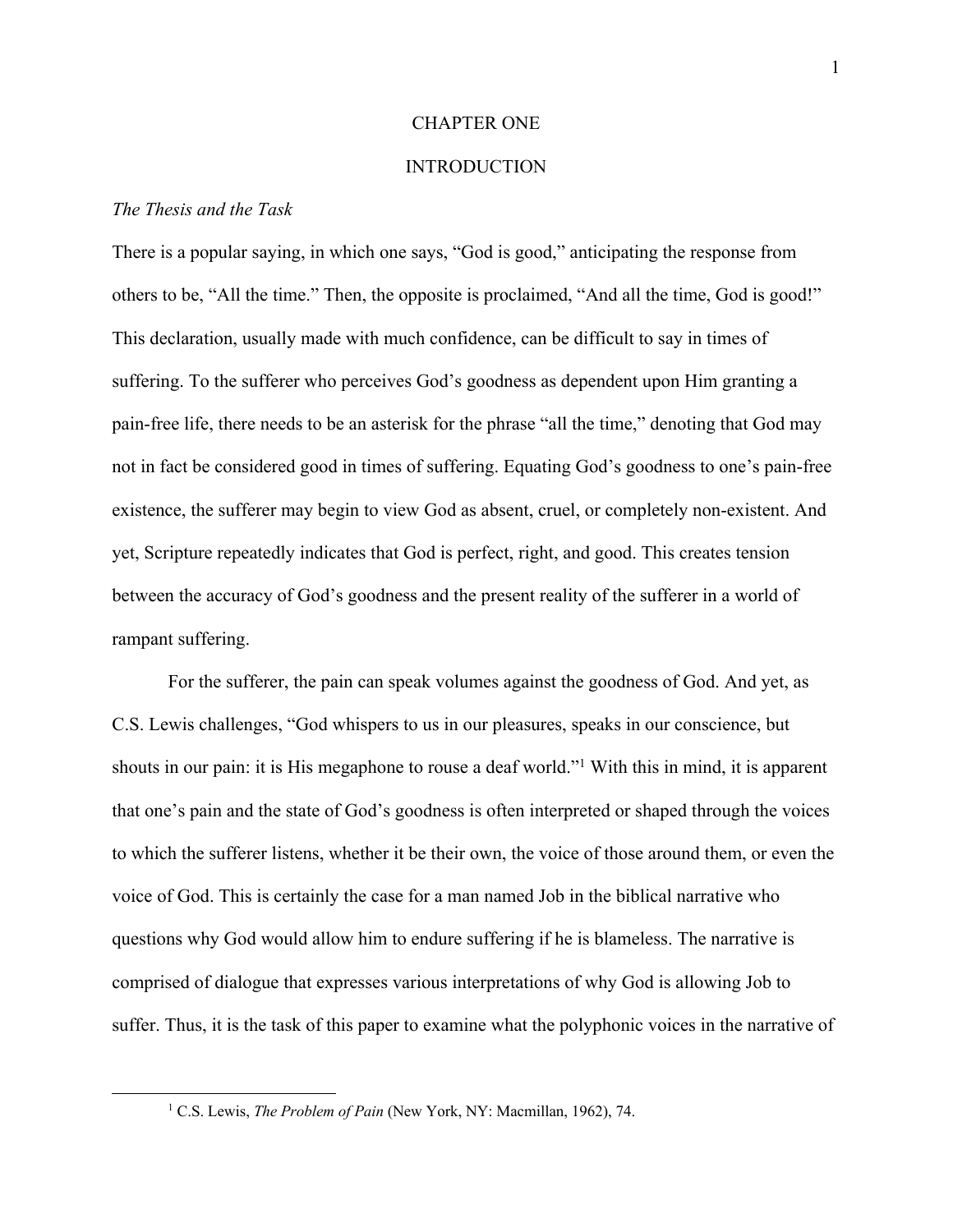Job reveal about God's understanding of and relation to human suffering. In turn, this paper intends to show how such dialogue reveals God's character as good even in the midst of one's suffering, while also providing a praxis for how to speak of/about God in times of suffering. *Structure and Flow of the Argument*

The voices to be examined include Job, the "friends" (Eliphaz, Bildad, and Zophar), "the satan," and God. Each presents a particular theology of suffering. Therefore, the author will identify key themes present in the dialogue of each of these voices, in relation to how they understand God's interpretation of Job's suffering. The ultimate standard of accuracy for these voices will be God's voice. Therefore, each voice will be critiqued through the cross-reference of God's voice in the narrative. Additionally, the interpretation of each of these voices will be offered through the examination of various biblical commentators. Finally, the commentary of these voices will undergo a theological evaluation, comparing their theologies to well-known Christian voices that offer a scholarly response to God and suffering, including Christopher J. H. Wright, Timothy Keller, and C.S. Lewis. Such an evaluation will offer a critique of the voices in the narrative, as well as a framework for the praxis to be applied.

For the sake of this thesis, the narrative will be interpreted in its "final form," in accordance with Brevard Child's approach.2 This approach affirms a canonical reading of the Bible.<sup>3</sup> Thus, this thesis affirms the narrative of Job as a whole, complete unit that belongs within the biblical canon, functioning as a means of God's revelation to His people. <sup>4</sup> The narrative is interpreted with the post-resurrection reality and hope of Christ presented in the biblical canon. Because this thesis views the Book of Job in its final form, the character of God, will be

<sup>2</sup> Brevard S. Childs, *Introduction to the Old Testament as Scripture* (Philadelphia, PA: Fortress Press, 1979), 75-77.

<sup>3</sup> Childs, *Old Testament*, 75-77.

<sup>4</sup> Childs, *Old Testament*, 75-77.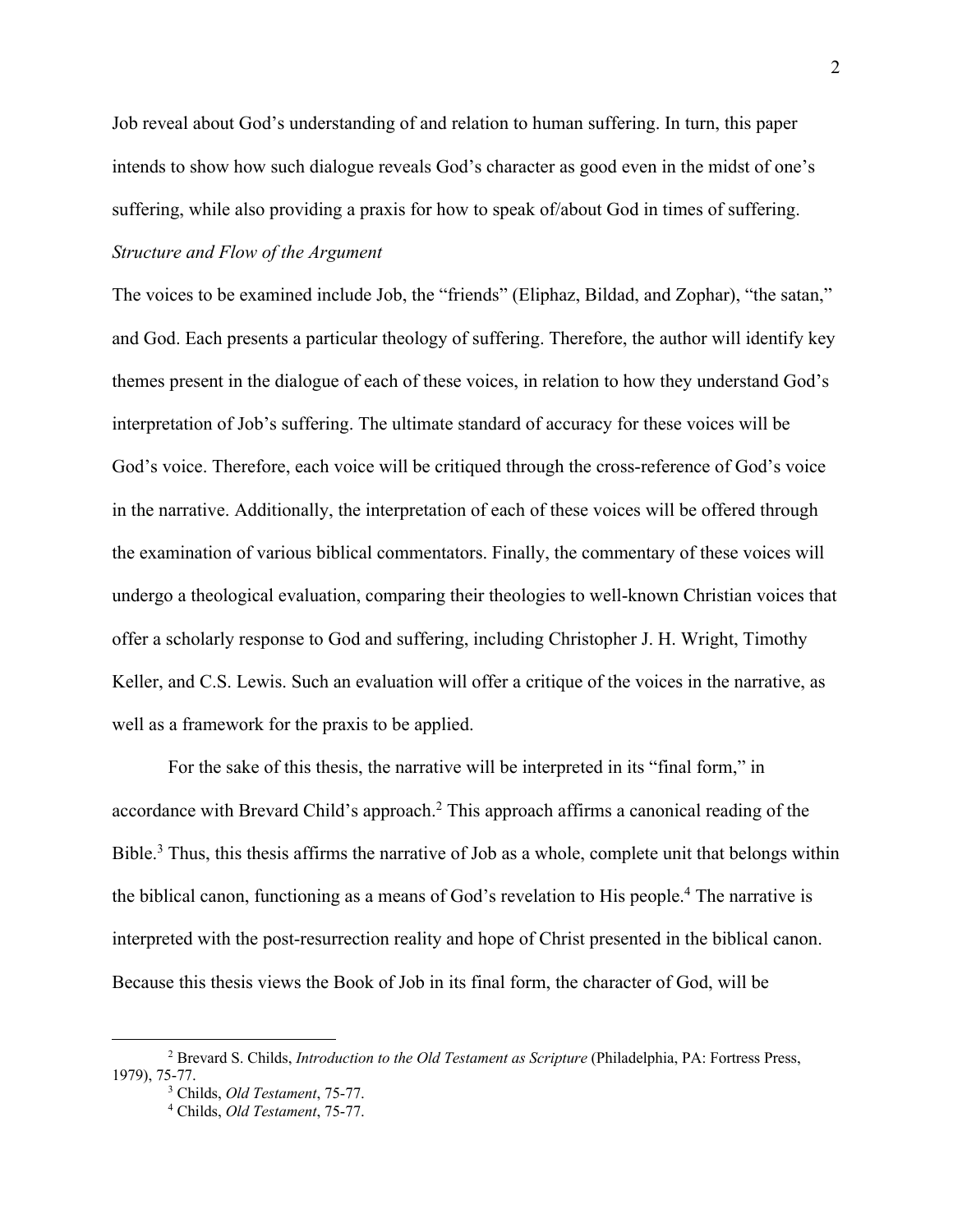interpreted as synonymous with the God of the Israelites. To support this view, the first time that Job speaks about God in 1:21, he uses the title *Y<sup>a</sup>hova*, noted as the proper name of the God of Israel. $5$ 

There are a few research limitations that are important to mention. First of all, the author did not read the text in Hebrew. While some research was done on specific words, the author is not privy to the significance of certain grammar or tone that is conveyed in the original language. Additionally, not all of the voices in the narrative were included in this study. Thus, there is still more dialogue to explore in relation to a theology of suffering in the book of Job. Finally, in choosing resources, the author did not look at various cultural perspectives/voices. Thus, further research is indeed required to cross-reference theological perspectives and explore more of the dialogue.

<sup>5</sup> Richard Whitaker et al., *The Abridged Brown-Driver-Briggs Hebrew-English Lexicon of the Old Testament*, Logos Research Edition (Boston; New York: Houghton, Mifflin and Company, 1906).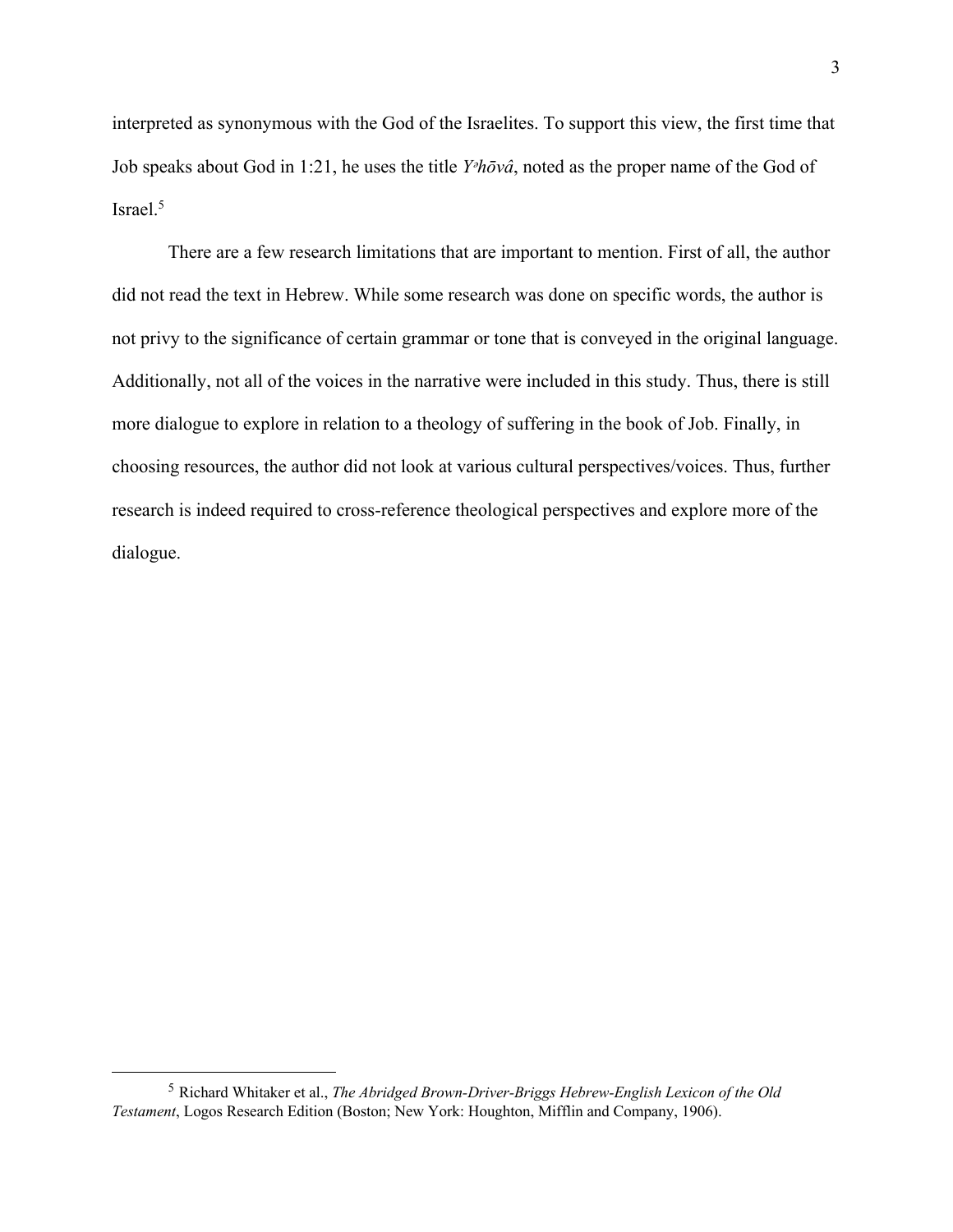#### CHAPTER TWO

#### THE VOICE OF JOB

#### *Introduction*

Within the book of Job, Job's voice is featured in at least 23 of the 42 chapters (it is uncertain as to who is speaking in chapter 28). A brief overview of Job's expressions demonstrates that he expresses in various forms of lament, including questioning and complaint. However, also within Job's discourse, there are moments of confession and reverence. These are common human responses in times of suffering. It is because of this that Nicholas List writes, "In the midst of crisis, whether personal or cosmic, many have found solidarity in the voice of Job."6

#### *Job's Initial Response*

In Job 1, Job experiences the tragic losses of his servants, livestock, and children. His physical response indicates mourning: tearing his garments and shaving his head (v. 20).7 Job's initial verbal response is striking: "Naked I came from my mother's womb, and naked I will depart. The LORD gave and the LORD has taken away; may the name of the LORD be praised" (1:21).<sup>8</sup> Clines proposes that what Job has expressed here is "a sentiment entirely in tune with the generalizations of pessimistic 'wisdom.'"9 It is "pessimistic" in the sense that Job is identifying with the dead, perhaps already feeling "as good as dead," after experiencing such extreme loss.<sup>10</sup> He quotes a "wise" saying, perhaps saying it as a mere platitude. It is impossible to know the exact tone in which Job expressed this saying, whether it was said out of shock, numbness, or

<sup>6</sup> Nicholas List, "Receptions of Job and Theologies of Suffering," *Stimulus* 27, no. 2 (2020): 71.

<sup>7</sup> David J.A. Clines, *Job 1-20*, Word Biblical Commentary (Dallas, TX: Word Books, 1989), 34.

<sup>8</sup> Unless otherwise noted, all biblical passages referenced, are in the *New International Version*.

<sup>9</sup> Clines, *Job*, 36.

<sup>10</sup> Clines, *Job*, 36.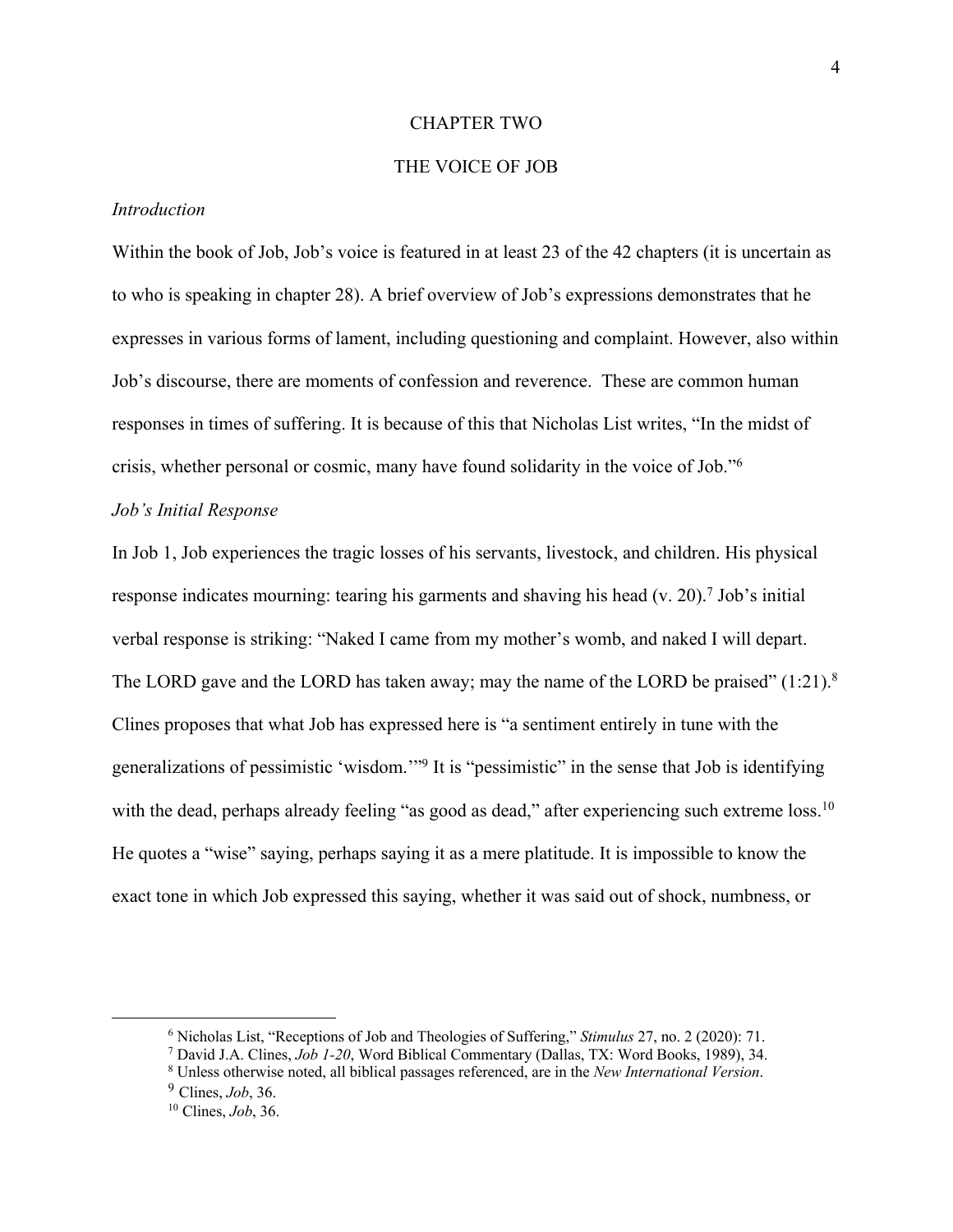much fervor. What is important, however, is that such aphorisms are indeed theological statements.<sup>11</sup> Job's response describes his view of God.

Analyzing Job's initial statement provides a framework for not only Job's general view of God but of how God relates to his suffering. Hartley recognizes that Job 1:21 is a means of Job acknowledging, "God's sovereignty over his entire life, both for good and for ill."12 Indeed, this is a declaration directly about God's sovereignty, with Job using God's name three times, making no mistake as to whom he is referring.<sup>13</sup> This also reveals Job's interpretation of the cause of his immense suffering. Although Job 1:13-18 describes the source of Job's losses as natural disasters and human enemies, the Sabeans and Chaldeans, Job's statement demonstrates that Job looks directly to God as the One who "took away." Clines says, "He sees his human enemies and natural forces as secondary to the one who must be ultimately responsible."<sup>14</sup> In other words, Job's vocalization credits God as the source of His suffering. In turn, Job understands that in speaking of his suffering, it is only fitting to address God.

Job meets his wife's temptation to "curse God" with a strong rebuke (2:9). Hartley notes that Job's rebuke of his wife as foolish, he uses the strongest Hebrew word for "fool."15 In doing so, Job leaves no room for her counsel to be considered as worthy. This scene with Job's wife ultimately "vocalizes the crux of the test" proposed by the satan that Job will ultimately, "curse God" (2:9).<sup>16</sup> Job's response to his wife's outlandish proposal is one of "rebuke and resignation."<sup>17</sup> With such a response, the narrator informs that Job "did not sin with his lips"

<sup>11</sup> John E. Hartley, *The Book of Job* (Grand Rapids, MI: Eerdmans, 1988), 78.

<sup>&</sup>lt;sup>12</sup> Hartley.

<sup>&</sup>lt;sup>13</sup> Hartley.

<sup>14</sup> Clines, *Job*, 37.

<sup>15</sup> Hartley, *Job*, 84.

<sup>16</sup> Hawley, *Book of Job*, 460.

<sup>17</sup> Hawley, *Book of Job*, 460.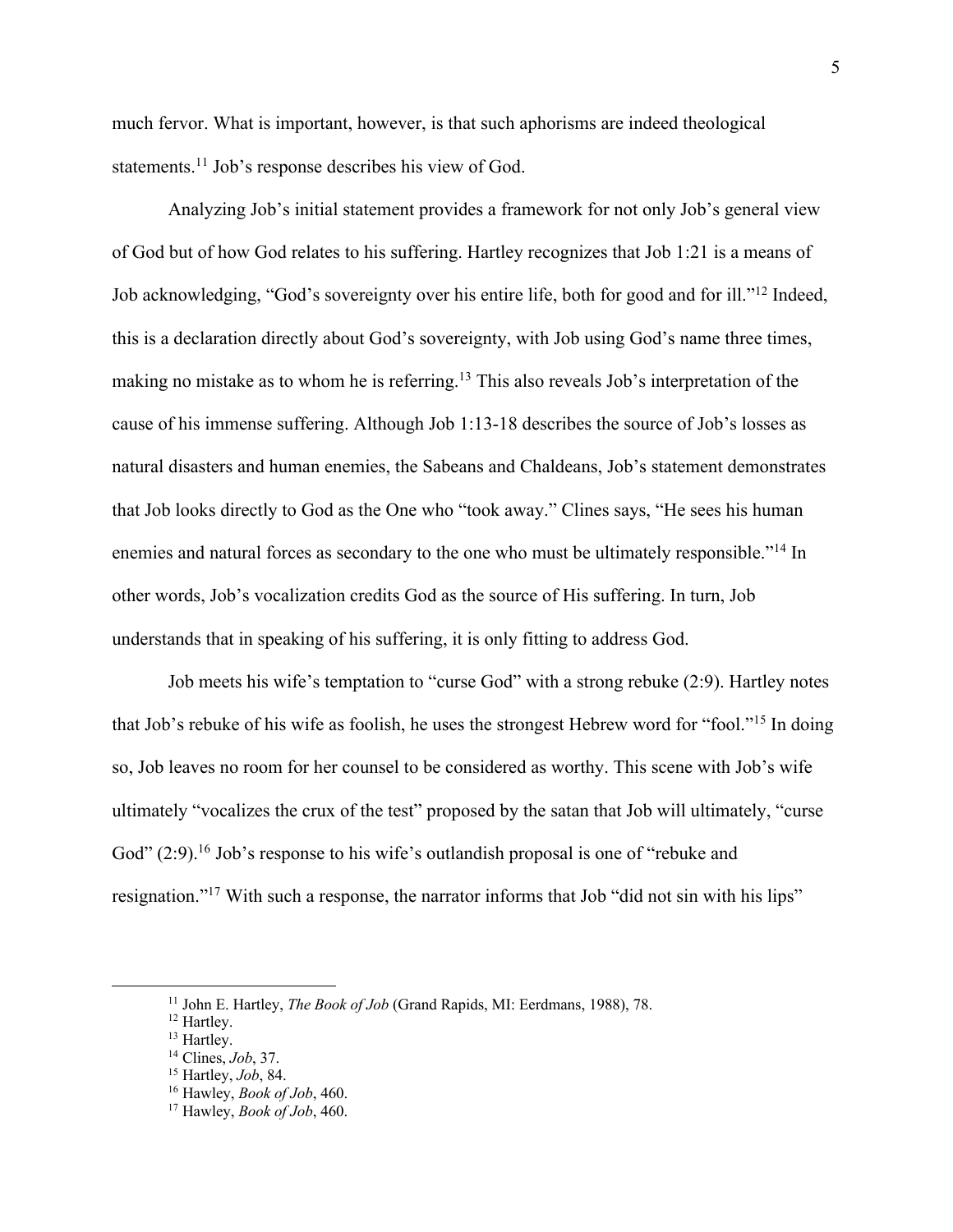$(2:10).$ <sup>18</sup> Hawley writes "Job's words as the means by which one might judge Job's faithfulness."<sup>19</sup>

While Job's response was one of rebuke and resignation, it is similar to his initial response in chapter 1. Job responds with an aphorism to his wife, "Shall we accept good from God, and not trouble?" (2:10b). 20 Hartley explains that "The verb accept (Heb. *quibbēl*) describes an active, positive participation in what God decrees, not mere passive reception."<sup>21</sup> While Job's wife urges him to curse God, he is urged to submit to God.

#### *Job's Voice of Lament*

Much of Job's verbal expression is characterized by lament. Mark Vroegop explains, "Lament is the honest cry of a hurting heart wrestling with the paradox of pain and the promise of God's goodness."22 Job's lamenting, provides a clear understanding of his theology. Vroegop writes: "…lament is rooted in what we believe. It is a prayer loaded with theology. Christians affirm the world is broken, God is powerful, and he will be faithful. Therefore, lament stands in the gap between pain and promise."23 It is no surprise, then that the book of Job, a book of immense suffering, is filled with lament.

The trajectory of Job's lament is important. Job is speaking to God, not only *about* God. This is distinct from his friends who have a lot to say about God, yet who do not intercede on Job's behalf. One speech in which Job expresses lament is found in Job 6 and 7. Hartley identifies "self-lament" as dominating much of this speech.<sup>24</sup> Hartley summarizes the following

<sup>18</sup> Hawley, *Book of Job*, 460.

<sup>19</sup> Hawley, *Book of Job*, 460.

<sup>20</sup> Hartley, *Job*, 84.

<sup>21</sup> Hartley, *Job*, 84.

<sup>22</sup> Mark Vroegop, *Dark Clouds, Deep Mercy: Discovering the Grace of Lament* (Wheaton, IL: Crossway, 2019), 26.

<sup>23</sup> Vroegop, *Dark Clouds, Deep Mercy*, 26.

<sup>24</sup> Hartley, *Job*, 130.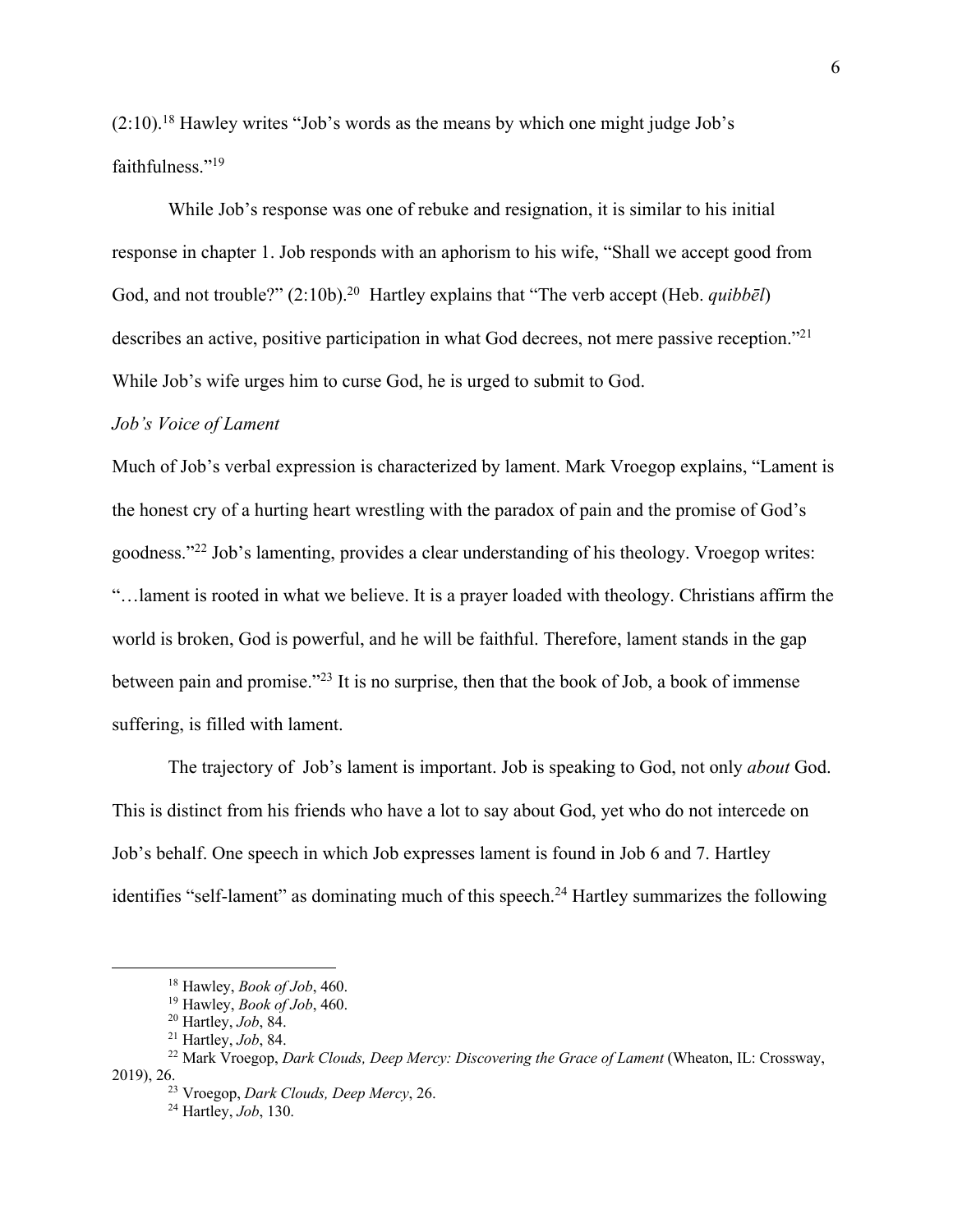lament elements: "a vivid description of one's suffering (6:2-4; 7:3-6), the expression of distress at the behavior of one's friends (6:14-30), anticipation of death (6:11-13; 7:8-10), and accusations against God (6:4; 7:11-16)."25 In Job's lament, his friends take the place of the enemy that typically is described in a psalm of lament.<sup>26</sup> Thus, Job expresses that even those who are supposed to be his friends are treating him like an enemy, causing him much agony.

Job's lament also claims that God has strategically attacked him. Job uses the analogies of God striking him with arrows or marshaling orders against him (6:4). It appears that Job feels objectified by his relationship with God. Hartley writes, "He feels that he is no longer in an I-Thou relationship with God, but in an I-it relationship. God acts toward him as though he were merely a practice target."<sup>27</sup> He thus views the trial as an indication that something changed in his relationship with God. He does not take into consideration that such a trial could have occurred without God's spite or anger.

In chapter 10, Job asks three questions in which he aims to uncover God's motives in allowing him to suffer. First, he asks, "Does it please you to oppress me, to spurn the work of your hands, while you smile on the plans of the wicked?" (10:3). Interestingly, this is the only time in the Old Testament that God functions as the subject of the verb "oppress."<sup>28</sup> Job wonders if God is somehow gaining from oppressing His creation. <sup>29</sup> Job's strong language indicates that he is upset, that he feels rejected, that it would be typical for a creator to care for their creation. Job thus accuses God of smiling on the plans of the wicked; God provides a special blessing to the wicked.<sup>30</sup> And yet, the biblical narrative makes it evident that the ways of the wicked are in

<sup>25</sup> Hartley, *Job*, 130.

<sup>26</sup> Hartley, *Job*, 130.

<sup>27</sup> Hartley, *Job*, 132.

<sup>28</sup> Hartley, *Job*, 184.

<sup>29</sup> Clines, *Job*, 245.

<sup>30</sup> Hartley, *Job*, 184.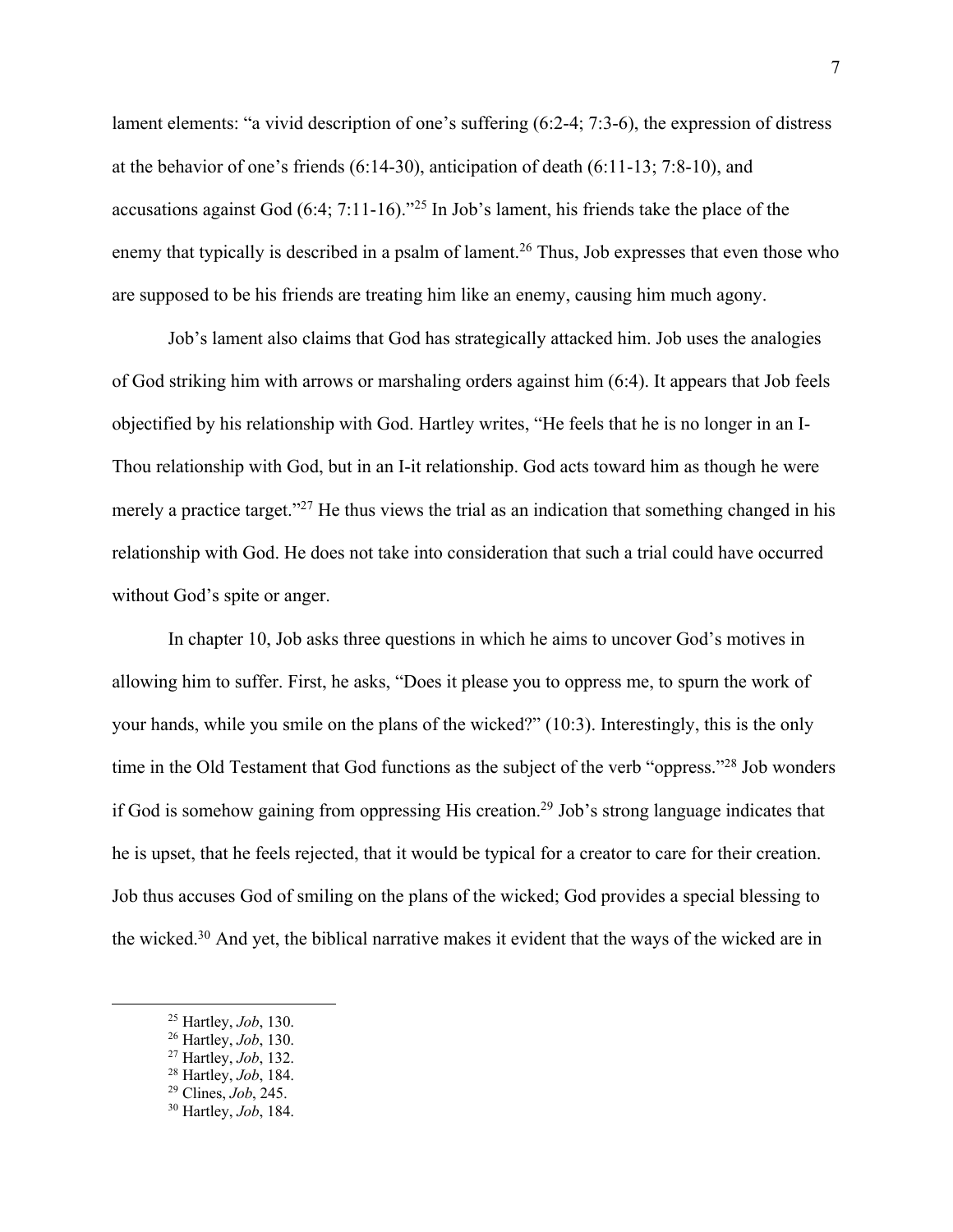opposition to the righteous way that is pleasing to God. Thus, for Job, "…God appears to be acting in a way that would deny his very nature and discourage all moral action."31 Therefore, Job has begun to have a skewed theology.

Next, Job asks God, "Do you have eyes of flesh? Do you see as a mortal sees?" (10:4) This question, once again, undermines God's nature and character. In asking this question, he accuses God of having the sight of a mortal, "…which is necessarily short-sighted and may see error where there is none, or take a small error for a large."<sup>32</sup> Thus, Job questioned if God made an error, putting himself in the position of judging God's character, actions, and ability. Job continues doing so by asking, "Are your days like those of a mortal or your years like those of a strong man, that you must search out my faults and probe after my sin—though you know that I am not guilty and that no one can rescue me from your hand?" (10:5-7) Such a question likens God to a human, undermining His immortality.<sup>33</sup> If he does not intend to doubt God's immortality, then, Job is perhaps proposing that God is unnecessarily applying painful pressure on him since he should not need to use such intense methods to know Job.<sup>34</sup> By asking questions that would arouse strong negative answers, Job demonstrates his confidence in God knowledge of Job's innocence. 35

The doctrine of retribution is an important part of the narrative. This doctrine is summarized by Eliphaz in 4:8: "As I have observed, those who plow evil and those who sow trouble reap it."36 Essentially, this doctrine associates one's behavior with what they deserve. Many of Job's questions in chapter 21 are directed at this doctrine. He asks, "Why do the wicked

<sup>31</sup> Hartley, *Job*, 184.

<sup>32</sup> B. Duhm, *Das Buch Hiob erklärt* (KHC; Tübingen: J. C. B. Mohr, 1897), quoted in David J.A. Clines, *Job 1-20*, Word Biblical Commentary (Dallas, TX: Word Books, 1989), 245.

<sup>33</sup> Clines, *Job*, 246.

<sup>34</sup> Clines, *Job*, 246.

<sup>35</sup> Hartley, *Job*, 185.

<sup>36</sup> Hartley, *Job*, 107.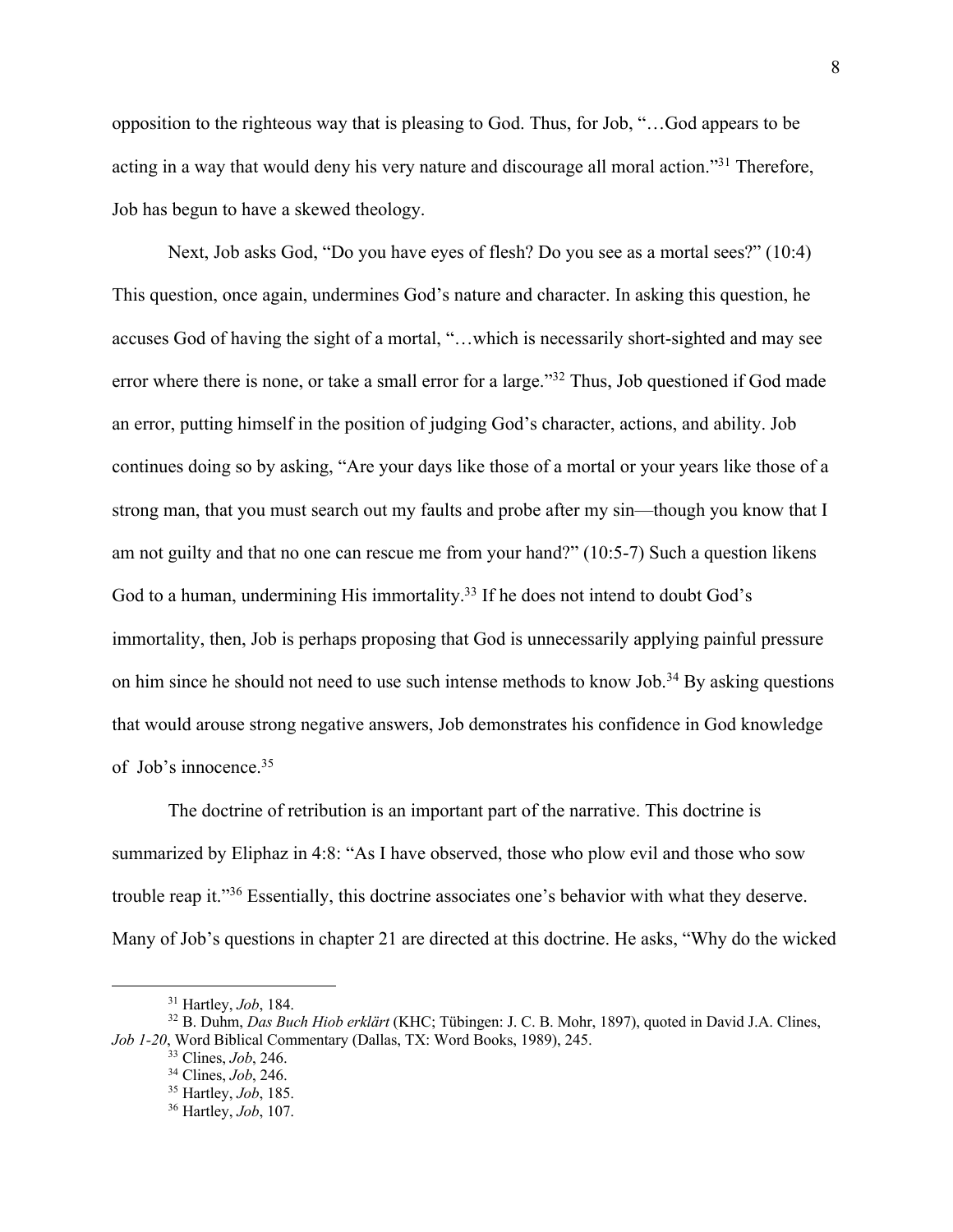live on, growing old and increasing in power?" (v. 7). Hartley identifies such a question as one that "…strikes at the center of the doctrine of retribution…"37 The word Job uses for "live," is associated with "a full, prosperous life."38 With the doctrine of retribution at the forefront of Job and his friend's interpretation of suffering, Job takes issue with the inconsistency of the wicked prospering and retributive justice.

Job makes it clear that he does not agree with his friend's understanding of the doctrine of retribution. Job critiques the prosperity of the wicked saying, "But their prosperity is not in their own hands, so I stand aloof from the plans of the wicked." (21:16). And so, Job challenged the position of his friends on two fronts—asking about the prosperity of the wicked and rejecting the wicked's means of prosperity. <sup>39</sup> Hartley explains that because Job rejects the wicked's thoughts of prosperity being in their own hands, "…he cannot categorically be identified with them."40 Job also recognizes that one's prosperity lies in the hands of God, causing him to turn to God for the One behind his own prosperity or suffering.

Featured throughout Job's speeches are his complaints toward this God who allows such suffering. Job expresses such a complaint in 7:11-21. He opens his complaint by saying, "Therefore I will not keep silent; I will speak out in the anguish of my spirit, I will complain in the bitterness of my soul"  $(7:11)$ . His suffering has reached the depths of his being.<sup>41</sup> Clines proposes that "….even if he speaks in an unaccustomed mode to God…" speaking in such anguish and complaint, he is speaking out of the sense that he has nothing to lose.<sup>42</sup> Thus, in

<sup>37</sup> Hartley, *Job*, 313.

<sup>38</sup> Hartley, *Job*, 313.

<sup>39</sup> Hartley, *Job*, 315.

<sup>40</sup> Hartley, *Job*, 315.

<sup>41</sup> Hartley, *Job*, 149.

<sup>42</sup> Clines, *Job*, 188.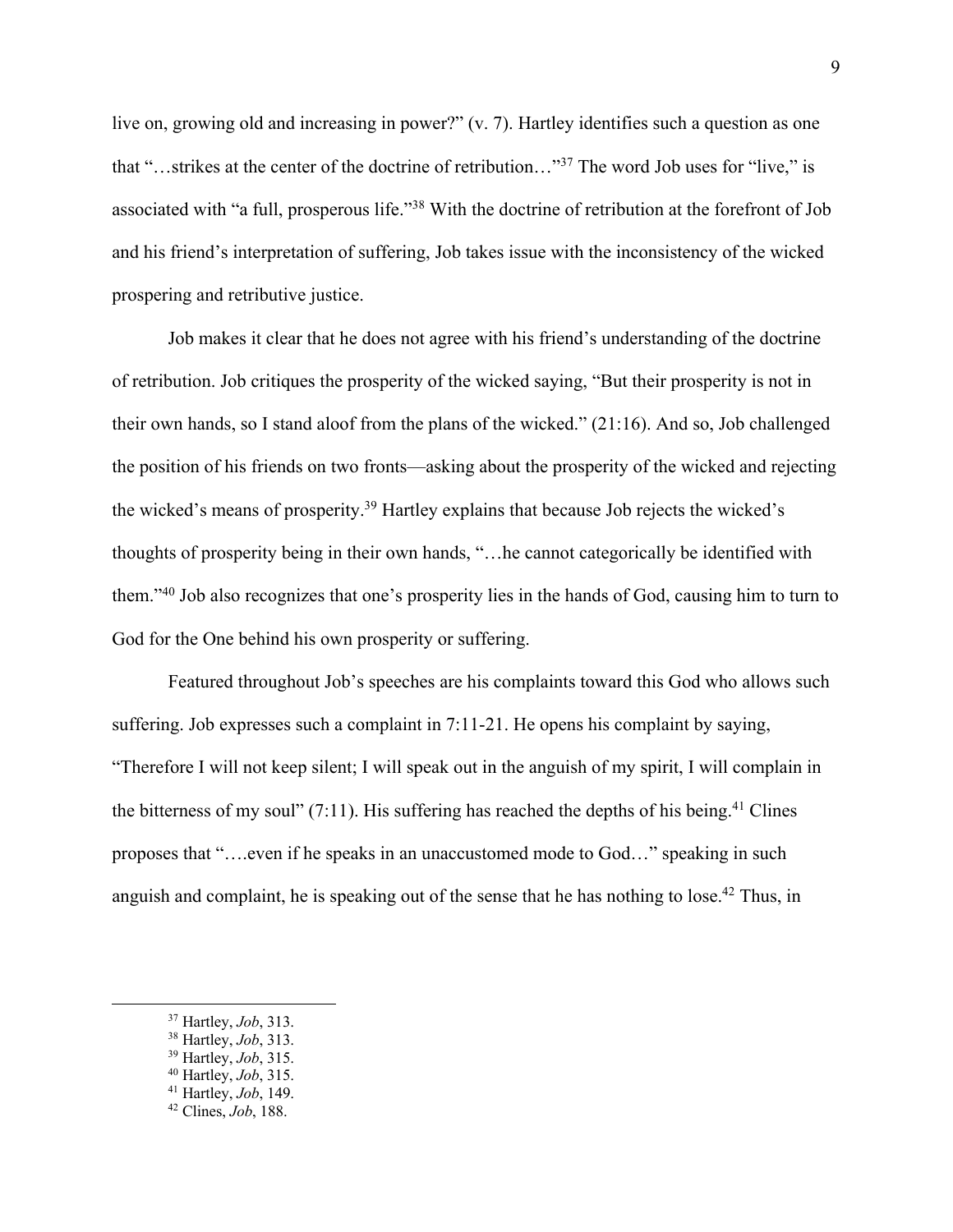verse 12, he boldly expresses that he feels as though God has treated him like he's a monster enemy, while the doctrine of retribution would say that he did not deserve to be treated as such.<sup>43</sup>

Job asks God why he has set a guard over him as if he were God's opponent.<sup>44</sup> In expressing such a complaint, in which God does not appear to be listening, Job conveys that he hopes that at least his couch would ease, or receive his complaint (7:13). He seems to find more comfort in the couch's ability to bear his complaint versus God's ability.45 Even when he tries to rest and sleep, however, he has frightening dreams that he assumes are another form of attack from God, "to render him impotent before his divine opponent."46 Enduring such unbearable affliction, Job longs for death, asks God to leave him alone, and asserts that his life has no meaning (vv. 15-16). Throughout his speeches, Job expresses that God is the ultimate source of life, and yet his suffering has so afflicted him that it detracts from his core theological understanding as he assumes that his own life has no meaning.<sup>47</sup> He doubts that God can make anything of his pain.

Job's complaining, "parodies two hymnic lines in praise of God's exaltation of humanity."<sup>48</sup> This is important, as, in his suffering, Job is moved to mock such meditative truths. Whereas the psalmist marveled at the idea that God paid attention to humanity, thus demonstrating that He values them (Ps. 8:5-6; 144:3-4), Job's despair moved him to mock such a sentiment. Job asks, "What is mankind that you make so much of them, that you make so much of them, that you give them so much attention, that you examine them every morning and test

<sup>43</sup> Clines, *Job*, 188.

<sup>44</sup> Hartley, *Job*, 149.

<sup>45</sup> Hartley, *Job*, 149.

<sup>46</sup> Hartley, *Job*, 149.

<sup>47</sup> Hartley, *Job*, 150.

<sup>48</sup> Hartley, *Job*, 151.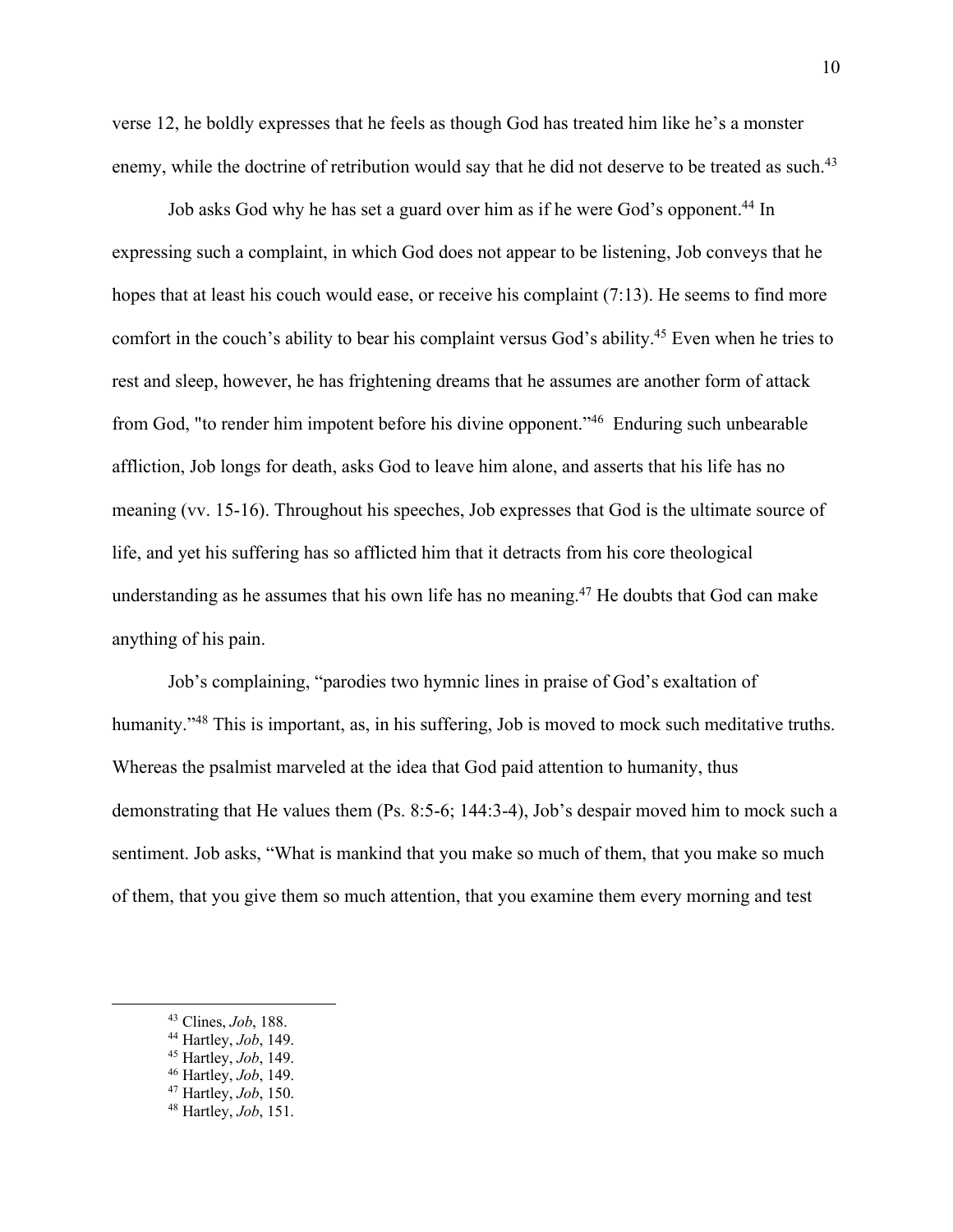them every moment?" (7:17-18). And so, Job makes the accusation that God has become so concerned with Job, that God perceives Job as a threat.<sup>49</sup>

At the root of Job's complaining is the idea that Job's suffering has no meaning. In 9:16- 17, Job complains/speculates that "Even if I summoned him and he responded, I do not believe he would give me a hearing. He would crush me with a storm and multiply my wounds for no reason." Job assumes he knows exactly how God will respond to his summoning. In this way, Job puts himself in a position of comprehending the all-knowing and all-powerful One. Specifically, Job claims that God is multiplying his wounds for "no reason." And so, Job is complaining and questioning the justice and goodness of God.<sup>50</sup>

Job also complains in Job 19. Although this complaint is directed at Job's friends, it demonstrates his frustration with not being able to encounter God during his suffering. In response to his friends' speeches, Job asks, "How long will you torment me and crush me with words? Ten times now you have reproached me; shamelessly you attack me" (vv. 2-3). Here, Job uses the plural forms of "you," indicating that he is complaining against all of his friends.<sup>51</sup> Hartley surmises that Job is complaining that their insults undermine his desire to encounter God in his pain, confusing his desperation for rebellion. <sup>52</sup> Job pushes back saying, "If indeed you would exalt yourselves above me and use my humiliation against me, then know that God has wronged me and drawn his net around me" (vv. 5-6). The Hebrew word translated as, "wronged," (*'iwwēt*) means literally, "bend, make crooked."<sup>53</sup> In legal terminology, this phrase "refers to an unjust, prejudicial decision that denies a defendant his rightful due (cf. Ps. 119:78; Lam. 3:36)."<sup>54</sup> Job

<sup>49</sup> Clines, *Job*, 192.

<sup>50</sup> Hartley, *Job*, 175.

<sup>51</sup> Hartley, *Job*, 282.

<sup>52</sup> Hartley, *Job*, 282.

<sup>53</sup> Hartley, *Job*, 284.

<sup>54</sup> Hartley, *Job*, 284.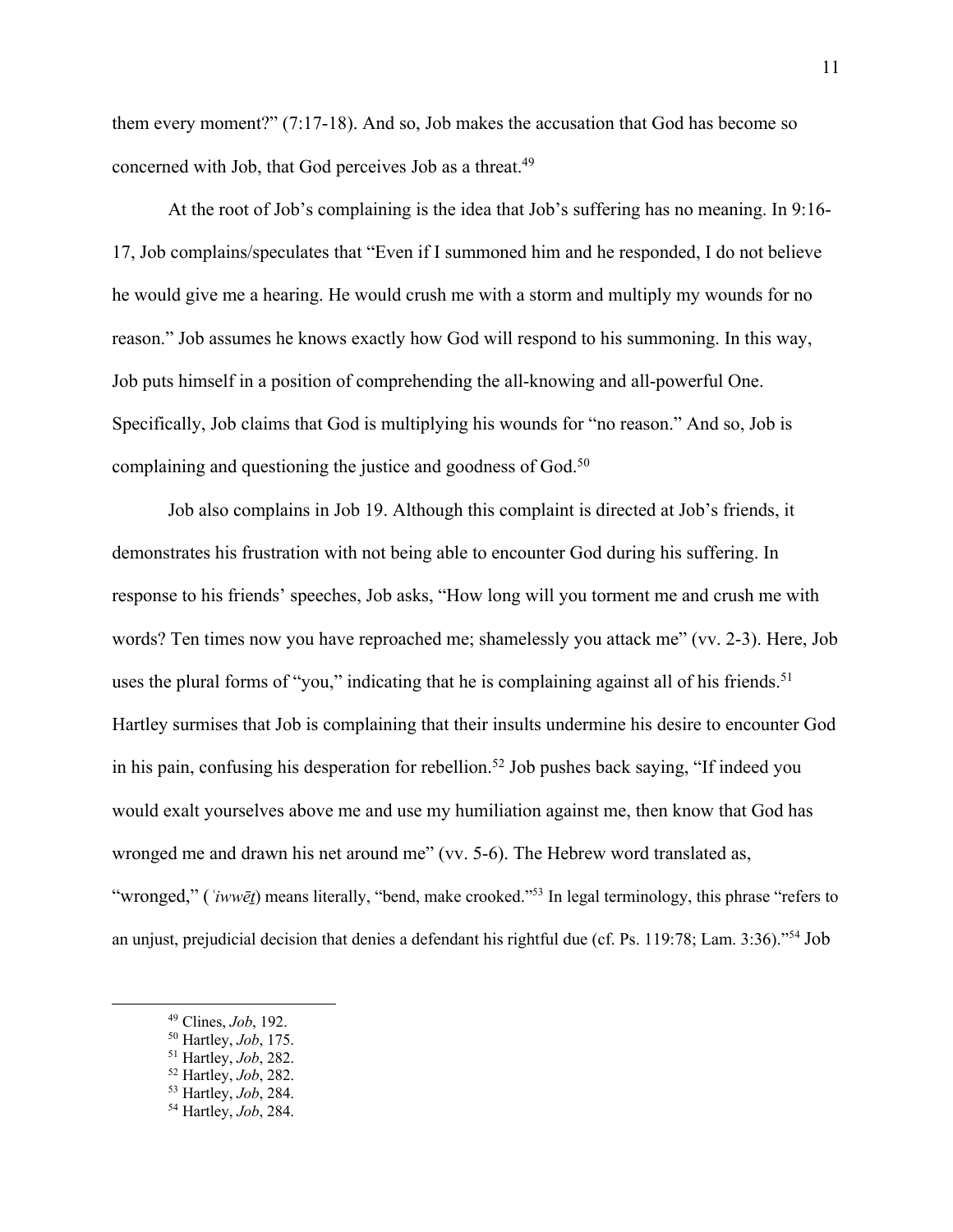complains that it is not he who has wronged God but rather God who has wronged him. With this accusation, Job also comes against Bildad's assertion that God does not pervert justice (8:3).<sup>55</sup> This is a major theological statement, proposing that God could do wrong or sin against a human.

While Job proposed that God could do wrong, he insists on his own innocence. This comes after undergoing many accusations and rebukes from his pious friends. In chapter 27:2-6, Job speaks to his friends for the final time and makes a vow of innocence.<sup>56</sup> Hartley observes this is a "complex oath" made by Job, as "it opens with an oath formula (v. 2a, c), expanded by an accusation against God contained in a relative clause (v. 2b-2d), plus a parenthetical statement that God is the source of life (v. 3), and then the oath proper asserting that he has not lied at all in his affirmations of innocence (v. 4).<sup>57</sup> Furthermore, Job makes two complaints against God after the opening formula: that God has denied Job of his right and that He has made his soul bitter.<sup>58</sup> It is the very God whom Job complains about, however, that He has sworn by.<sup>59</sup> This is important, as if what he has sworn ends up being false, then God would curse Job. <sup>60</sup> Thus, in his suffering, Job wrestles between what he will put his sworn confidence in: his own innocence or in the God that he serves. Based on what he has sworn and the ramifications at stake, however, he is clearly confident in his innocence and makes this vow in desperation.<sup>61</sup>

#### *Job's Theological Statements of Confession and Praise*

In all of Job's questioning and complaints toward God, he also makes some profound theological statements. For example, in chapter 12, Job recognizes that God is the ultimate source of everything. Hartley explains that 12:12-25 "…laud God as the ultimate source of everything,

<sup>55</sup> Hartley, *Job*, 284.

<sup>56</sup> Hartley, *Job*, 368.

<sup>57</sup> Hartley, *Job*, 369.

<sup>58</sup> Hartley, *Job*, 369.

<sup>59</sup> Hartley, *Job*, 369.

<sup>60</sup> Hartley, *Job*, 369.

<sup>61</sup> Hartley, *Job*, 369.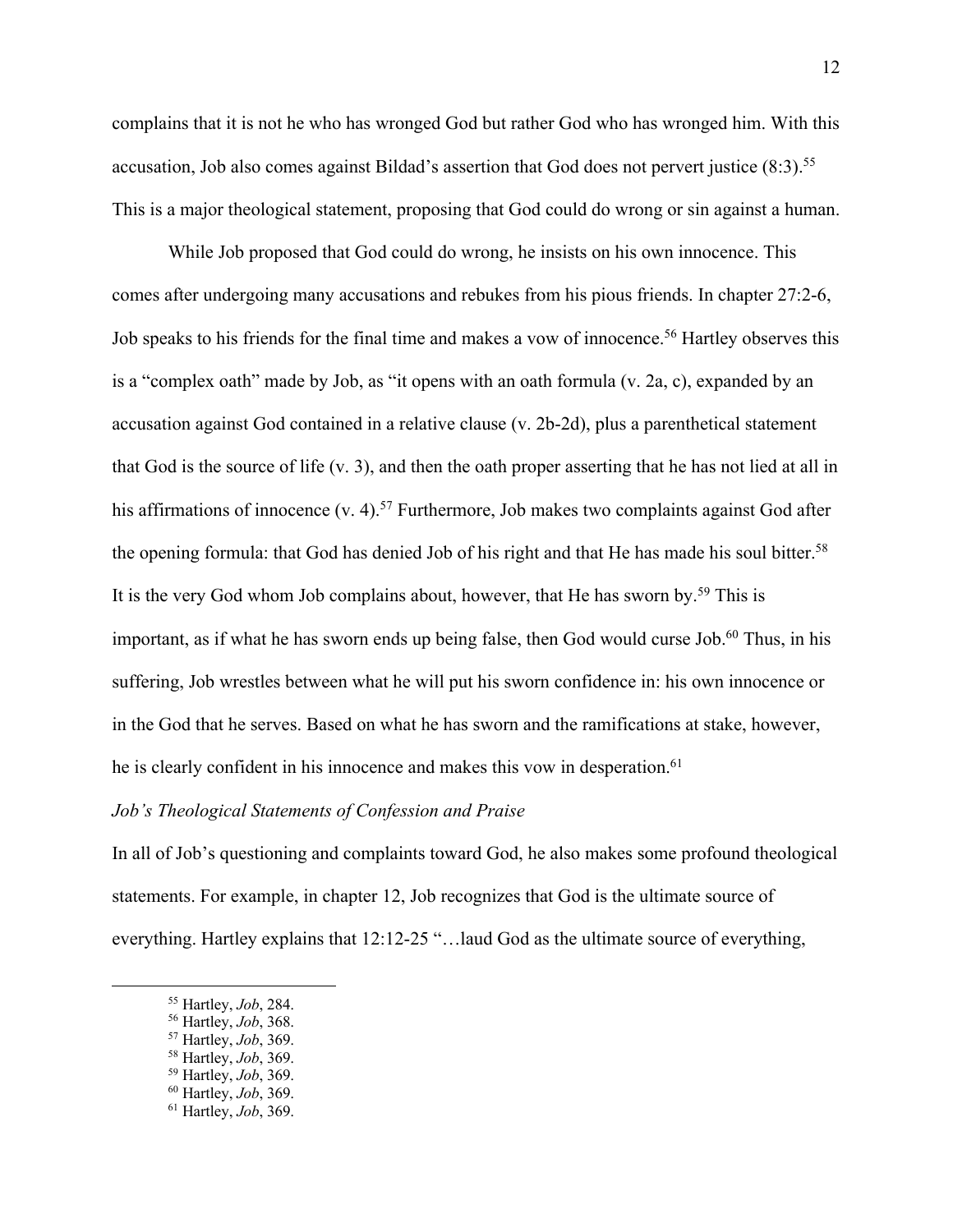light and darkness, good and evil, peace and calamity."<sup>62</sup> So, while Job had contended for his own wisdom, God is ultimately superior in wisdom.63 Yet, the description he provides demonstrates "God's destructive ability," and thus, shows that Job truly believes that his troubles are traced back to God.<sup>64</sup> This theology conflicts with that of the friends whose version of "God" functions based on the doctrine of retribution.<sup>65</sup> Because of this, Job recognizes that his complaints are not to be settled with the "God" of his friends but with the God who allows for suffering seemingly unprovoked.<sup>66</sup>

Although much of Job's speech is complaining, he is also moved to confession, praise, and adoration. Job offers both confessions regarding who God is and what he feels he has done wrong. In chapter 23, after lamenting God's lack of presence, Job confesses with conviction:

But he [God] knows the way that I take; when he has tested me, I will come forth as gold. My feet have closely followed his steps; I have kept his way without turning aside. I have not departed from the commands of his lips; I have treasured the words of his mouth more than my daily bread.  $(23:10-12)$ .

Job is sure that God knows that he is innocent and that this trial is unmerited. He is deeply convinced that having so treasured God's word, he has been kept from the way of sinning (see Ps. 119:11).<sup>67</sup> Hartley notes that, Job was combating Eliphaz's exhortation for him to place God's word in his heart (see 22:22), as Job confesses that he has not neglected to do so.<sup>68</sup>

In this same chapter, Job offers a theological confession regarding God's character. Job proclaims that God "stands alone"  $(23:13)$ , or that God is one.<sup>69</sup> While Hartley notes that such a

<sup>62</sup> Hartley, *Job*, 212.

<sup>63</sup> Hartley, *Job*, 212.

<sup>64</sup> Hartley, *Job*, 212.

<sup>65</sup> Hartley, *Job*, 212.

<sup>66</sup> Hartley, *Job*, 212.

<sup>67</sup> Hartley. *Job,* 341.

<sup>68</sup> Hartley. *Job,* 341.

<sup>69</sup> Hartley. *Job,* 341.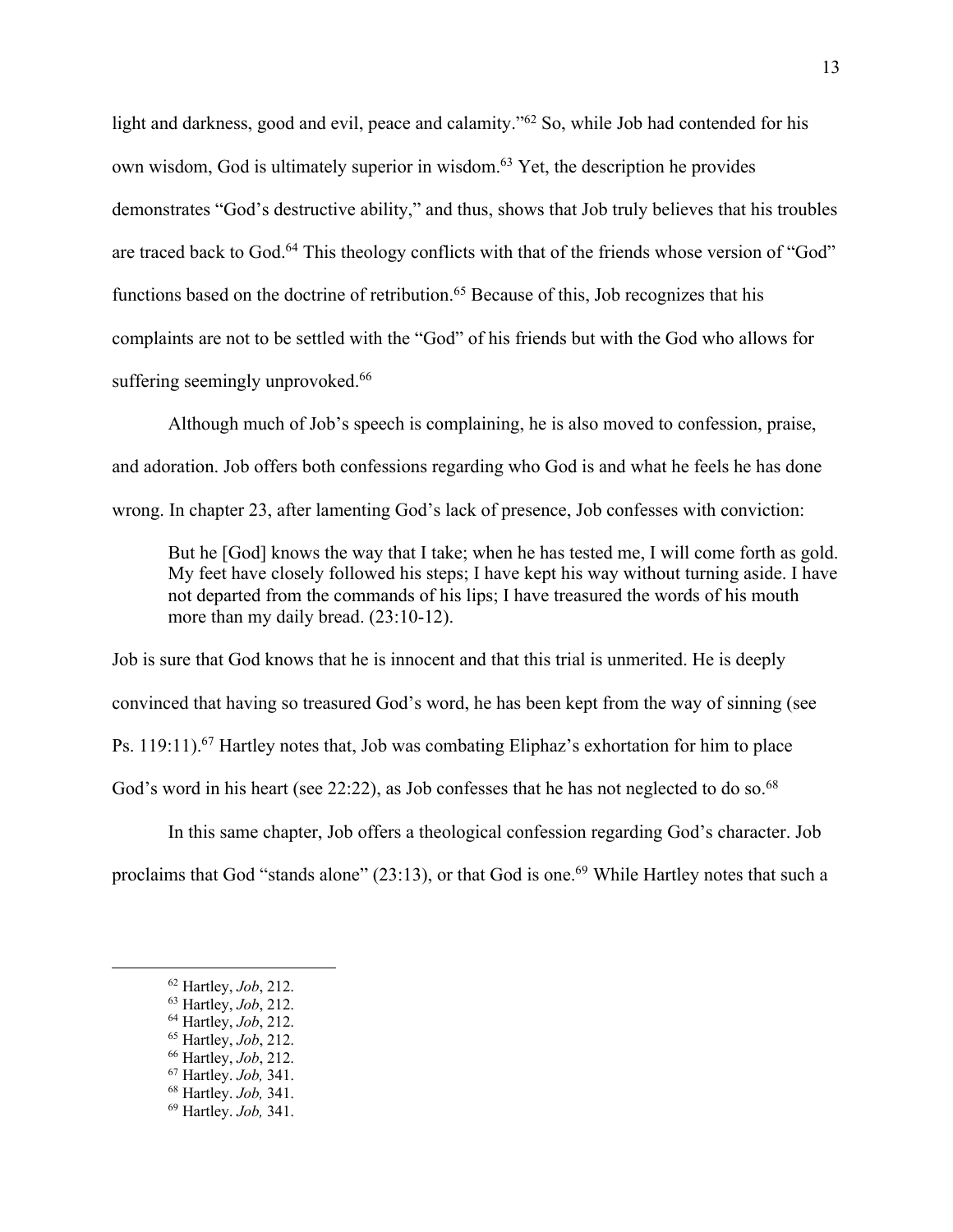confession certainly alludes to the *Shema*, Job is simply saying that there is no other God.70

While this is a profound and seemingly positive confession, it suggests Job's fear in God is not

held accountable, and thus, he fears what God may carry out against him.<sup>71</sup> It is here, then, that

Job's testing causes his confidence and fear in God to be at odds.<sup>72</sup>

Job also offers a confession in chapter 31:1-34, 38-40b. Rather than offering a confession of sin, however, he continues to confess his lack of sin. He offers a "negative confession" of the following fourteen sins:

- 1. Lust (vv. 1-4)
- 2. Falsehood (vv.5-6)
- 3. Covetousness (vv. 7-8)
- 4. Adultery (vv. 9-12)
- 5. Mistreatment of one's servants (vv. 13-15)
- 6. Lack of concern for the poor (vv. 16-18)
- 7. Failure to clothe the poor (vv. 19-20)
- 8. Perversion of justice against the weak (vv. 21-23)
- 9. Trust in wealth (vv. 24-25)
- 10. Worship of the heavenly bodies (vv. 26-28)
- 11. Satisfaction at a foe's misfortune (vv. 29-30)
- 12. Failure to extend hospitality to a sojourner (vv. 31-32)
- 13. Concealment of a sin without confession (vv. 33-34)
- 14. Abuse of the land (vv.  $38-40b$ )<sup>73</sup>

With such a comprehensive list of sins, Job aims to emphasize that he is void of any

wrongdoing.<sup>74</sup> In negatively confessing these sins, he positively confesses that he has lived

justly.<sup>75</sup> It is important to note that throughout his speeches, Job never confesses to the sin of

which his friends accuse him. Knowing that he is in fact innocent, he avoids the temptation to

<sup>70</sup> Hartley. *Job,* 341.

<sup>71</sup> Hartley. *Job,* 342.

<sup>72</sup> Hartley. *Job,* 342.

<sup>73</sup> Hartley. *Job,* 408-409.

<sup>74</sup> Hartley. *Job,* 409.

<sup>75</sup> Hartley. *Job,* 424.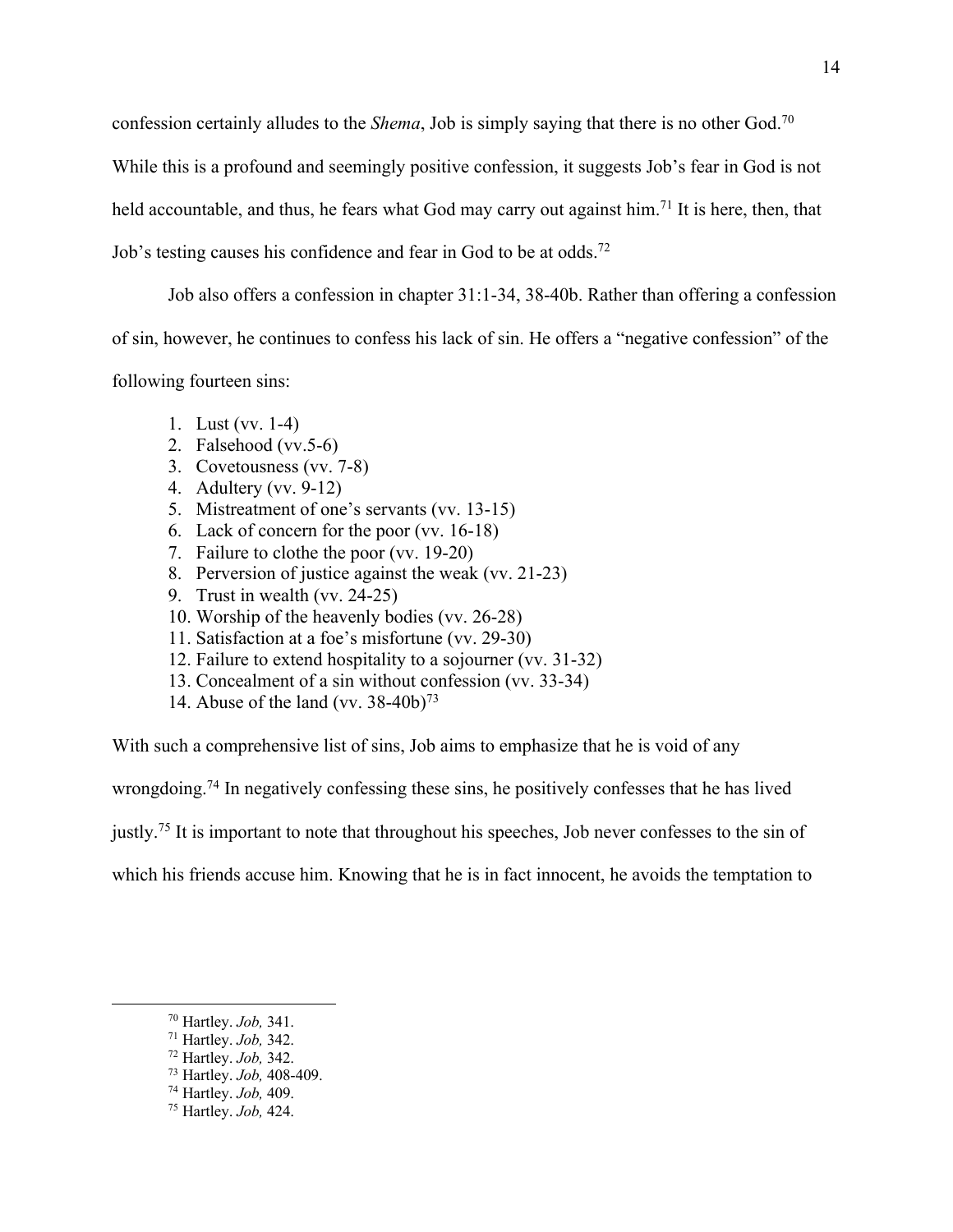relent to the advice of his friends which motivates him to make a false confession of sin for the sake of reprieve.

Finally, Job ceases to persist in confessing his own innocence. Rather, he makes a confession about God, in that He can do all things, and thus, Job has accepted God's reply  $(42.2)$ .<sup>76</sup> While throughout his speeches Job has persistently proclaimed that God is all-powerful, he has also repeatedly questioned God's "execution of justice."<sup>77</sup> After listening to God's reply, Job is reassured of God's ability to govern wisely His creation.<sup>78</sup> By stating that "...no purpose of yours can be thwarted" (43:2b), Job acknowledges that all that has taken place, God has permitted by His wisdom.<sup>79</sup> He also concedes that he cannot grasp or understand the ways of the Almighty. And so, Job confesses that "he has approached the sin of hubris by claiming to have better insight than God into matters on earth."80 This, of course, is distinct from any sort of sin that would have led to his suffering.<sup>81</sup> But it is here that Job humbles himself before God, rather than trying to continue pressing his case for innocence—a case that was only wrong not because Job was guilty, but because he made claims about that which is beyond human knowledge. $82$  Being humble before God, Job proves God right—in that he serves God not for his own benefit, but out of true reverence.<sup>83</sup>

The last words recorded of Job are the following in 42:4-6. After longing for God's reply, and then receiving it, Job expresses that he has indeed heard His reply. In verse 5, Job explains he heard of God, whether through the teachings of others, even his friends, but now he has encountered and seen God for himself (42:5). Whereas his friends made many theological accusations explaining God's interpretation of his suffering, Job heard from God Himself. Thus, he no longer questions what God says

<sup>76</sup> Hartley. *Job,* 535.

<sup>77</sup> Hartley. *Job,* 536.

<sup>78</sup> Hartley. *Job,* 535.

<sup>79</sup> Hartley. *Job,* 536.

<sup>80</sup> Hartley. *Job,* 535.

<sup>81</sup> Hartley. *Job,* 536.

<sup>82</sup> Hartley. *Job,* 536.

<sup>83</sup> Hartley. *Job,* 535.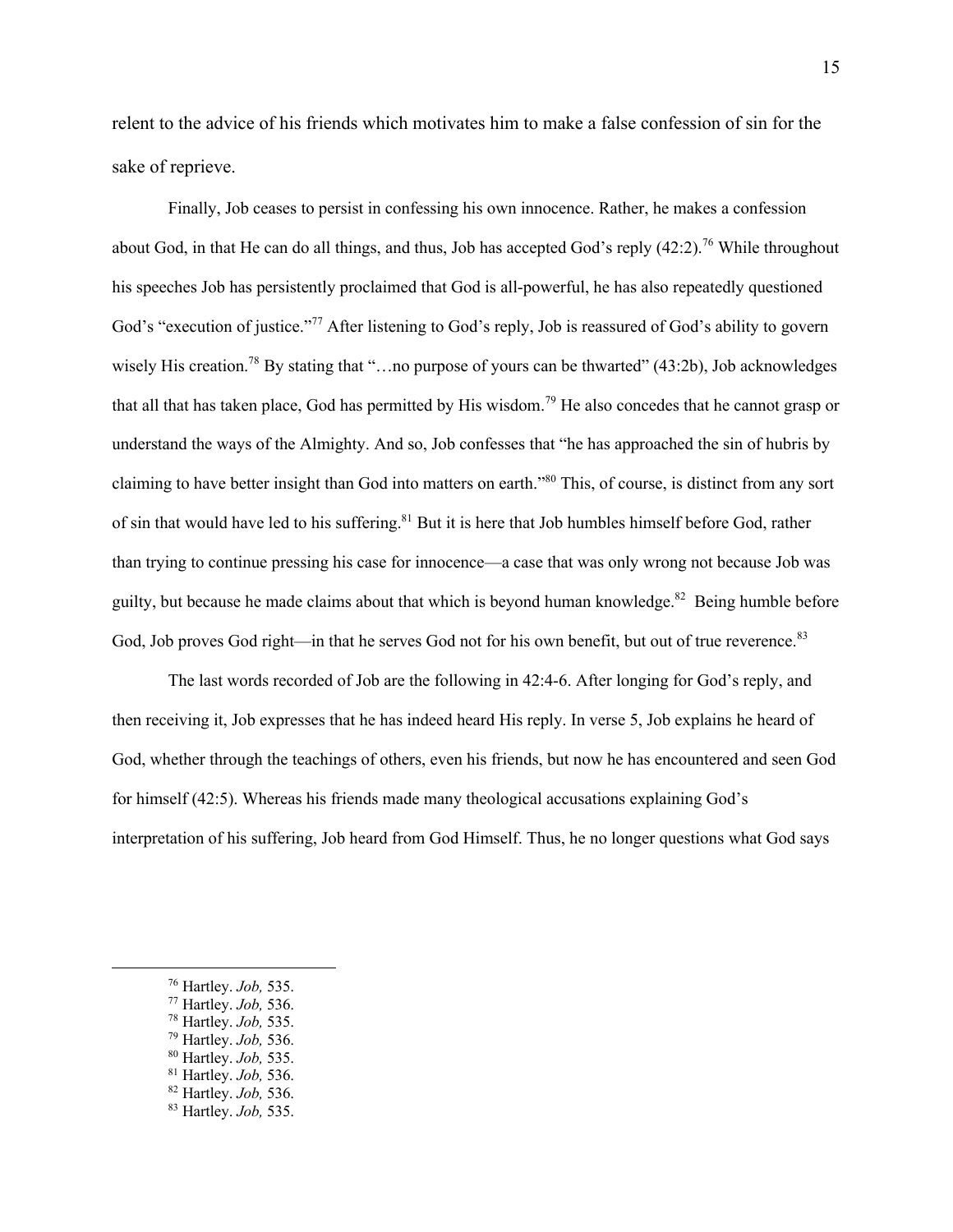about his suffering. Habel writes, "The vision of Yahweh overwhelms him, filling him with a sense of wonder and awe and reducing all his complaints to insignificance.<sup>84</sup>

Job is given a heavenly perspective on earthly suffering, allowing him to realign his concerns with those of God. Although Job was innocent, in verse 6 he repents because he is a human before a holy God.<sup>85</sup> Job reaches the point of surrendering his fate to the One who is holy, all-knowing, and truly just. For all that Job said about God, God's response ultimately moves him to silence. Job's encounter shows what happens when one allows their suffering to be cast in comparison to God.

## *Summary*

In summary, the sufferer can surely relate to the tension Job experiences as a result of his pain persisting while knowing that it was within God's power to stop the suffering. Job searches for the origin of his suffering, insisting that his innocence leaves no reason for suffering. Job's frustrations increase as his punishment appears undeserved, while the wicked prosper. Panged by God's perceived absence and his friend's rebukes, Job laments. Throughout his complaints, Job comes to the prideful conclusion that God has misjudged his situation. And yet, when he finally hears the voice of God, Job realizes that only God can fully understand the inner-workings of creation—even his own suffering. Job's voice is one that moves from defense to surrender in the midst of suffering.

<sup>84</sup> Norman C. Habel, *The Book of Job: A Commentary* (Philadelphia: Westminster Press, 1985), quoted in John E. Hartley, *The Book of Job* (Grand Rapids, MI: Eerdmans, 1988), 537. <sup>85</sup> Hartley. *Job,* 537.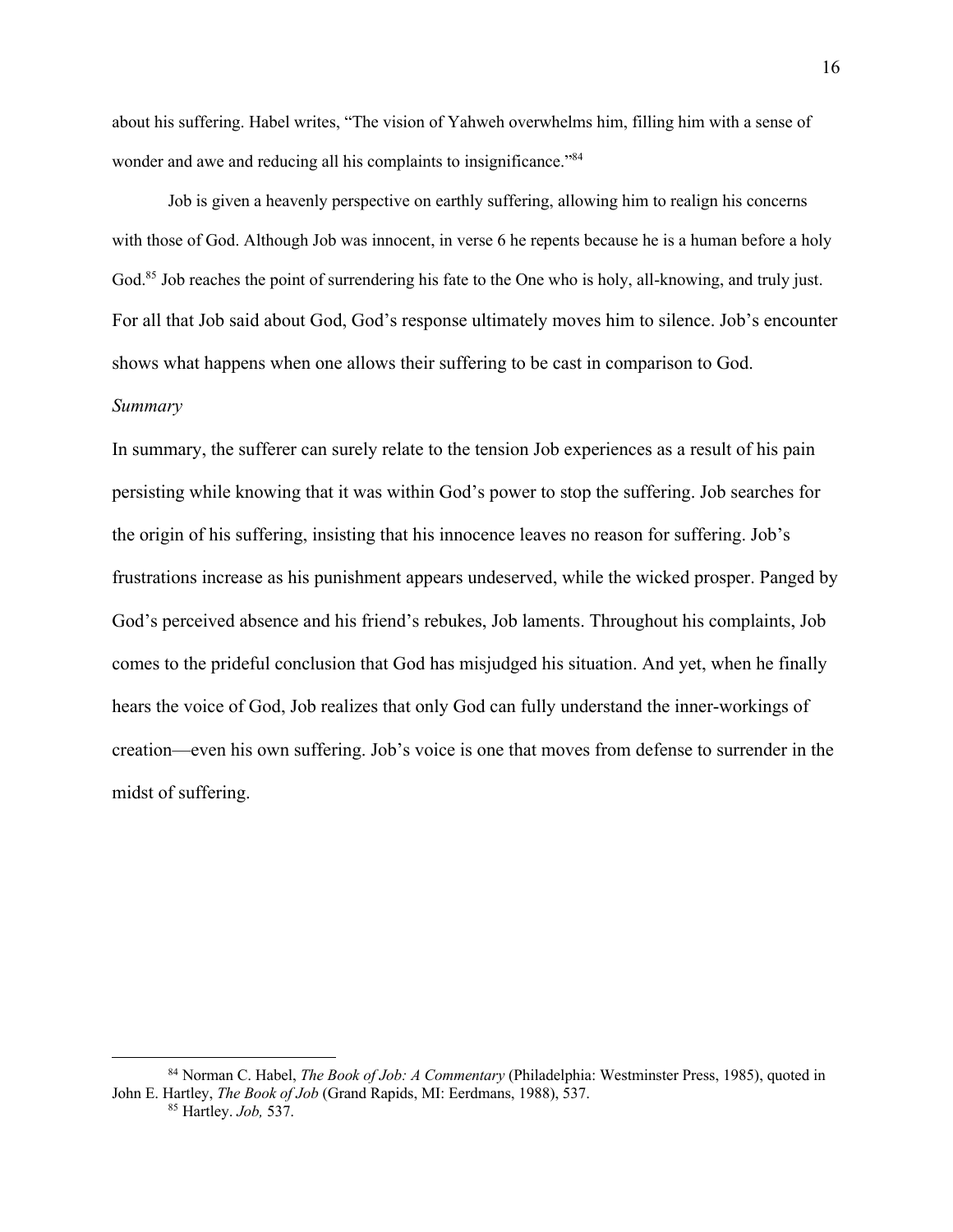#### CHAPTER THREE

# THE VOICE OF THE SATAN

#### *Introduction*

Christian tradition has long taught about the danger of the voice of Satan. Thus, it may seem strange to think that much could be learned from his voice in the story of Job. A close study of the text reveals, that however, even this character offers a strong theological understanding of who God is in times of suffering. While one may anticipate that Satan would have only accusations and lies, when such speech appears in the book of Job, it is ultimately subject to clarifying who God truly is. It will be observed that the voice of "the satan" in the book of Job is consistently exposed as subservient to God.

It is important to define how this particular character is understood within the context of the book of Job. Hartley reveals that within this book, the Hebrew word *haśśātān* has an article.<sup>86</sup> Accordingly, this character can be referred to as "the satan." For the purpose of this paper, it will not be debated whether this character is distinct from the serpent that appears in Genesis 3 or Satan in New Testament narratives. Examining the root of the Hebrew title reveals the satan's role in the book of Job. The Hebrew root *śṭn* means "to oppose the law."87 Interpreting this narrative within the framework of a divine courtroom, some scholars, identify the satan as "the prosecuting attorney of the heavenly council."88 The satan's voice, then, is ultimately used to help uncover the hearts of humans.<sup>89</sup> It may be debated, however, that the Satan oversteps this role in the story of Job.90

<sup>86</sup> Hartley. *Job,* 71.

<sup>87</sup> Hartley. *Job,* 71.

<sup>88</sup> Hartley. *Job,* 71-72.

<sup>89</sup> Hartley. *Job,* 72.

<sup>90</sup> Hartley. *Job,* 72.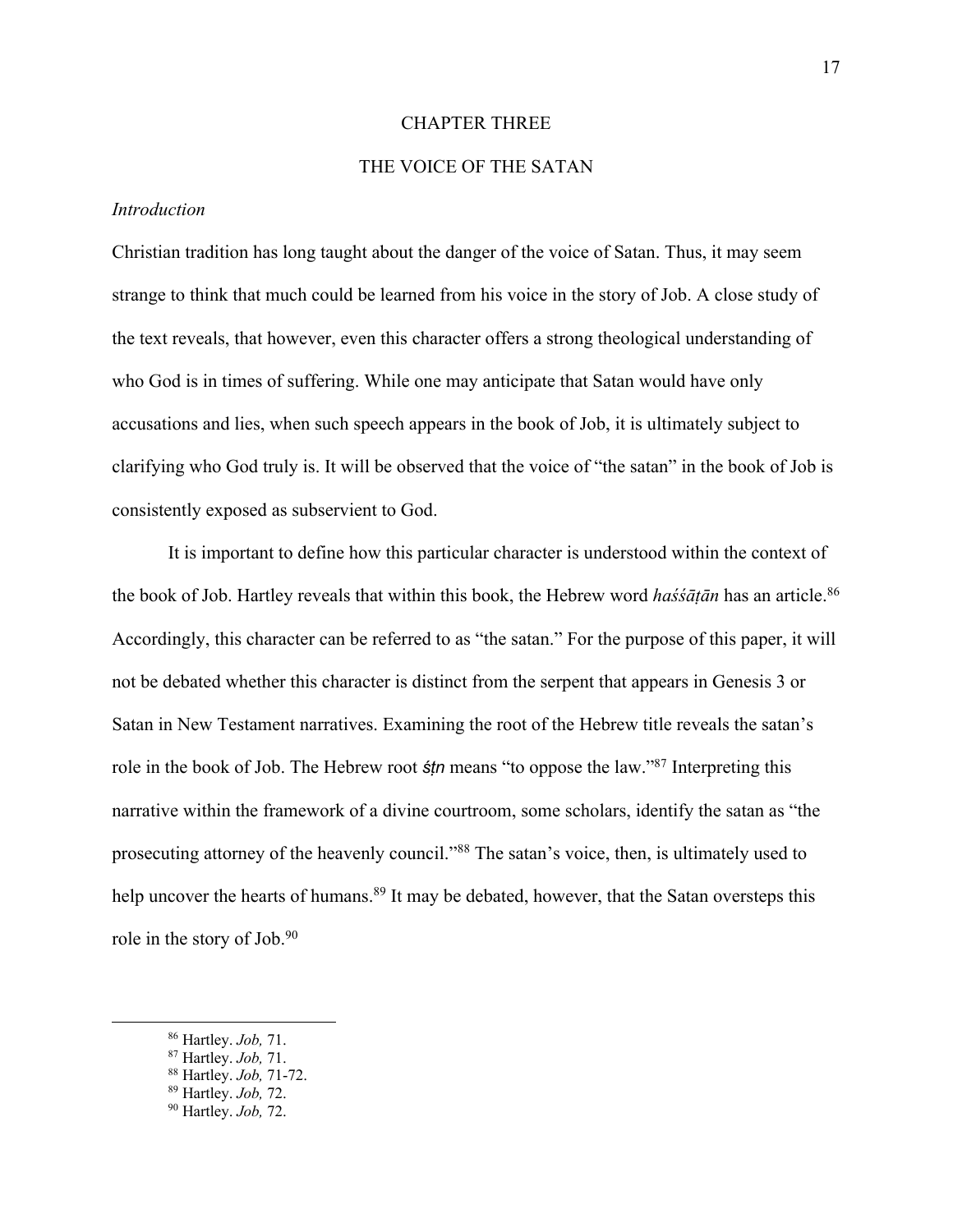The satan's dialogue is featured in the opening chapters of the book of Job in the setting of the heavenly council. Scholars disagree whether or not the satan was considered a "gatecrasher" to this council.<sup>91</sup> Some interpreted God's question of "Where have you come from?" (Job 1:7) as hostile, thus implying God viewed him as an intruder.<sup>92</sup> Such a tone is not easily identified and the question could also have simply been an invitation for a report as a member of the council who came with the angels (Job 1:6).<sup>93</sup> It is unclear, therefore, whether or not the satan's voice was one that was regularly welcomed in the heavenly council. Furthermore, it is unclear how God then interprets the satan's voice. In fact, God engages in conversation with him, even asking him whether he has considered his servant Job (1:8). This seems to suggest God thinks the satan's voice may have something to offer in this particular narrative.

#### *The Satan's Theocentric Theology*

Much is gleaned from this discourse between the satan and God. First, this dialogue points to a theology that is "non-anthropocentric."94 The very idea that this particular "wager" made between the satan and God involves the "innocent suffering" of Job, may seem harsh.<sup>95</sup> Afterall, this is how Job interprets his suffering. Robert Moses claims that it is evident in this dialogue that "God owes nothing to anyone."96 Job 41 clarifies that indeed, everything belongs to God  $(41:11)^{97}$  Regardless of any ulterior motives, the satan knows this to be true. The satan knows that humans are not to be the center of the universe, leading to the very accusations he expresses against Job. In doing so, the satan implies a theocentric theology. Even though the satan has not

34.

<sup>91</sup> Christopher Ash, *Job: The Wisdom of the Cross*, Preaching the Word (Wheaton, IL: Crossway, 2014),

<sup>92</sup> Ash, *Job*, 34.

<sup>93</sup> Ash, *Job*, 34.

<sup>94</sup> Robert Moses, "'The Satan' in Light of the Creation Theology of Job," *Horizons in Biblical Theology* 34, no. 1 (2012): 25, https://doi.org/10.1163/187122012X602558.

 $95$  Moses, "The Satan," 25.

<sup>&</sup>lt;sup>96</sup> Moses, "The Satan," 25.

<sup>&</sup>lt;sup>97</sup> Moses, "The Satan," 25.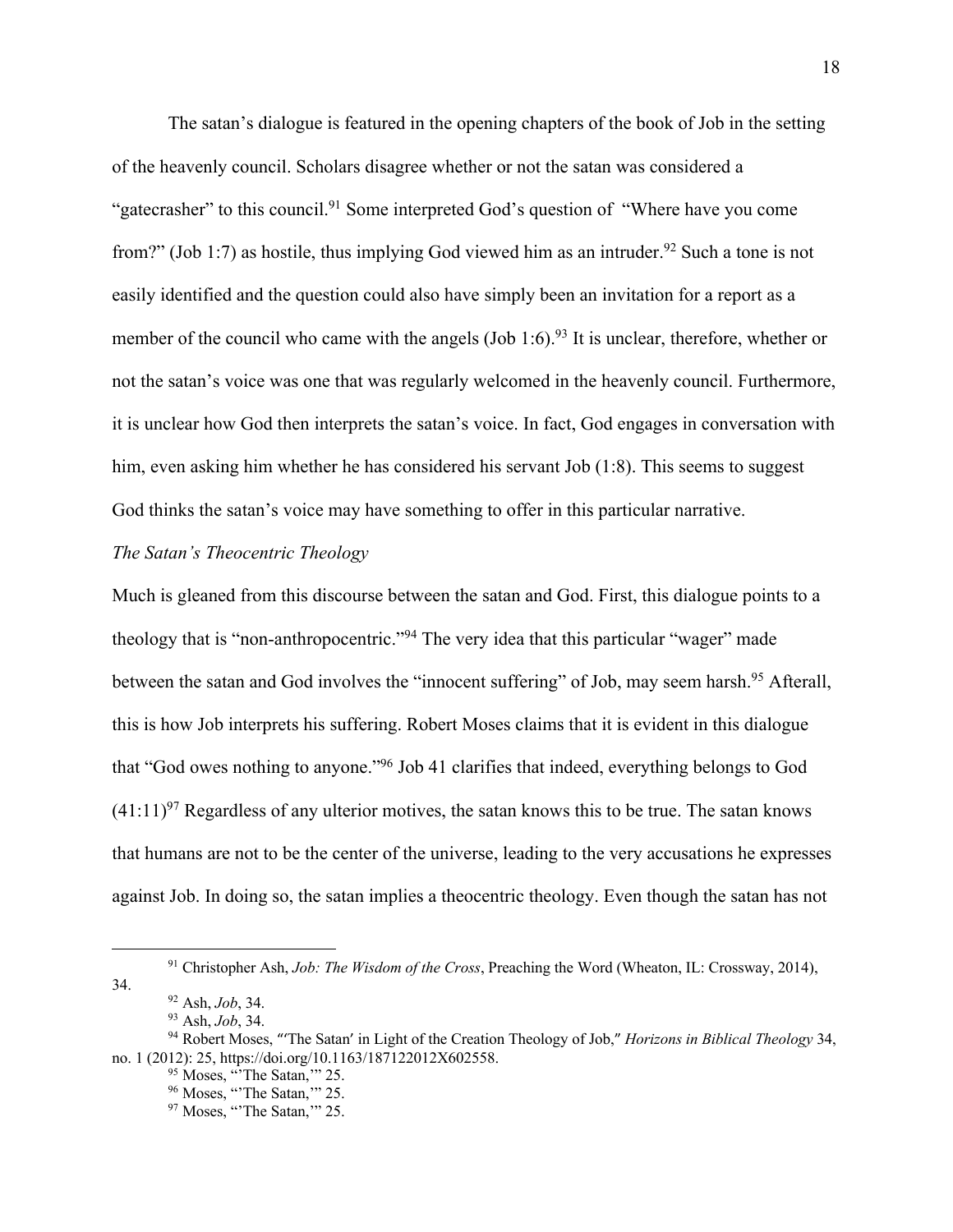submitted to this theology in his own practice, his tactics are still subject to this reality. Thus, the satan speaks to the idea that the purpose of suffering is not to be viewed through an anthropocentric lens. This also demonstrates that the goodness of God is not determined through the lens of human experience or understanding.

As the satan's dialogue with God ultimately reveals a theocentric theology, this also reveals that the satan admits that he, much like Job, is subservient to God. In Job 1:11, the satan instructs God to "…strike out *your* hand and strike everything he has…" It is in this first scene between God and the satan that God replies to the satan, "Very well, then, everything he has is in your power, but on the man himself do not lay a finger." (1:12). This conversation reveals that it is indeed God who has to permit the satan to be able to afflict Job. While the satan will prove prideful in regard to his knowledge of Job, here the satan seems to understand that it is ultimately up to God to be able to afflict Job.<sup>98</sup> This theological understanding, ironically, is one of "pure monotheism," in which it is understood that "God is ultimately responsible for all that happens."<sup>99</sup> It is the satan's recognition that he needs God's permission that is affirmed by God's own voice in Job 40, in which He explains that all creatures are subservient to Him.<sup>100</sup>

#### *The Tension of The Satan's Claims and Praxis*

In spite of having the knowledge of the proper place of humanity, the satan's dialogue suggests he overestimates his own power and authority. For instance, in presenting a case against Job, he claims he knows the true state of Job's heart. The satan says to God, "But now stretch out your hand and strike everything he has, and he will surely curse you to your face." (1:12). Even more, the satan claims to know how Job will react. Moses critiques such claims, as he writes, "…by

<sup>98</sup> Hartley, *Job*, 74.

<sup>99</sup> Hartley, *Job*, 74.

<sup>100</sup> Hartley, *Job*, 522.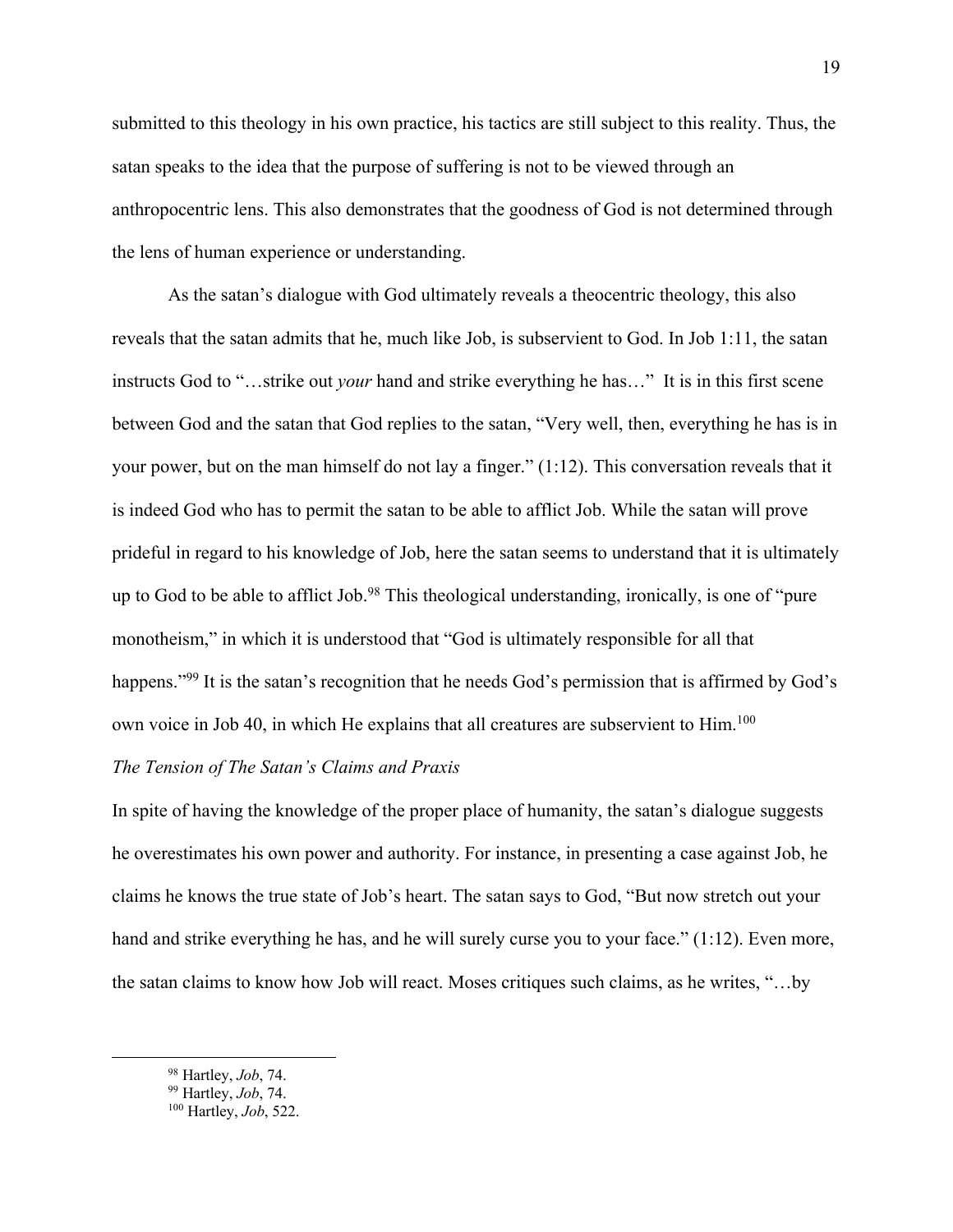placing the verdict before the evidence 'the satan' declares that he fully knows humans, an insight solely reserved for God, and thereby puts himself in the position of God…'the satan' has failed to discern his own place within the created order..."<sup>101</sup> Furthermore, in this scene, the satan speaks to God as if God is not omniscient. The satan seeks to educate the all-knowing God about God's very own human creation. 1 Kings 8:39 reveals that it is God *alone* who knows the hearts of humans. Thus, the satan's claims present a misconstrued theology of who God is, including who He is in the midst of suffering. The satan's claim presents a case that God's interactions with humanity, including their suffering, are aimless at best as if God does not already know one's heart.

Interestingly, the satan expresses how he thinks God views what could be defined as the "prosperity gospel." The prosperity gospel promises "faith, wealth, health, and victory" to those who are in right relationship with God.<sup>102</sup> This is apparent in the satan's specific claims against Job. Ash explains, "The satan insinuates that Job's prosperity is the only cause of his piety."103 Addressing God the Satan highlights that Job is protected and blessed by God (1:9-10). The Satan's argument is "He is pious not because he actually loves God, honors God, or believes God is worthy of worship; he is pious because piety results in prosperity."104 With this logic, the satan concludes it would be sinful to only worship God because of prosperity. Additionally, the Satan implies that God is, in fact, worthy of worship, even when one is not experiencing prosperity.

In the second scene of dialogue between God and the satan, a broader picture of the satan's theological views and praxis are reinforced. The scene in Job 2:1-6 is almost identical to

20

 $101$  Moses, "The Satan," 27.

<sup>102</sup> Kate Bowler, *Blessed: A History of the American Prosperity Gospel* (New York, NY: Oxford University Press, 2013), 7.

<sup>103</sup> Ash, *Job,* 37. <sup>104</sup> Ash, *Job,* 37.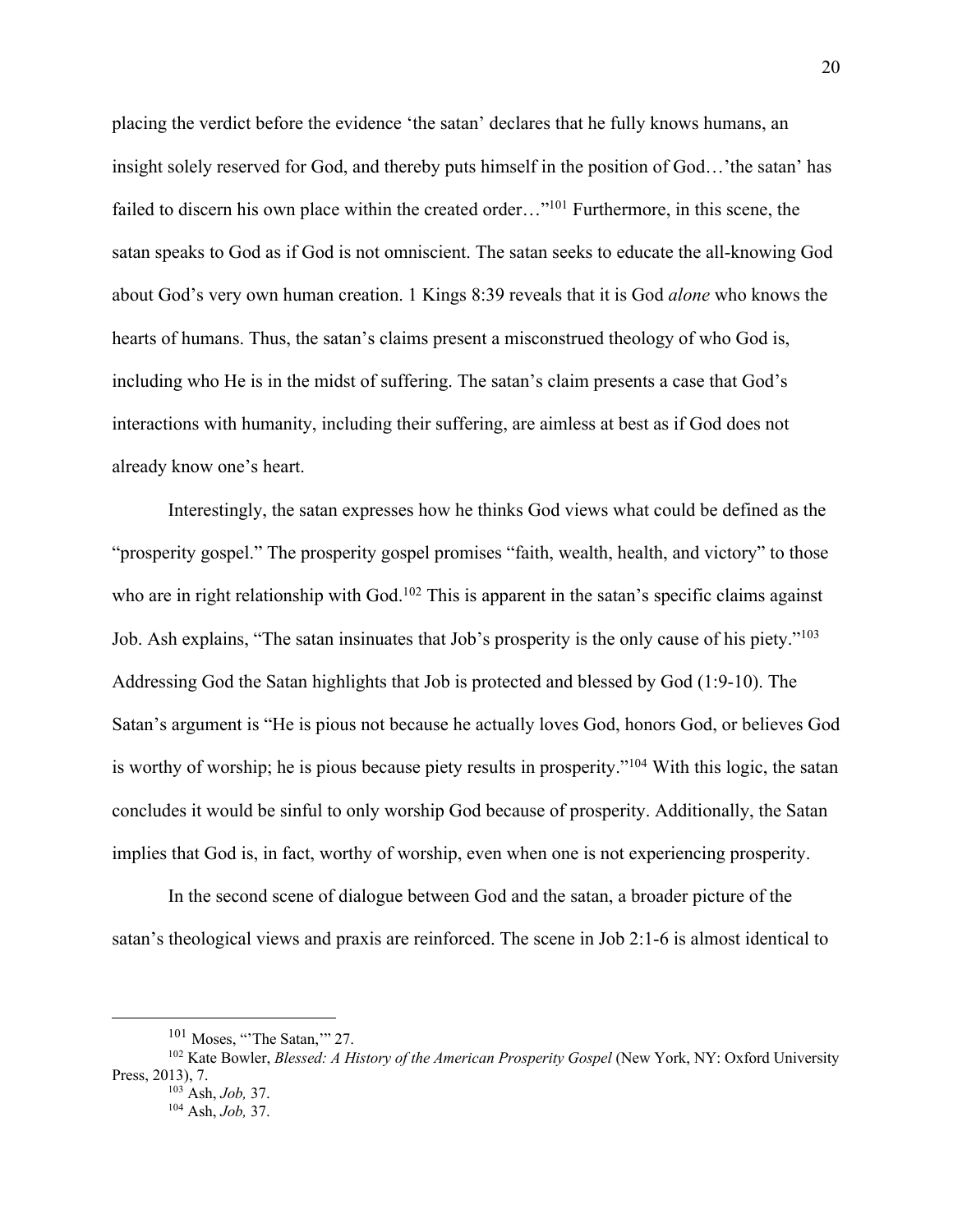the first.105 Much like in the first conversation, it is the Satan who provides God with "an accounting of his ways."106 Vocal reporting demonstrates that the satan acknowledges, or at least obliges, to being ultimately accountable to God even though the satan appears to challenge this.<sup>107</sup> God reports to the satan that Job passed the test and that his insistence upon "Job's trial had proved to be without cause."<sup>108</sup> In spite of this, the satan denies the accuracy of God's examination and insists God's method of testing was insufficient to prove the state of Job's heart.<sup>109</sup> Such a statement implies the satan thinks his own knowledge and ways are superior to God's.

#### *The Echoes of the Satan*

While the satan's voice is clearly represented in Job 1 and 2, and he does not appear again in the book, commentators insist that the Satan is not silenced. His voice is echoed through Job's friends. Ash states, "The substance of satan's challenge in chapters 1, 2 is that no human being on earth is genuinely in the right with God."110

Through the lens of the New Covenant, God's ultimate plan is to provide vindication for humanity through Christ so they may be right before Him.<sup>111</sup> Job and his friends do not understand this, and so they are convinced of the hopeless view consistent with the satan: none can be made right before God.112 Job echoes this view by asking "…But how can mere mortals prove their innocence before God?" (9:2) and "Who can bring what is pure from the impure? No one!" (14:4).<sup>113</sup> Eliphaz asks, "What are mortals that they could be pure, or those born of woman,

- <sup>107</sup> Hartley, *Job*, 79.
- <sup>108</sup> Hartley, *Job*, 79.
- <sup>109</sup> Hartley, *Job*, 80.
- <sup>110</sup> Ash, *Job*, 86. <sup>111</sup> Ash, *Job*, 48.
- <sup>112</sup> Ash, *Job*, 86.
- <sup>113</sup> Ash, *Job*, 86.

<sup>105</sup> Hartley, *Job*, 79.

<sup>106</sup> Hartley, *Job*, 79.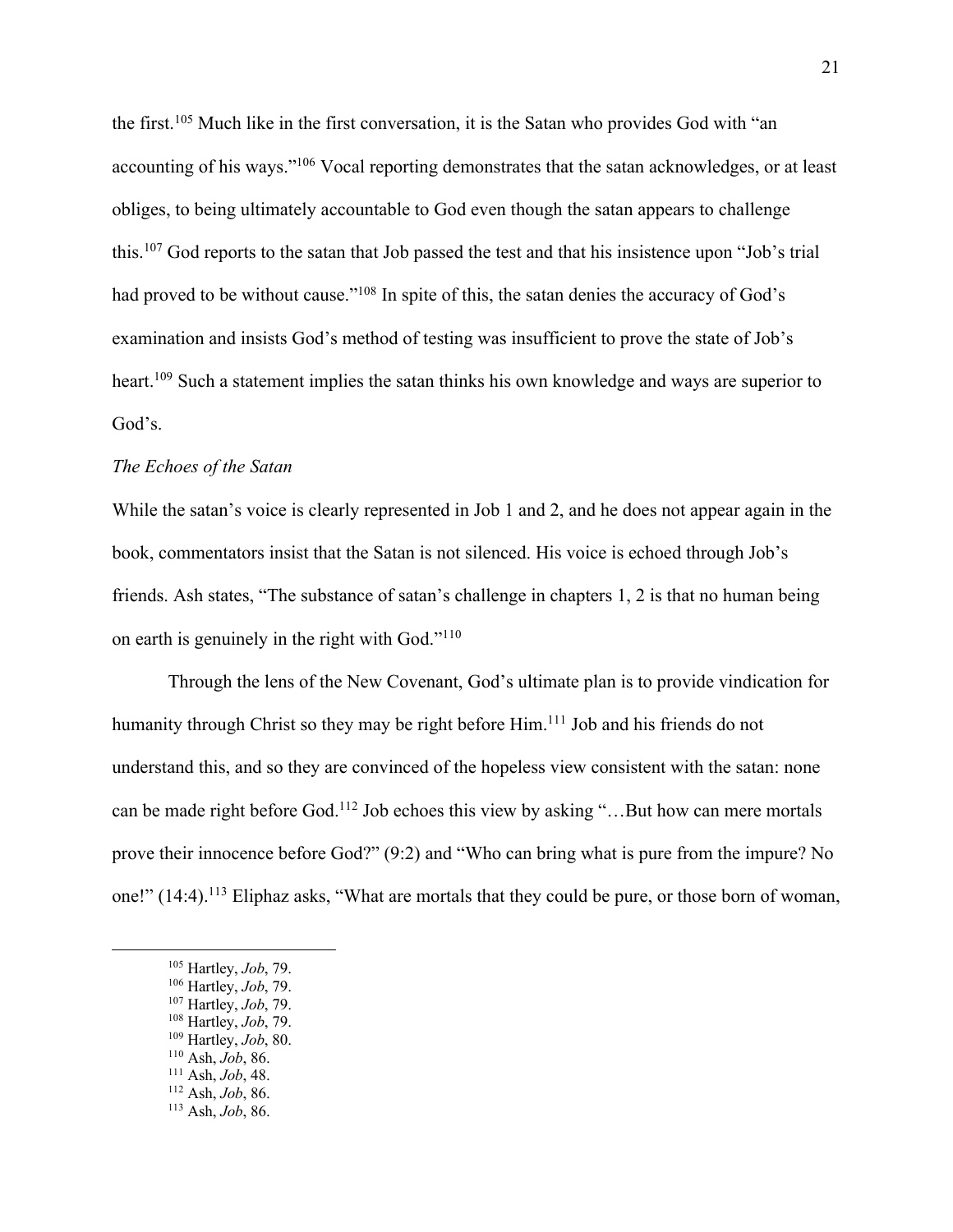that they could be righteous?"  $(15.4)$ .<sup>114</sup> Finally, Bildad asks, "How then can a mortal be righteous before God? How can one born of woman be pure?" (25:4).<sup>115</sup> Ash proposes, "This is the answer of human religion. But it is also the satan's answer."116 Unbeknownst to Job's friends, in aiming to proclaim the truth about God, they are spokesmen of the satan.<sup>117</sup> Although the satan is not present in the remainder of the narrative, he continues to be voiced.

The voice of the satan is echoed throughout the narrative in the presentation of retributive justice/theology. Mare writes, "…the satan shows himself to be quite knowledgeable about retribution theology and he says to God that the only reason for Job's faithful service is the fact that he has prospered as a result of his service to God. <sup>118</sup> Essentially, the satan proposed that "human beings are totally self-serving in their worship of God."119 Therefore, Job's friend's advice reinforces such behavior based on their understanding of retribution.<sup>120</sup> Job's friends advise him to repent of his supposed sin so that he can be free of his suffering and enjoy God's blessing once again.<sup>121</sup> This communicates the very concept proposed by the satan: that Job should worship God for the sake of his own well-being.<sup>122</sup> Thus, the friends unknowingly state the satan's case.

#### *Summary*

The satan's expressions represent much of Job's dilemma in responding to God in his time of suffering. The crux of the satan's argument is temptation of Job:, that his suffering will be

<sup>114</sup> Ash, *Job*, 86.

<sup>115</sup> Ash, *Job*, 86.

<sup>116</sup> Ash, *Job*, 86.

<sup>117</sup> Ash, *Job*, 86.

<sup>118</sup> Robert Mare, "The God of Job," *Verbum et Ecclesia* 33, no. 1 (2012): 3, https://doi.org/10.4102/ve.v33i1.681.

<sup>119</sup> Hartley, *Job*, 48-9.

<sup>120</sup> Hartley, *Job*, 48.

<sup>121</sup> Hartley, *Job*, 48.

<sup>122</sup> Hartley, *Job*, 48.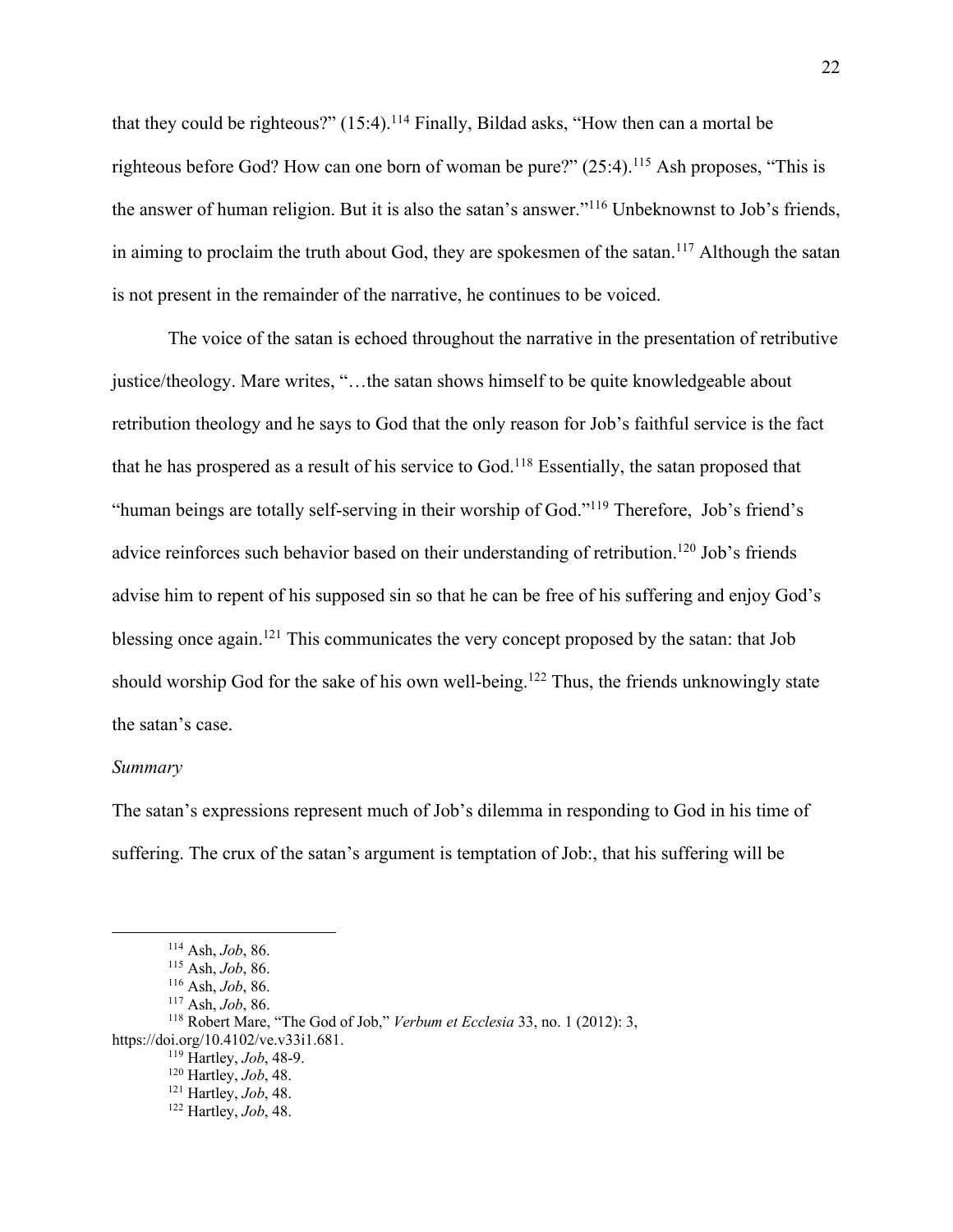perceived as the removal of God's hand from his life, tempting Job to curse God. Much of the satan's arguments prove theologically sound—in that God is worthy of worship, whether or not he brings blessing or prosperity. While the satan critiques the prosperity gospel, he inevitably fuels the retribution theology that will be echoed by Job's friends. Additionally, while the satan appeals to God's divinity, he also undermines it by insisting he knows Job's true motives. Fittingly, the satan's voice becomes one that proclaims half-truths about God in regard to Job's suffering.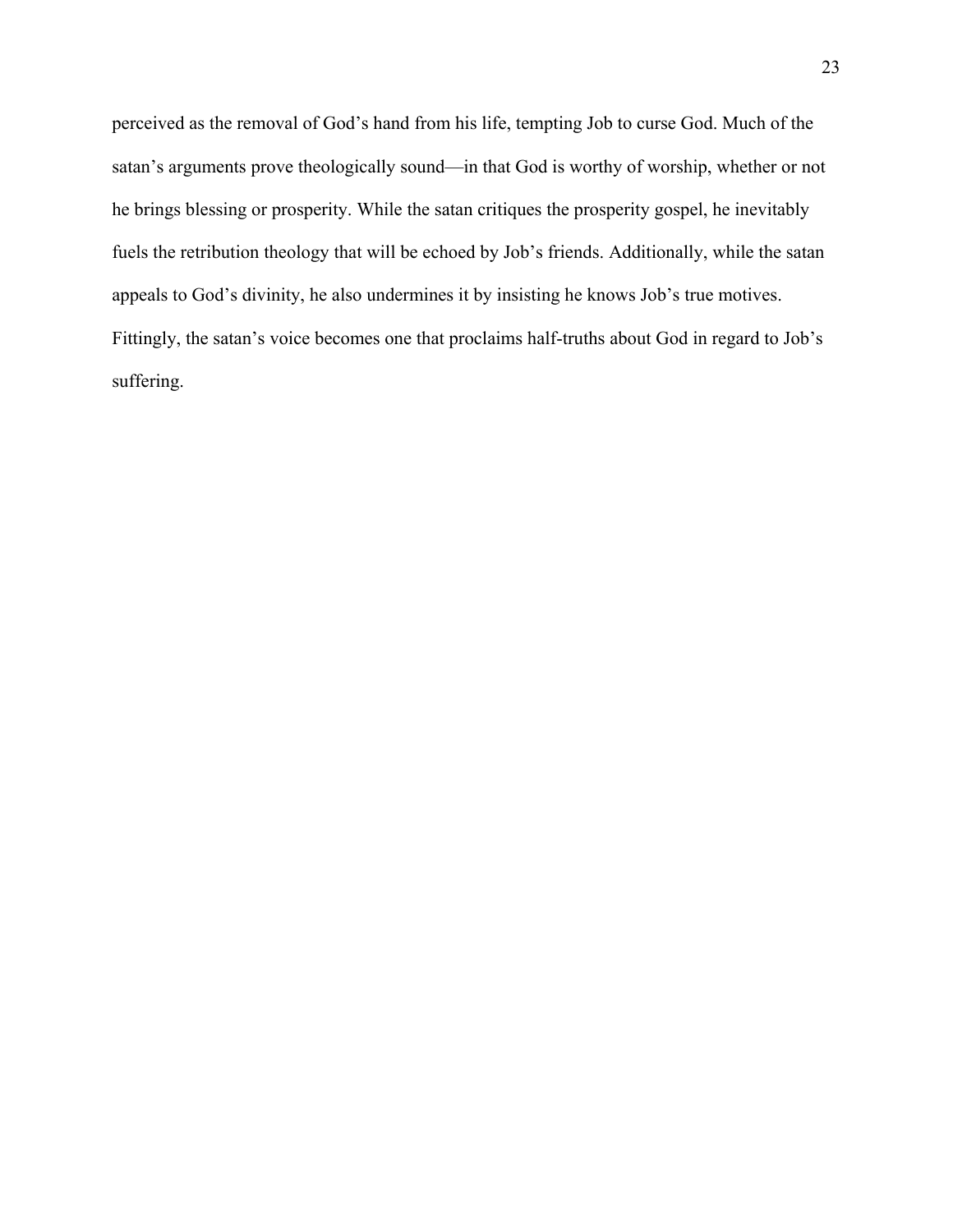#### CHAPTER FOUR

# THE VOICES OF THE FRIENDS

#### *Introduction*

In times of suffering, people often look to their friends for support and comfort. In the story of Job, three friends by the names Eliphaz, Bildad, and Zophar, decide to go to Job in an attempt to comfort him (see Job 2:11-13) These friends truly thought their presence and their insight would be helpful to Job in his time of suffering. While their initial vocal reactions were weeping and silence, this does not last long. As these men break their silence, they reveal their understanding of God amidst Job's suffering.

#### *Holding Tightly to the Doctrine of Retribution*

Scholars agree that the doctrine of retribution shapes the friends' interpretation of Job's suffering. The friends view God as one who uses suffering as a means of punishment. Schmidt and Nel state, "It is important to realise that both Job and his friends place themselves wholly under the doctrine of retribution, as some religious belief practiced by God according to the retributive principle of moral order."<sup>123</sup> Indeed, it is not that Job disagrees with the doctrine of his friends, rather there is a discrepancy, as Job believes that because of his uprightness he should not have reaped suffering, whereas, the friends assume that his suffering must mean that he has sown sin.

While Eliphaz, Bildad, and Zophar uphold the doctrine of retribution, they each present a different understanding of God's relation to Job in his suffering. Eliphaz appears to "understand discipline or reproof as an intermediate step in the doctrine of

<sup>123</sup> Nicolaas Fryer Schmidt and Philip J. Nel, "Divine Darkness in the Human Discourses of Job," *Acta Theologica* 36, no. 2 (2016): 134.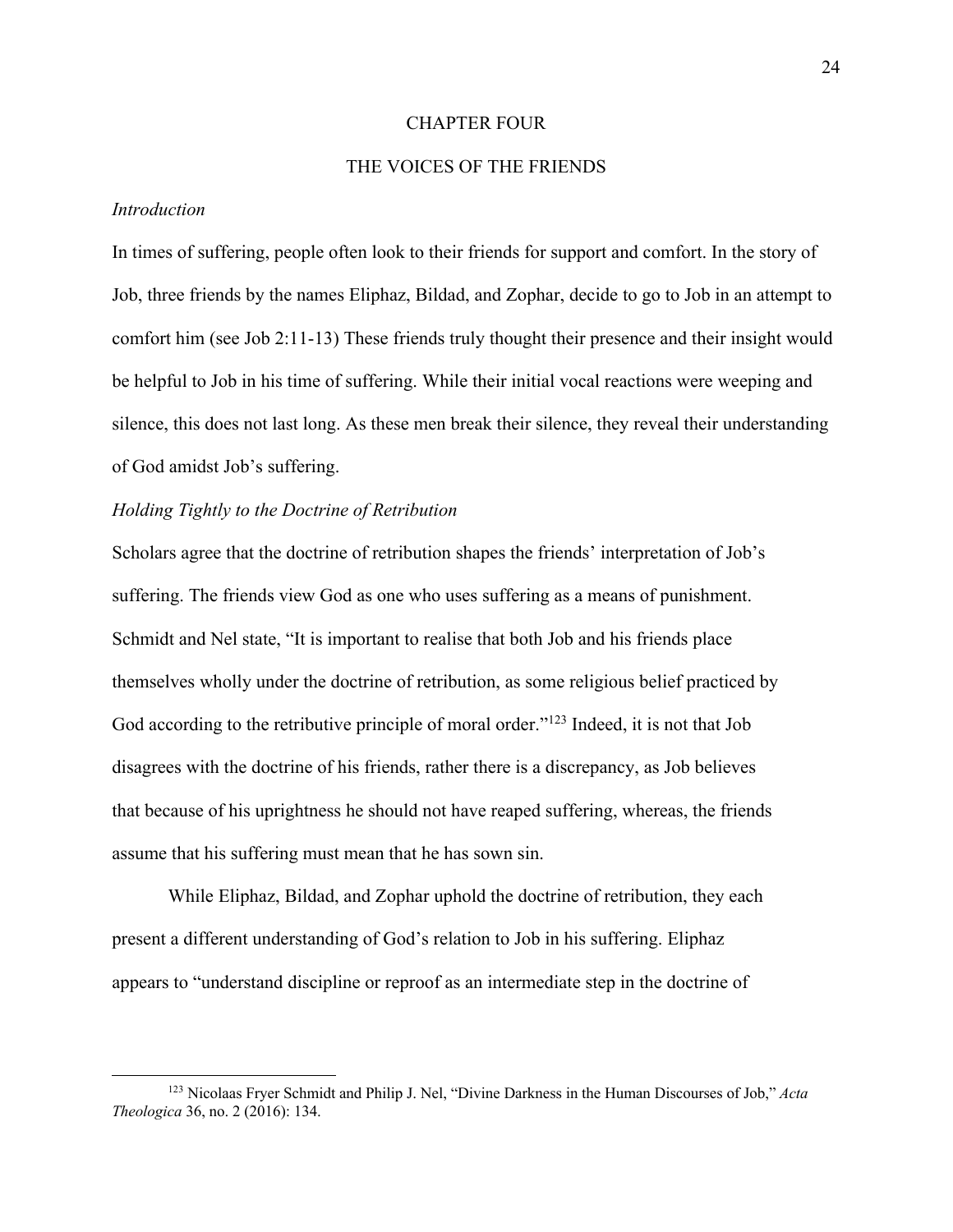retribution."124 In other words, retributive punishment, is a tool used by God to serve as a means to ultimately restore Job to a right relationship.125 Hartley writes, "Misfortune is God's rod of discipline; it reveals his loving character for humanity in that he does not let a person go to the grave without exerting great effort to make that person aware of the consequences of his sinful acts."126 This limits pain for the devout to God as a means of instruction.127 Eliphaz' view of God leads him to have little patience for Job's laments, as he interprets Job as simply rejecting God's loving rebuke.<sup>128</sup>

Eliphaz leaves no room for considering Job's innocence, as his understanding of the doctrine of retribution leaves him convinced that Job has sinned. During Eliphaz's first speech, he does not accuse Job of any blatant sin but rather appeals to the idea that all are sinful.<sup>129</sup> Thus, he urges Job to confess and seek God's mercy as a means to regain his blessings (3:13, 26).<sup>130</sup> This notion supports both the doctrine of retribution and the prosperity gospel. It suggests that God "is willing and able to reverse one's plight."<sup>131</sup> Thus, it is quite evident that Eliphaz understands God to be in control of one's suffering and while He may be able to remove it, He may choose not to.

Bildad's understanding of the doctrine of retribution shapes his high view of God's justice. Clines writes, "The moral universe, in Bildad's theology, is founded upon the principle of retribution."132 Bildad asks the rhetorical questions: "Does God pervert justice? Does the Almighty pervert what is right?" (8:3). According to Bildad, it is unreasonable for Job to

- <sup>125</sup> Hartley, *Job*, 125.
- <sup>126</sup> Hartley, *Job*, 125.
- <sup>127</sup> Hartley, *Job*, 125.
- <sup>128</sup> Hartley, *Job*, 125.
- <sup>129</sup> Hartley, *Job*, 129.
- <sup>130</sup> Hartley, *Job*, 129.
- <sup>131</sup> Hartley, *Job*, 129.
- <sup>132</sup> Clines, *Job, 202*.

<sup>124</sup> Hartley, *Job*, 125.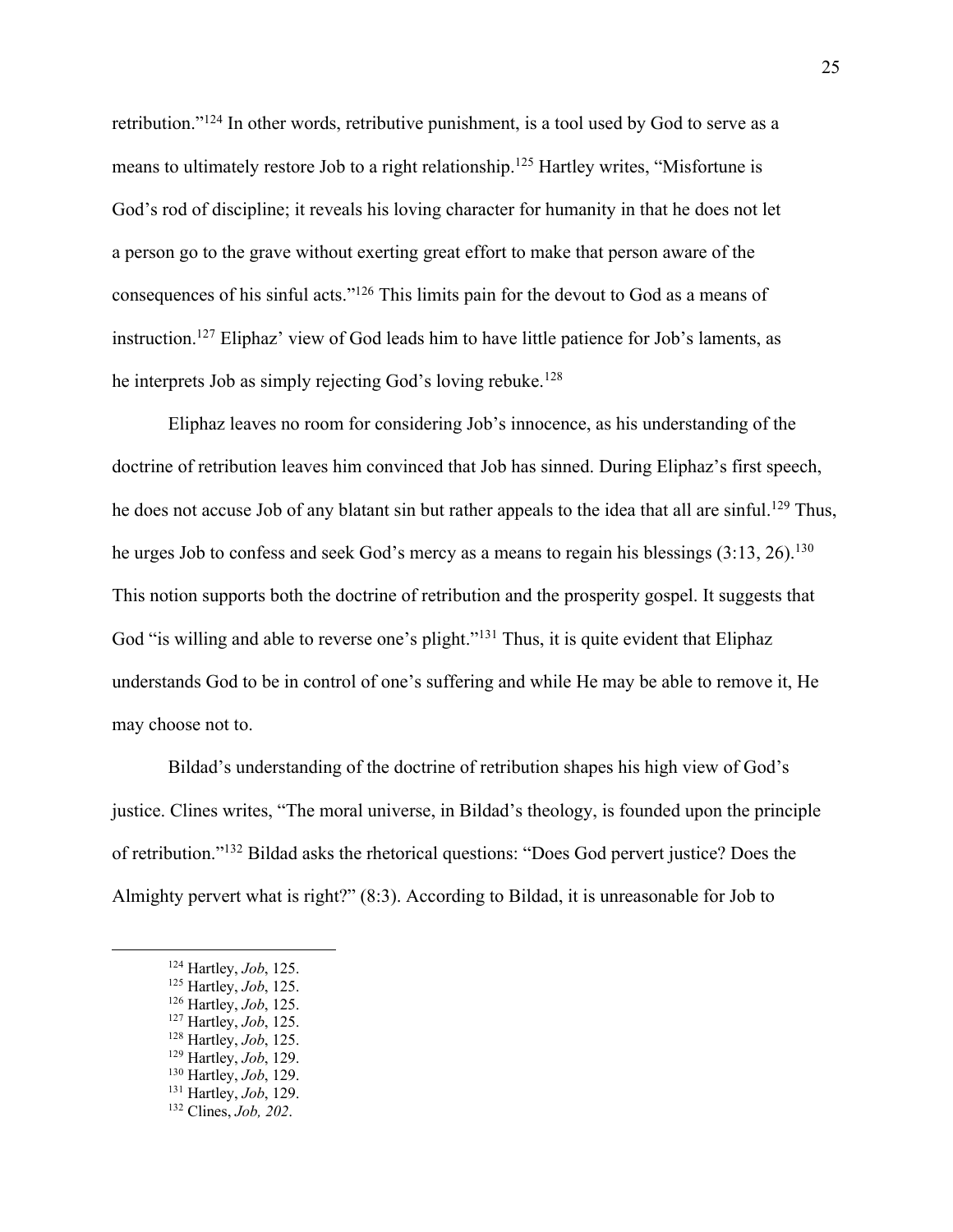question his situation. What Job is experiencing is his due justice, inflicted by God who knows what is truly just. Furthermore, Bildad rejects Job's protests of his innocence (6:10) and his complaints about how God has treated him  $(7:12, 17-18, 20).$ <sup>133</sup>

Zophar also finds himself influenced by the doctrine of retribution in his interpretation of Job's suffering and who God is. Clines writes the following:

So locked into the retributionist dogma is Zophar that he cannot see Job as a sufferer but only as a guilty man. His language to describe what is happening to Job is legal because he has moved instantly from his perception of Job's distress to a theological interpretation of that distress as divine judgment.<sup>134</sup>

Zophar's understanding of this doctrine prevents him from considering Job's situation with compassion, let alone considering whether God is compassionate toward Job's suffering. Zophar only focuses on the "negative tenant of the doctrine of retribution, the certain punishment of the wicked."<sup>135</sup> His intense view portrays God as eager to "pronounce the final sentence against the evildoer."<sup>136</sup>

#### *The Theses of the Friends*

An overview of the speeches from the friends reveals each of their own theses, or central arguments. Hartley notes that "Eliphaz's central premise is that everyone is guilty of error."<sup>137</sup> Such a premise emphasizes his understanding of the law of retribution, in which "the righteous prosper and the wicked suffer hardship in this life and face a premature death (4:7-21)."138 Eliphaz also emphasizes that God, out of his compassion, is willing to rescue those who repent from their sufferings, blessing them abundantly instead (5:9-

<sup>133</sup> Clines, *Job, 202*.

<sup>134</sup> Clines, *Job, 264*.

<sup>135</sup> Hartley, *Job*, 309.

<sup>136</sup> Hartley, *Job*, 309

<sup>137</sup> Hartley, *Job*, 104.

<sup>138</sup> Hartley, *Job*, 104.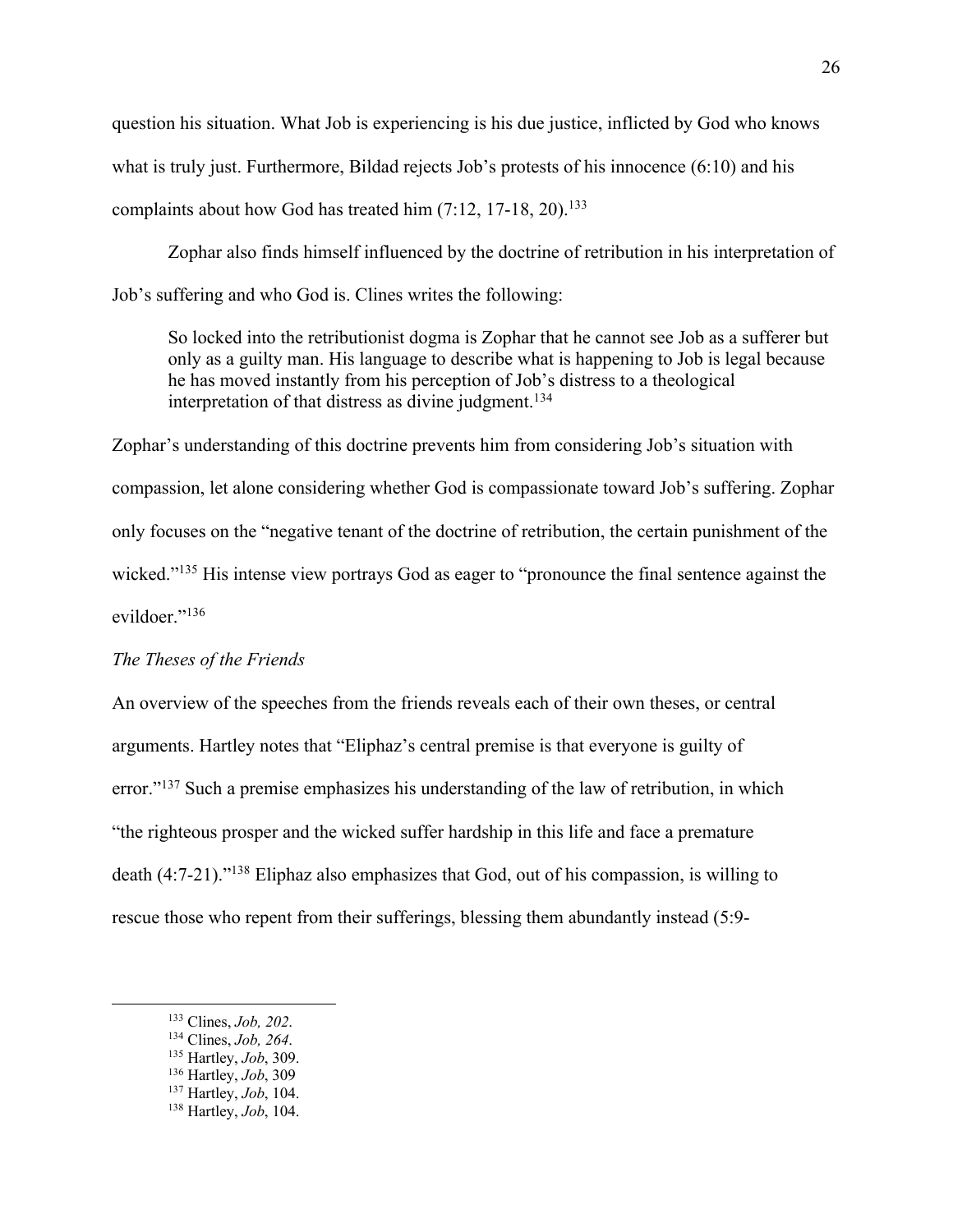26).139 With this understanding, Eliphaz views suffering as a tool used by God to redirect those astray to repentance.<sup>140</sup>

The central thesis of Bildad's speeches are identified in 8:3 in which he asks, "Does God pervert justice? Does the Almighty pervert what is right?" His central argument"…is that all God's ways are just."141 Hartley notes that Bildad appeals to "the teaching of the fathers (vv.  $8-10$ ) and on the ways of nature (vv. 11-29)."<sup>142</sup> Bildad's theology is one that has been shaped by seeing things in a very clear-cut manner.<sup>143</sup> For Bildad this means, that "Without any exceptions, the righteous are blessed and the wicked are punished."144 Because God is just, and His justice will not be perverted, God will bless or punish accordingly. Bildad believes God is aware of Job's current suffering and acted in accordance with what Job's behavior deserves. With this theological framework, Bildad is left to conclude that because "whoever experiences calamity has sinned," surely Job has sinned.<sup>145</sup>

In spite of a strong stance on God's just acts, Bildad leaves room for Job to be spared from his suffering in accordance with God's mercy. Bildad upholds that if Job is "truly pure," as he insists, then God is sure to be faithful to answer his petitions for mercy.<sup>146</sup> He appeals to "the positive side of retribution," in which if Job would just seek God, he will be rewarded with prosperity  $(8:7)$ .<sup>147</sup> While Bildad appears to acknowledge that God is indeed merciful, even to those who suffer, his theological views are also

- <sup>140</sup> Hartley, *Job*, 104.
- <sup>141</sup> Hartley, *Job*, 153.
- <sup>142</sup> Hartley, *Job*, 153.
- <sup>143</sup> Hartley, *Job*, 153.
- <sup>144</sup> Hartley, *Job*, 153.
- <sup>145</sup> Hartley, *Job*, 156.
- <sup>146</sup> Hartley, *Job*, 156.
- <sup>147</sup> Hartley, *Job*, 157.

<sup>139</sup> Hartley, *Job*, 104.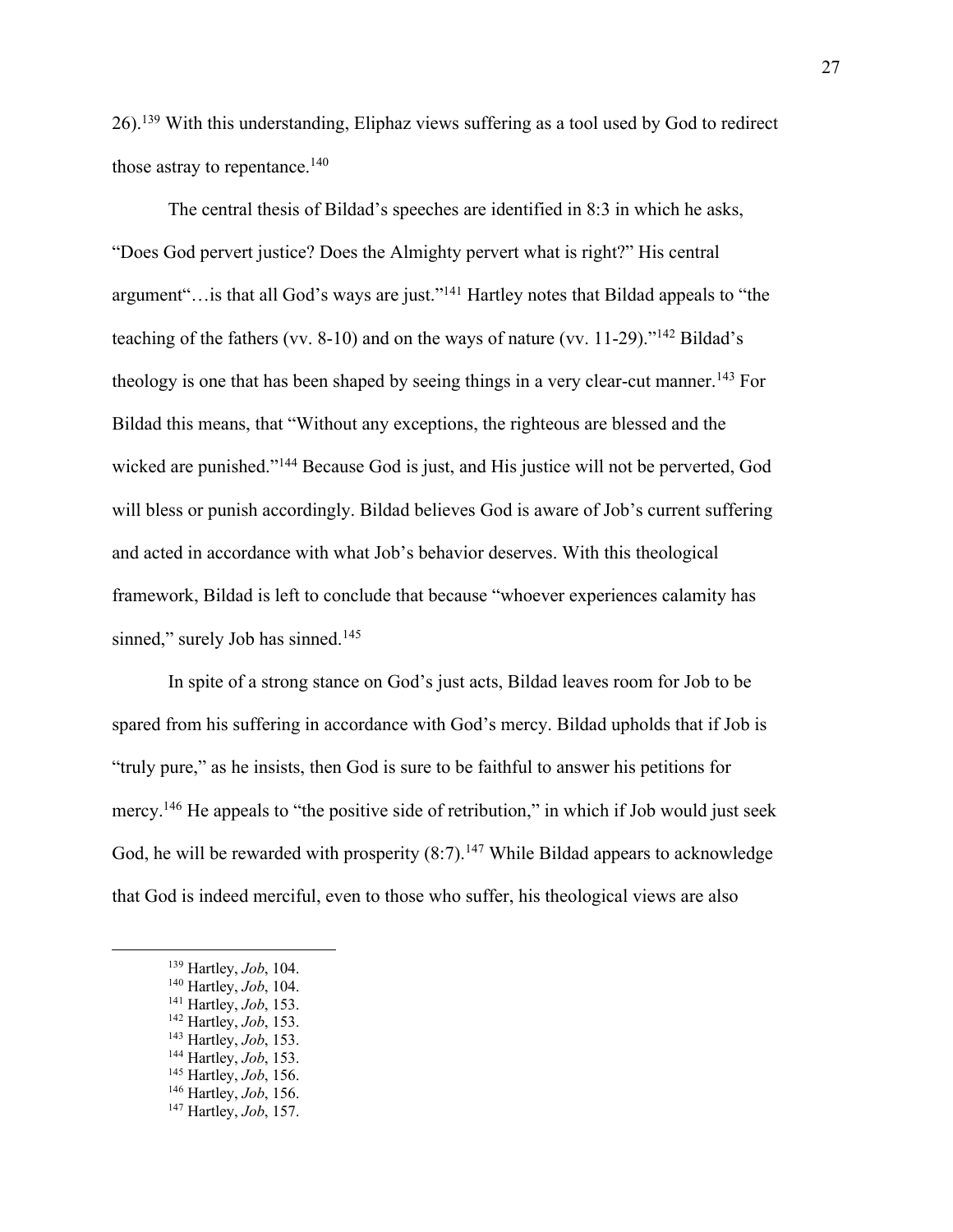reminiscent of the prosperity gospel. In 8:6, Bildad insists that "if you are pure and upright, even now he will rouse himself on your behalf and restore you to your prosperous state." Hartley explains that such a promise associates Job's estate and holding to the state of his righteousness.<sup>148</sup> This is reminiscent of the satan's accusation that Job only worshipped God for his blessings (1:9-10). Little does Bildad recognize, that he is encouraging Job to seek God for the sake of blessing, rather than simply because God is worthy to be worshipped.

Hartley insists that Zophar's thesis is that God appoints the "portion," or "fate" of the wicked. <sup>149</sup> The Hebrew term for "fate," *ḥēleq*, means "a person's rightful share of something."150 Therefore, Zophar insists God does not neglect to punish the wicked. Even though Job complains that the wicked prosper, Zophar aims to remind Job that such prosperity will come to an end.<sup>151</sup>

An examination of each of these friend's interpretation of Job's suffering demonstrates

they believe Job is suffering because he is a sinner. <sup>152</sup> Clines explains:

For Zophar, Job's suffering is nothing but deserved suffering. Both Eliphaz and Bildad set the suffering of their friend in a particular context: Eliphaz in the context of Job's evidently nearblameless life, Bildad in the context of the fate of Job's children. From either perspective, Job's suffering is qualified and thus—to the satisfaction of the first two friends—suitably mollified.<sup>153</sup>

This leaves no room for considering suffering as a *genera*l result of the sufferer residing in a

sinful world, rather than a *direct* result of specific sinful actions of the sufferer.

*The Friends' Tones*

<sup>148</sup> Hartley, *Job*, 156.

<sup>149</sup> Hartley, *Job*, 308.

<sup>150</sup> Hartley, *Job*, 308-9.

<sup>151</sup> Hartley, *Job*, 309.

<sup>152</sup> Clines, *Job*, 258.

<sup>153</sup> Clines, *Job*, 258.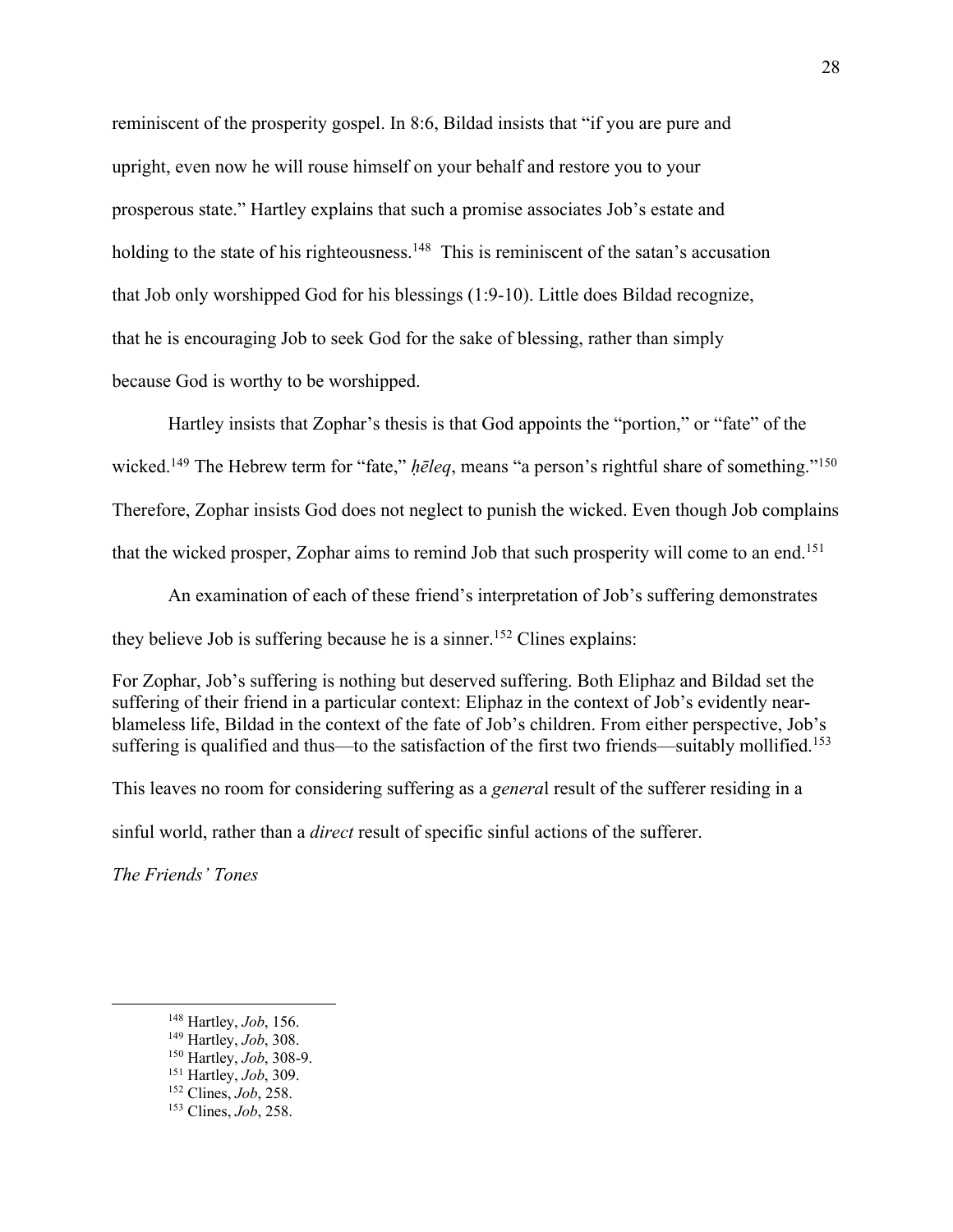A key to examining the voices of these friends is evaluating their specific tones when relating to Job and God. Clines observes their tones are shaped by their interpretation of the role that God bestowed upon them to play in the midst of Job's grief. Clines explains, "Whereas Eliphaz professed himself hesitant to intrude upon Job's grief, and Bildad had gone no further than to pronounce himself affronted, on God's behalf, by Job's tempestuous speech, Zophar judges it his moral duty to silence Job."<sup>154</sup> Thus, they are aiming to relate to Job in a way that either honors God or acts on God's behalf.

Eliphaz's tone is noted as "the most conciliatory" among the three friends.<sup>155</sup> Clines observes that Eliphaz typically begins his speeches with a rhetorical question.156 This means that Eliphaz does not expect Job to answer, demonstrating sensitivity to his current emotional state.<sup>157</sup> Additionally, Eliphaz seeks to remind Job that while he must be suffering from some of his faults, because he has a track record of goodness, surely, his suffering will not last long (4:3- 6).158 In other words, he aims to cushion this inevitable retributive justice with the hope that it will eventually come to an end. Bildad's tone, on the other hand, is understood as being harsh, based upon Job's response.<sup>159</sup> In Job's complaint against the friends, he asks, "How long will you torment me and crush me with your words?" (19:2) Hartley proposes that the words "how long" allude to Bildad's speeches, which use the same opening phrase.<sup>160</sup> Bildad's unabashedly identifies Job with the wicked, which is crushing to one convinced of their innocence.

Zophar is noted as the least sympathetic of the three friends. Clines writes, "Zophar believes he owes it to God to take up the cudgels on God's behalf and to defend God's integrity.

<sup>154</sup> Clines, *Job*, 259.

<sup>155</sup> Clines, *Job*, 121.

<sup>156</sup> Clines, *Job*, 121.

<sup>157</sup> Clines, *Job*, 121.

<sup>158</sup> Clines, *Job*, 137.

<sup>159</sup> Hartley, *Job*, 282.

<sup>160</sup> Hartley, *Job*, 282.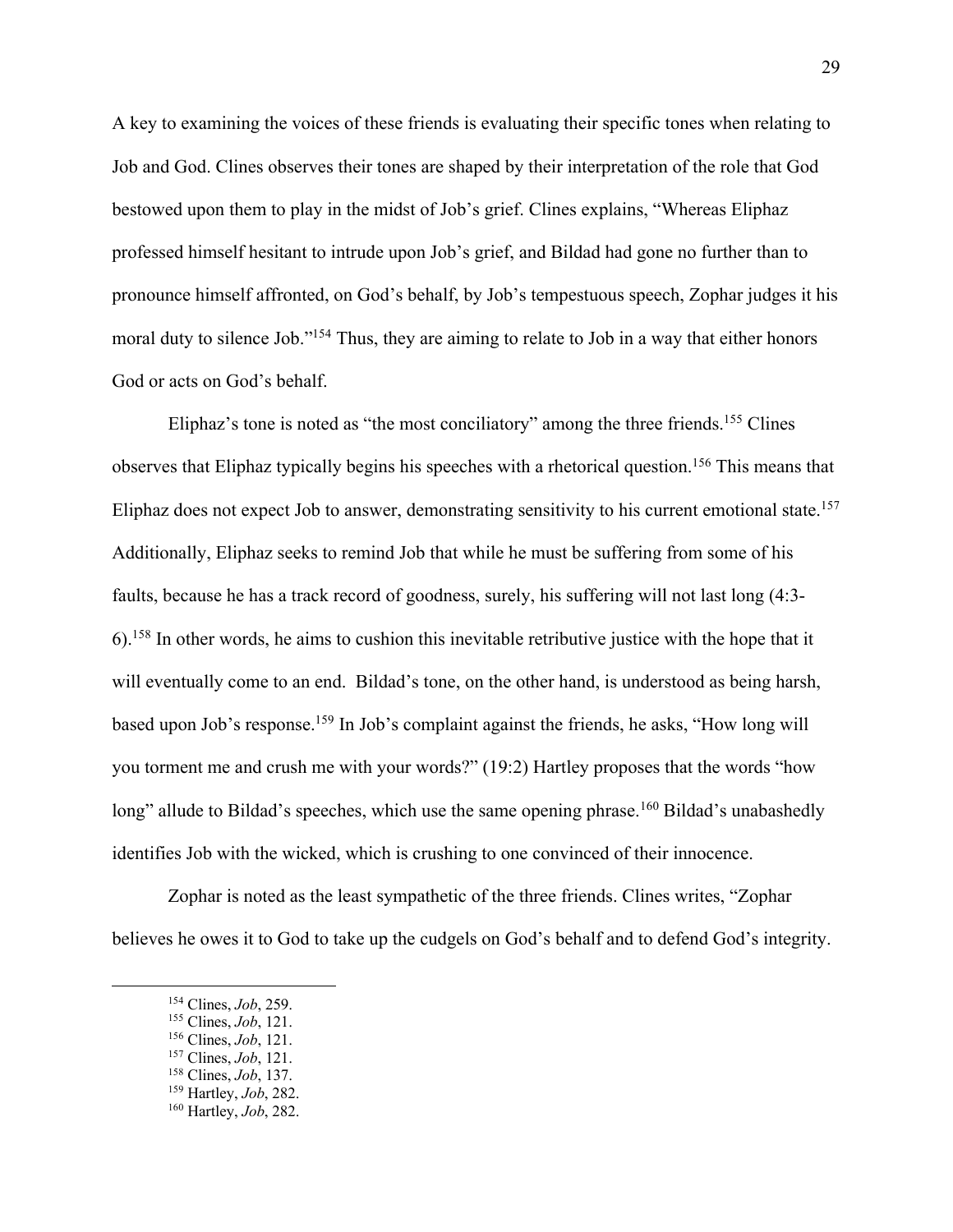The impropriety of Job's arguments against God convinces Zophar of the propriety of his speech against Job."161 He is motivated by his effort to uphold "theological correctness" and prevent Job from continuing in what he perceives as blasphemy.<sup>162</sup> In 11:3, Zophar expresses that he believes someone needs to rebuke Job.<sup>163</sup> Furthermore, Zophar states, "Oh, how I wish that God would speak and that he would open his lips against you." (11:4). Zophar claims to serve the allknowing God, yet, implies he knows better than God in how He should be dealing with Job's complaints. Zophar's indignation, thus, is debatably righteous.

Zophar appears passionately motivated by his theology. Clines suggests that "Zophar is the most original theologian of the three friends of Job, and has been saved up by his creator (the author of the book) for the third and climactic position in the speech cycle because of his widerranging theological formation..."<sup>164</sup> Such originality need not be confused with accuracy.<sup>165</sup> While Zophar correctly identifies Job's suffering as something that is a part of the mystery of God, in accordance to the divine speeches of Job 38-41, he confines God's mystery to "how he mixes justice and mercy in his dealings with humans."166 Furthermore, Zophar's advice to Job is rooted in the "wisdom theology" notion that "sin is not something to be covered up or cleansed or forgiven, but to be avoided from, departed from, disassociated from."167

#### *The Tension of Distortion and Reverence*

Another interesting stance in the friend's perception of suffering is in how they view Job's physical ailments with which he has been afflicted. Job 2:7-8 says, "So Satan went out from the presence of the LORD and afflicted Job with painful sores from the soles of his feet to the crown

<sup>161</sup> Clines, *Job*, 260.

<sup>162</sup> Clines, *Job*, 260.

<sup>163</sup> Clines, *Job*, 260.

<sup>164</sup> Clines, *Job*, 262.

<sup>165</sup> Clines, *Job*, 262.

<sup>166</sup> Clines, *Job*, 262.

<sup>167</sup> Clines, *Job*, 268.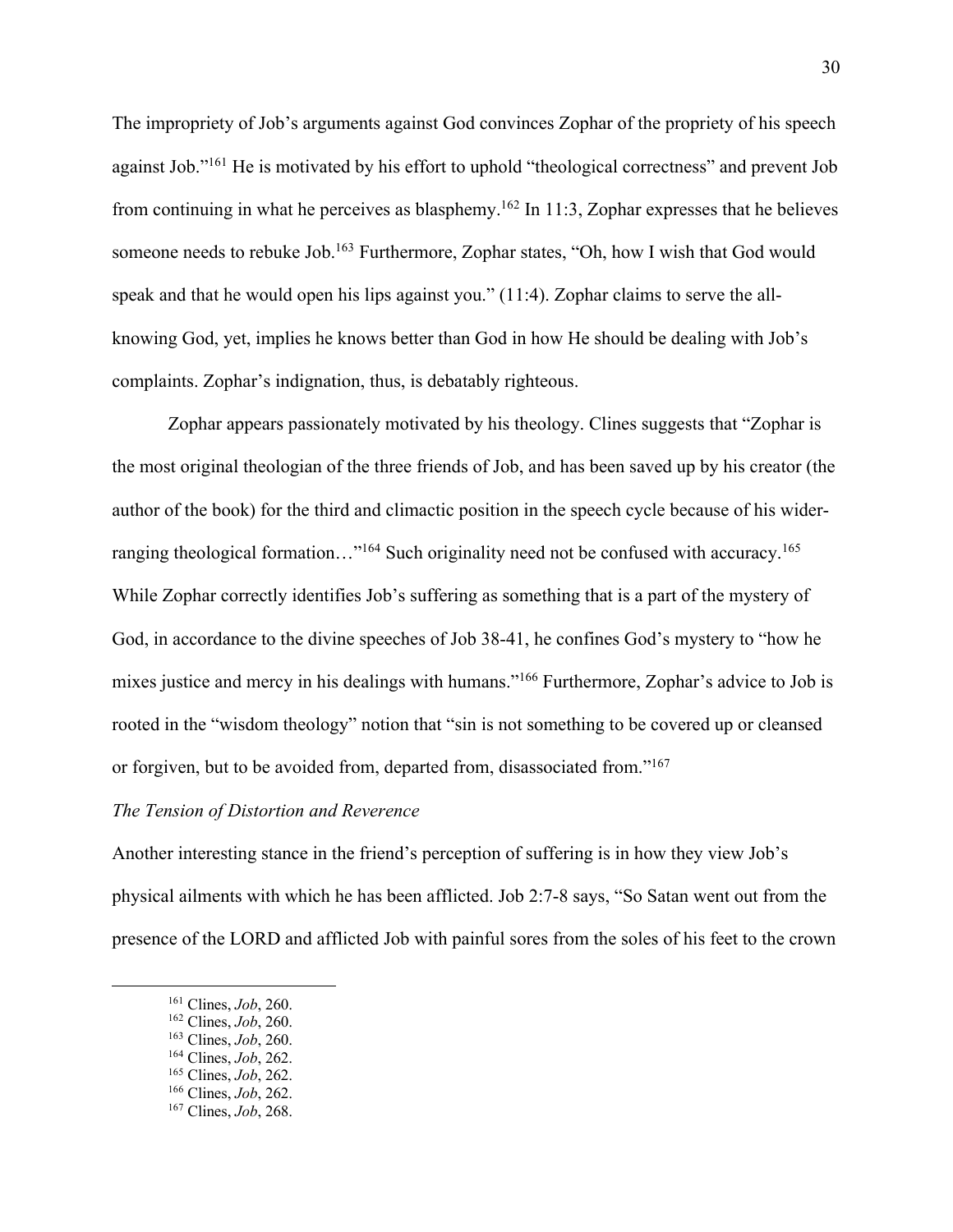of his head." Bildad offers his theological understanding of Job's physical suffering in Job 18:13, in which he describes the fate of an evildoer: "It eats away parts of his skin; death's firstborn devours his limbs."168 Since Job is experiencing such symptoms, Hartley summarizes Bildad in the following way: "For Bildad, Job's emaciated body is the convicting evidence of his wrongdoing."<sup>169</sup> In other words, Bildad is convinced that God inflicts physical suffering as a means to punish sin. Jesus provides a theological critique to this concept of sickness always being directly correlated with sin (see Jn. 9:1-3). Thus, it appears that Bildad has a misconstrued understanding of why God would allow Job to be afflicted with such ailments.

While at times the friends have a distorted understanding of God, there are other instances in which they demonstrate reverence and understanding that will be affirmed by God's voice later on in the book. For example, Bildad expresses a strong view of God's sovereignty (see  $25:1-6$ ;  $27:13-23$ ).<sup>170</sup> Hartley observes that "Bildad affirms God's sovereign rule and every creature's frailty and unworthiness before him."171 In doing so, Bildad corrects Job's concerns that God rules unjustly  $(24:1-17).$ <sup>172</sup> Bildad's theological understanding of God's sovereignty is affirmed by God's speeches in Job 38-41. In this way, Bildad presents accurately portrays God as sovereign both over suffering and the sufferer.

Bildad clearly demonstrates that God has orderly control over the cosmos and thus, is not to be accused of wrongdoing.173 Ash proposes, however, that Bildad fails to consider how the perfect order of God's creation is disturbed by mankind's sin and disobedience. <sup>174</sup> In such a world impacted by sin, even those who are not wicked feel the "aftershocks" of the "earthquake

<sup>168</sup> Hartley, *Job*, 278.

<sup>169</sup> Hartley, *Job*, 279.

<sup>170</sup> Hartley, *Job*, 355.

<sup>171</sup> Hartley, *Job*, 355.

<sup>172</sup> Hartley, *Job*, 355.

<sup>173</sup> Ash, *Job*, 165.

<sup>174</sup> Ash, *Job*, 165-6.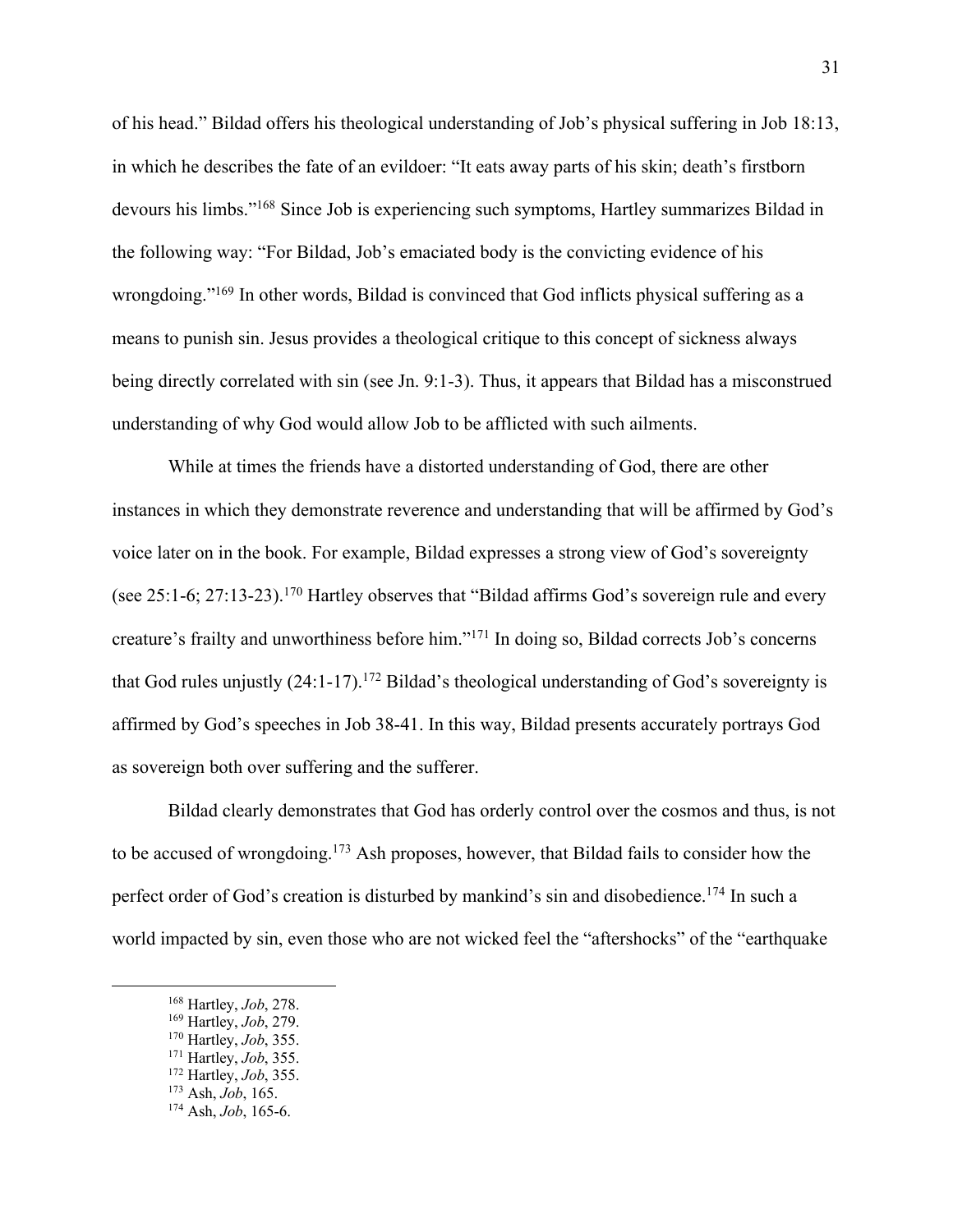of man's disobedience."175 Such accusations by Bildad deny that Job is "blameless and upright," both of which were characteristics affirmed by God (Job 1:8; 2:3). Bildad, along with his friends, neglects to recognize that in the present broken world in which Job resides, sometimes the wicked prosper and sometimes those who are "blameless" suffer.<sup>176</sup>

In 42:7, the Lord says to Eliphaz, "I am angry with you and your two friends, because you have not spoken the truth about me, as my servant Job has." This is crucial, as it demonstrates that the theological concepts presented by the three friends are not complete truth. <sup>177</sup> This may be confusing, since, at times the friends do express basic truths about God with much reverence. Ash provides the following helpful commentary: "We find ourselves agreeing with many parts of their speeches. If it were total rubbish that would be much easier. It is always like that with false teaching; it is dangerous because it is nearly true."178 Thus, God is not pleased when one speaks what is *nearly* true about Him. The friends misrepresented God to Job in his time of suffering. Furthermore, the anger God expresses about this shows it is important to the heart of God how people minister to others and represent Him in times of suffering.

#### *Summary*

Originally intending to provide Job with comfort, Eliphaz, Bildad, and Zophar exasperate Job's pain with their speeches. Each clearly influenced by retribution theology, they conclude that Job's suffering must be a result of sin. Urging Job to repent for the sake of being freed from his suffering, they unknowingly tempt Job to do that which will prove the satan correct—only pursue God's blessing. While each of the friends presents strong theological knowledge, much of

<sup>175</sup> Ash, *Job*, 166.

<sup>176</sup> Ash, *Job*, 166-7.

<sup>177</sup> Ash, *Job*, 73.

<sup>178</sup> Ash, *Job*, 73.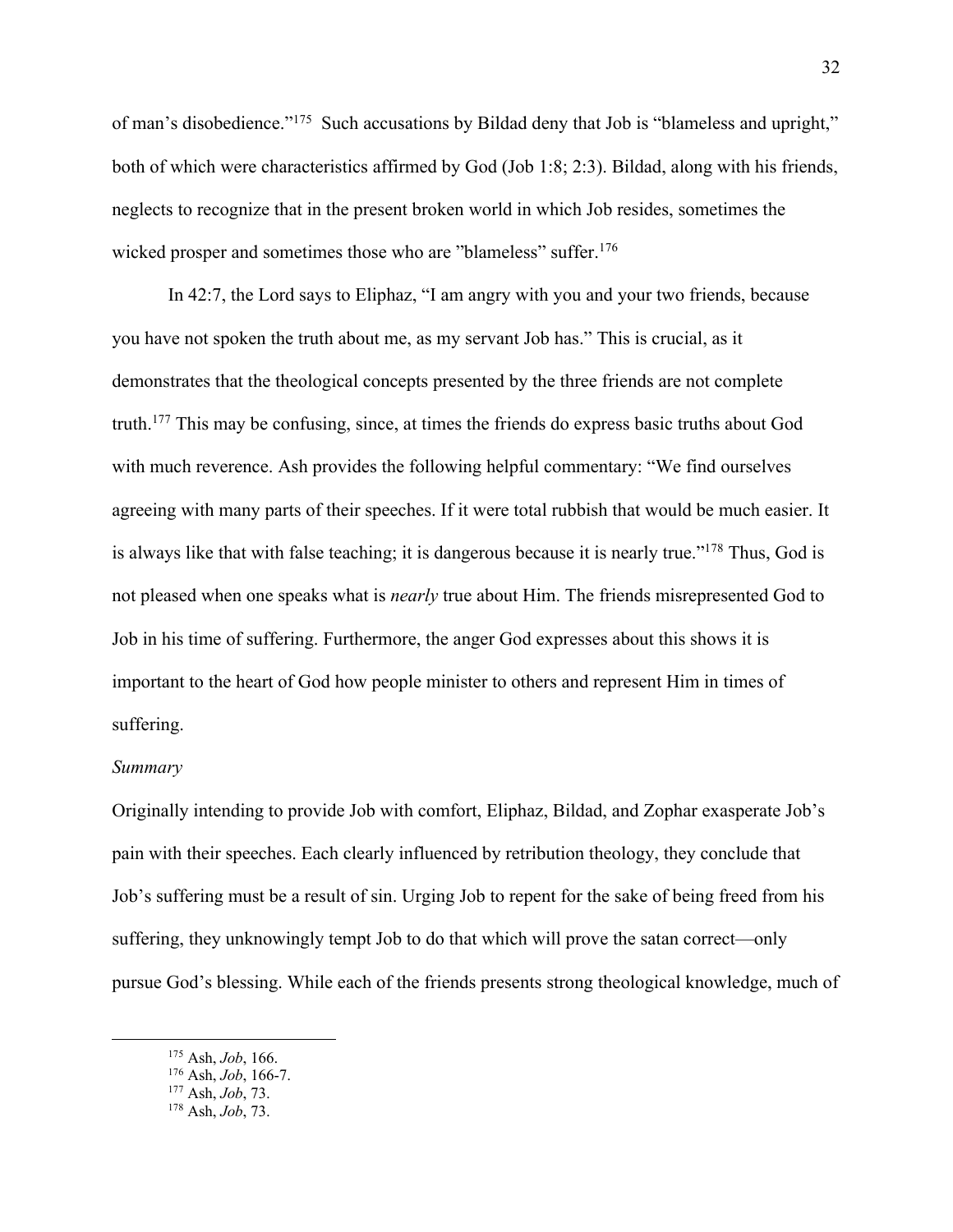which is technically correct about God and his justice, they fail to consider that humans may not easily know why suffering occurs. Furthermore, where they speak much about God, they do little in their praxis to support their friend who is suffering. Thus, their voices which had the potential to bring hope and comfort, only add to Job's misery.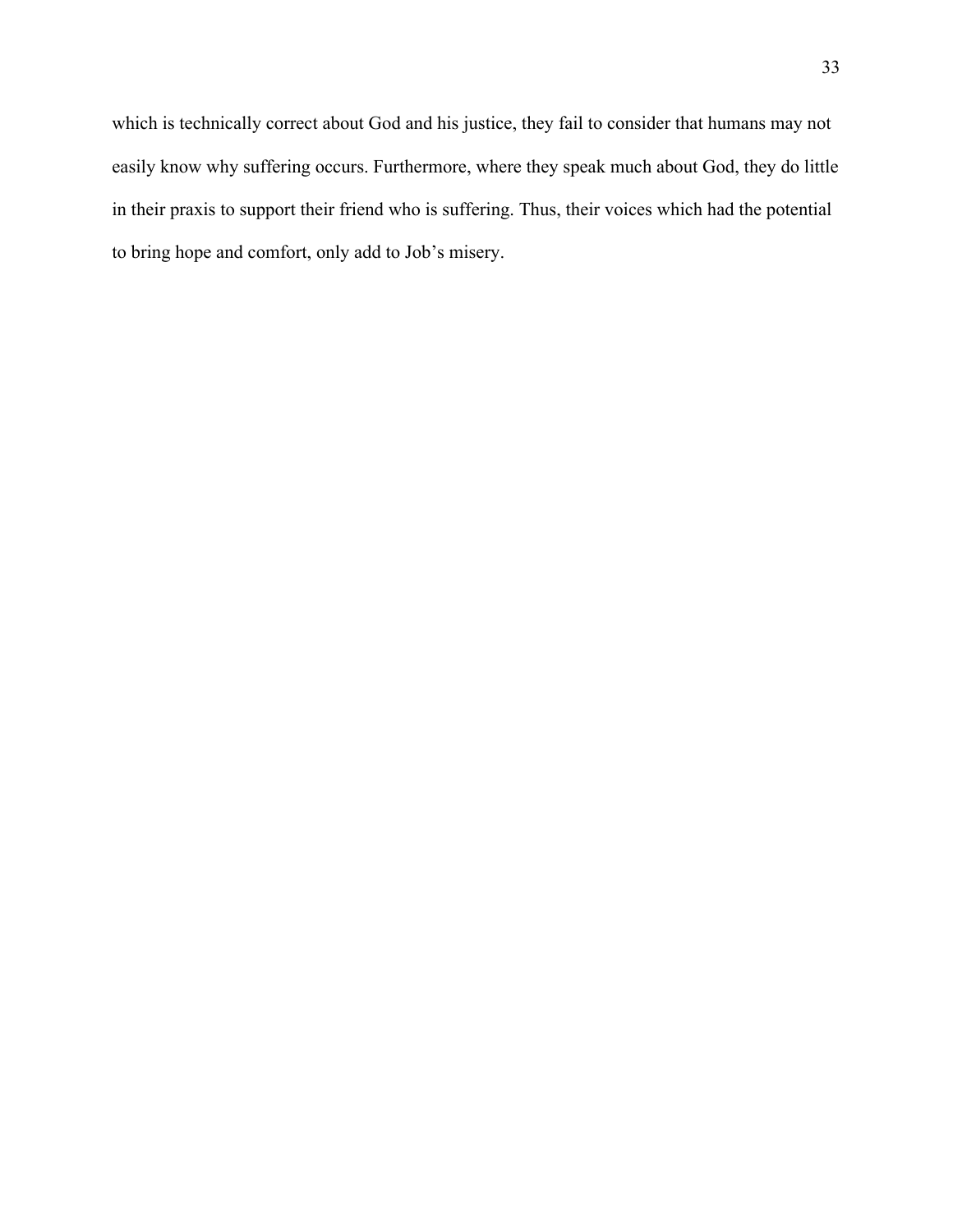#### CHAPTER FIVE

# THE VOICE OF GOD

### *Introduction*

The voice of God in the book of Job becomes the benchmark for the accuracy of the other voices in how they interpret God and suffering. Each of the voices has passionately spoken of why God is allowing Job to suffer and what God wants Job to do in response. And it is through God's selfdisclosure and His address to these voices that these ideas are corrected. It is through God's voice that Job is able to see an accurate portrayal of how God has related to him in his time of suffering, as opposed to what he has been told about God from others.

# *God's Expression of Joy for His Creation*

In his article. *God's Joy in Creation in the Book of Job*, Eric Ortlund provides a unique perspective that while the book of Job tends to be associated with suffering, it also ironically presents much about joy.179 Ortlund speaks primarily on the joy expressed by God in how He speaks of His creation, including Job.<sup>180</sup> This perspective provides a helpful interpretive lens for how God associates with Job, the sufferer. This also combats the perspective of the friends in which God inflicted suffering upon Job due to his displeasure. It becomes an interesting idea that God would allow suffering for those with who he is pleased with. This allows for consideration of the idea that God uses suffering not solely for punishment but as a loving means to aid in a grander purpose.

According to Ortlund, the notion of God's joy with His creation is evident in the prologue.181 This is first seen in God's characterization of Job in 1:8, in which He not only

<sup>179</sup> Eric Ortlund, "God's Joy in Creation in the Book of Job," *Presbyterion* 47, no. 1 (2012): 6.

<sup>180</sup> Ortlund, "God's Joy," 6.

<sup>181</sup> Ortlund, "God's Joy," 6.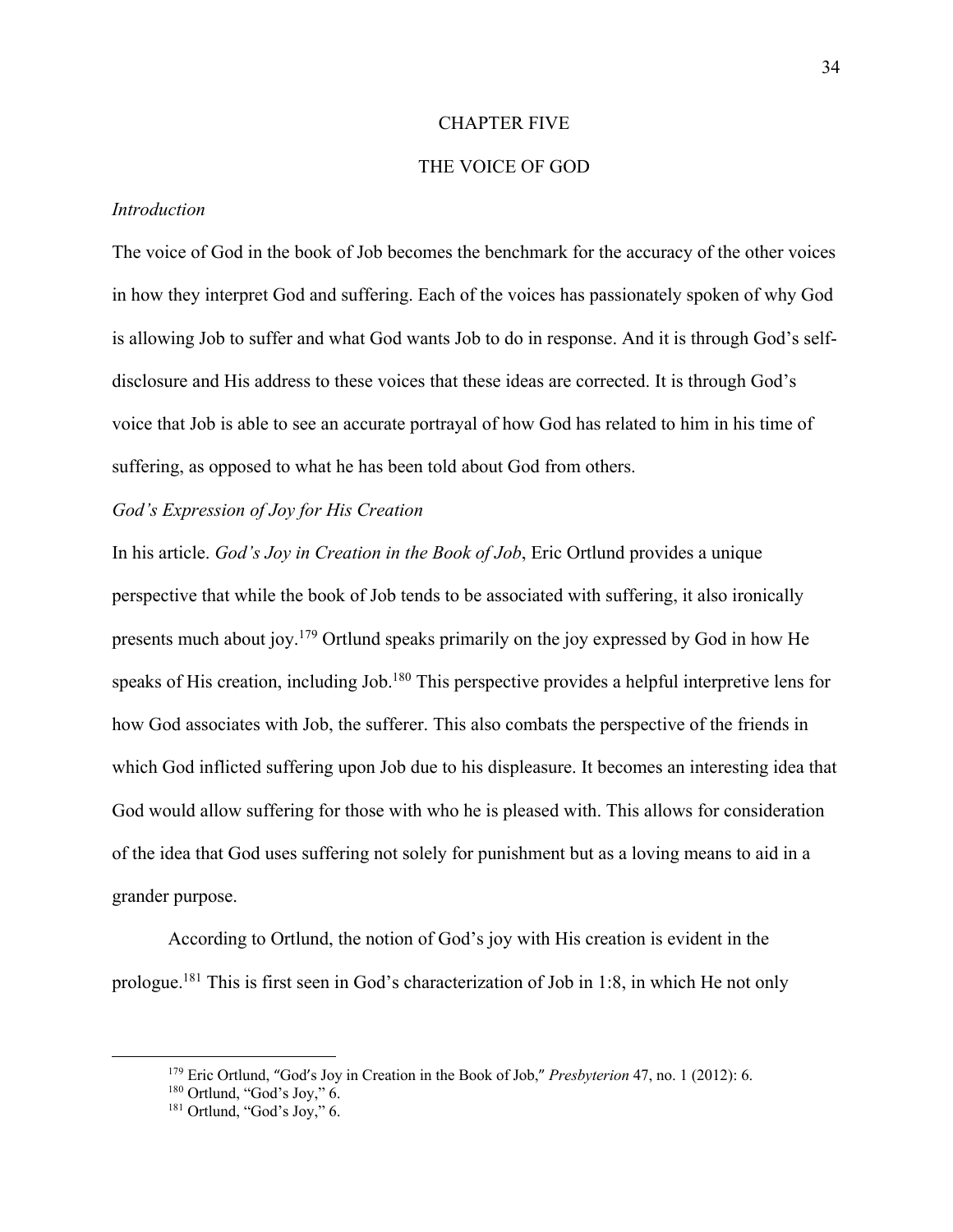affirms the narrator's description of Job as "blameless and upright" and as one who "feared God and shunned evil" (see 1:1).<sup>182</sup> Ortlund notes that God adds to the original description of Job provided by the narrator by referring to Job as "my servant" and stating that "there is no one on earth like him."183 Such descriptive language in the mouth of God is in contrast to the accusations made against Job by the satan or his friends.

Whereas the satan and Job's friends have questioned Job's character, God provides a proper character assessment. God endorses "the author's characterization of Job"  $(1:1)$ .<sup>184</sup> Such reiteration of the author's point of view, demonstrates to the reader that God's assessment is indeed accurate, as the author has access to the full story.<sup>185</sup> This is to "dispel any shadow of doubt that Job's piety may be only seeming and to have the God from whom Job's afflictions will stem affirm his own cognizance of Job's character."<sup>186</sup> Thus, this reiteration not only authenticates Job's piety but also authenticates God's omniscience.

#### *God's Dialogue with the Satan*

In chapter one, God clearly initiates the dialogue with the satan.<sup>187</sup> God asks the satan, "Where have you come from?" (1:7) Clines suggests that such a question from God does not suggest that God did not already know the answer.<sup>188</sup> Rather, such a question "has a dramatic function" that shows the satan as a "significant member" and this also serves a "role-establishing function in making Yahweh the initiator of the conversation and the action that follows."189 In verse 8, it is

- <sup>184</sup> Clines, *Job*, 24.
- <sup>185</sup> Clines, *Job*, 24.
- <sup>186</sup> Clines, *Job*, 24.
- <sup>187</sup> Clines, *Job*, 23.
- <sup>188</sup> Clines, *Job*, 23.
- <sup>189</sup> Clines, *Job*, 23.

<sup>182</sup> Ortlund, "God's Joy," 8-9.

<sup>183</sup> Ortlund, "God's Joy," 9.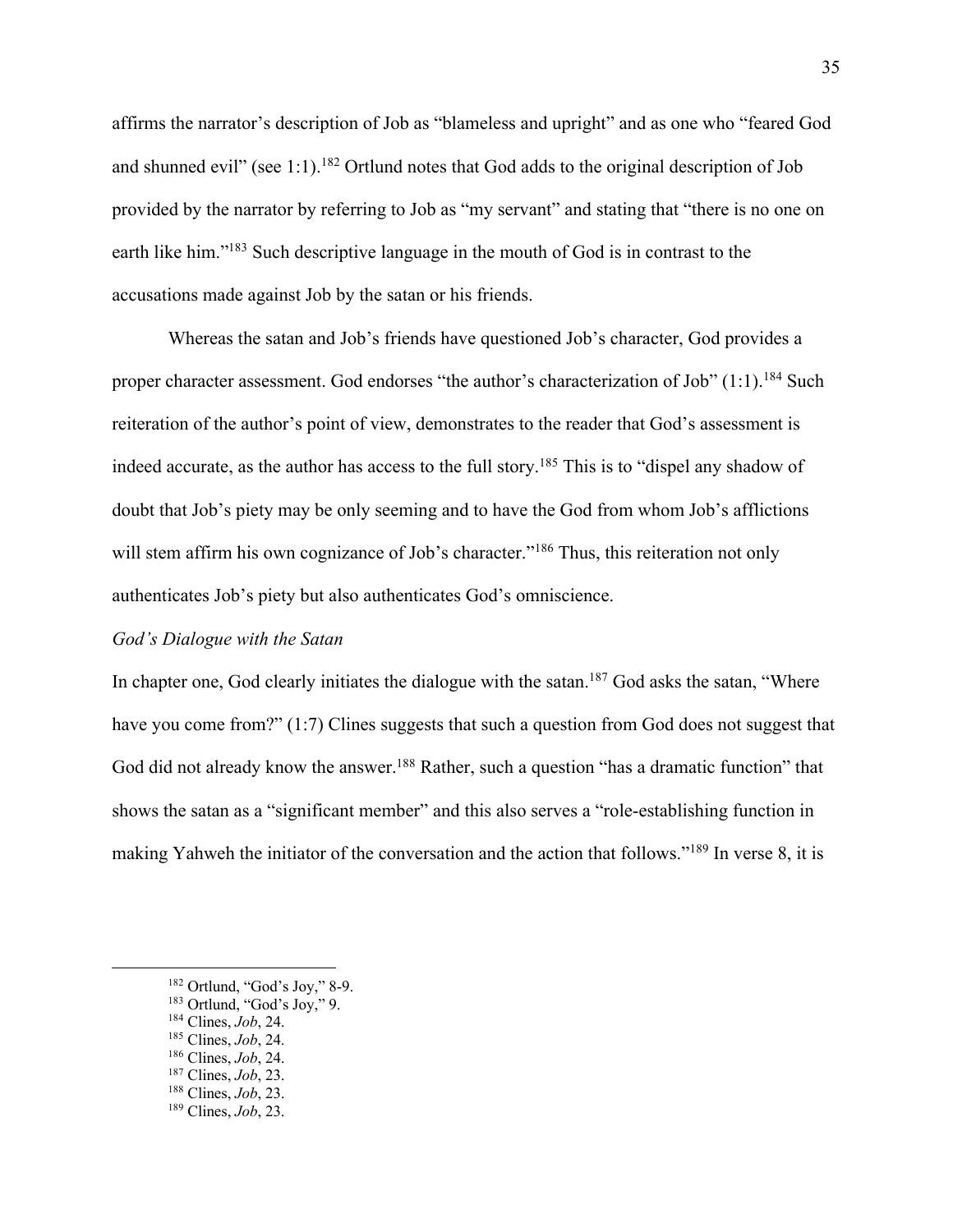God who brings Job to the satan's attention.<sup>190</sup> This scene suggests that God was the initiator of Job's plight.

The dialogue that led to the testing of Job reveals "a pure monotheism," in which God is cast as responsible for all events, including Job's trials.<sup>191</sup> It is important to clarify that although God agrees to this challenge by the satan, it need not be interpreted as God making a wager.<sup>192</sup> Hartley writes, "…no sum was set to be handed over to the winner. The single issue at stake was the motivation for Job's upright behavior and his fear of God."193 Rather, such a "challenge" speaks to the confidence that God has in knowing Job's heart.<sup>194</sup> Thus, the dialogue allows the reader to "make a proper assessment of Job's complaint' and understand "God's attitude toward Job and his direction of the events that will befall Job."195

The second scene between God and the satan also begins with God initiating the conversation about Job. Hartley proposes, "Since Yahweh initiated the subject, he obviously was delighted that Job, his servant, had proved that his worship was genuine."<sup>196</sup> God was eager to address the results of Job's testing, accentuating the reality that His character assessment of Job was correct. This is further emphasized by God restating "…the full fourfold description of Job's moral excellence..." while also adding that Job had maintained his integrity.<sup>197</sup> God then addresses the satan, "…you incited me against him to ruin him without any reason" (2:3). The Hebrew word for "incite," means "to allure or stir someone to a course of action he would not normally take."<sup>198</sup> Hartley suggests that this means that Yahweh conceded to having been

- <sup>193</sup> Clines, *Job*, 74.
- <sup>194</sup> Clines, *Job*, 74.
- <sup>195</sup> Clines, *Job*, 74.

- <sup>197</sup> Hartley, *Job*, 79.
- <sup>198</sup> Hartley, *Job*, 79.

<sup>190</sup> Hartley, *Job*, 73.

<sup>191</sup> Clines, *Job*, 74.

<sup>192</sup> Clines, *Job*, 74.

<sup>196</sup> Hartley, *Job*, 79.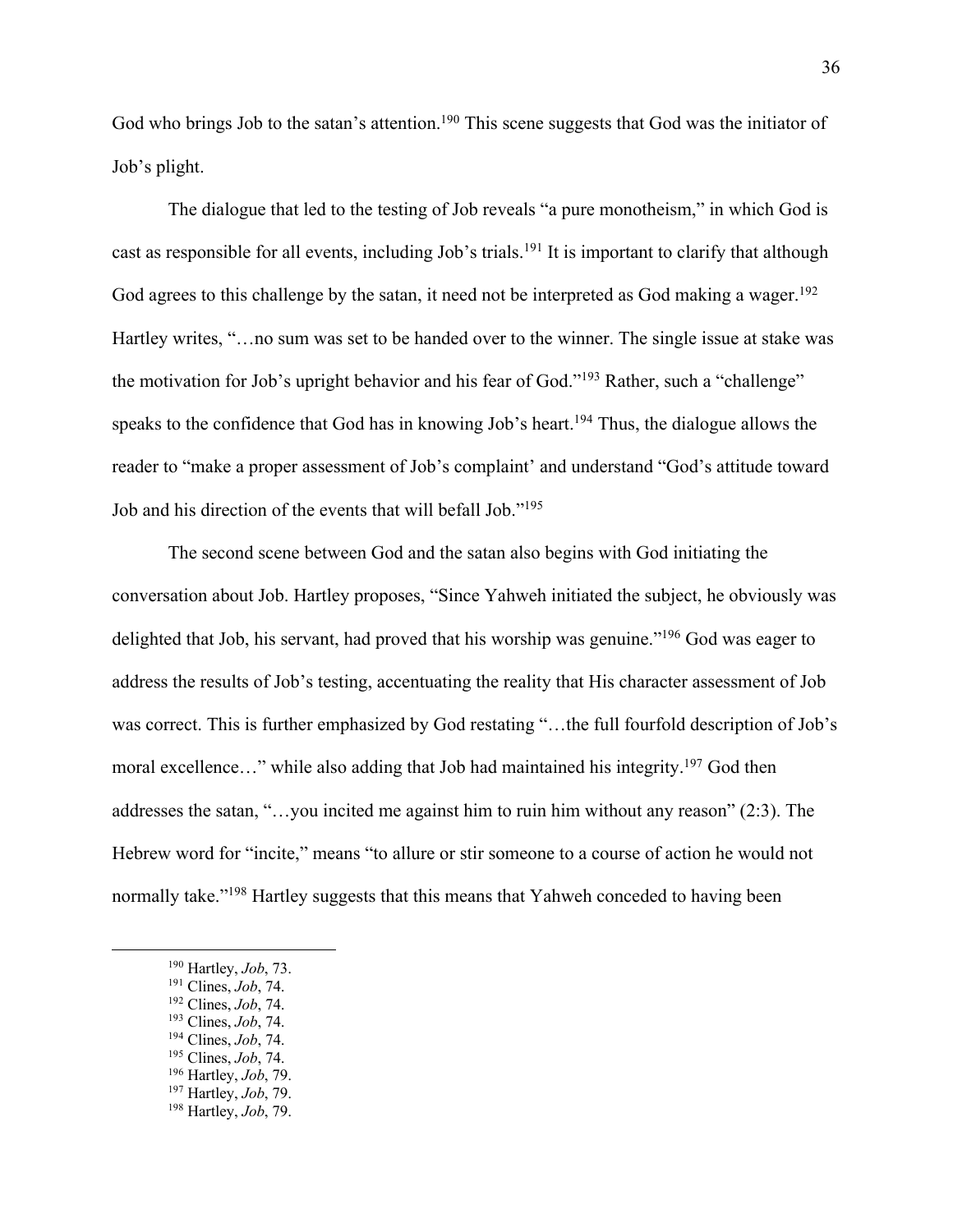persuaded, yet by doing so, accepts full responsibility for what has happened to Job."199 Based upon this, Hartley also proposes then, that in this particular scenario of suffering, God does not view Job as battling against the satan.200

God's statement in Job 2:3 also affirms the validity of Job's worship. It was the satan in 1:9, who had asked, "Does Job fear God for nothing?" And yet, God reveals that the *testing* was for nothing, "...without any reason."  $(2.3)$ .<sup>201</sup> Thus, God's response to the satan here may be viewed as a rebuke.<sup>202</sup> Hartley explains,

…the test has proved that the satan's accusations against Job were 'without cause' or had no inherent worth, and that Job feared God 'without cause'—Job trusted God with a pure heart filled with love for God, not the benefits God had bestowed upon him. The satan's skepticism about Job's character had proved to be completely wrong.<sup>203</sup>

So far, God has repeatedly affirmed Job's blamelessness. Clines makes the observation that Job's uprightness is indeed, only voiced by God, rather than the satan.<sup>204</sup> Thus, such repetition need not be interpreted as God discovering new knowledge.

With God repeatedly expressing that Job is blameless and that the first test was without cause, it is interesting that He again agrees for Job to undergo more testing. Upon the satan's insistence that if Job's body was afflicted, he would curse God, God responds, "Very well, then, he is in your hands; but you must spare his life" (2:6). Hartley argues, "This concession reveals the full extent of God's confidence in Job, namely, that Job's basic commitment is to God alone. Thus, God's testing of Job has less to do with His curiosity and more to do with His confidence.

<sup>199</sup> Hartley, *Job*, 80.

<sup>200</sup> Hartley, *Job*, 80.

<sup>201</sup> Hartley, *Job*, 80.

<sup>202</sup> Hartley, *Job*, 80.

<sup>203</sup> Hartley, *Job*, 80.

<sup>204</sup> Clines, *Job*, 42.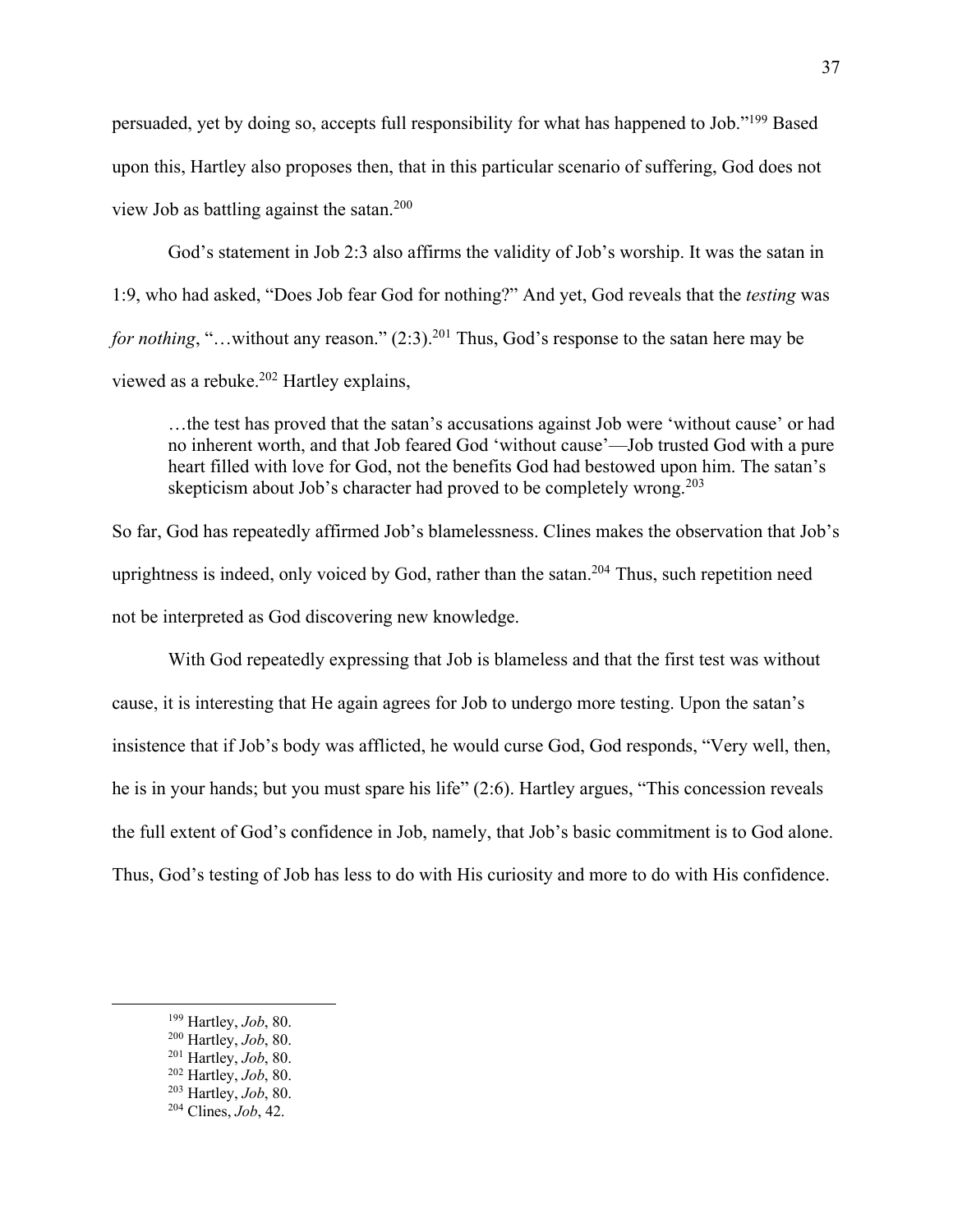God's dialogue with the satan reveals to the reader what will not be revealed to Job: "that his suffering had a particular cause and that it subserved a purpose."<sup>205</sup> God did not choose to reveal the dialogue between Him and the satan to Job. Nor did God choose to explain the full purpose of His suffering. Clines writes, "Job's ignorance of the causes behind his suffering is not swallowed up in our knowledge of those causes; if anything, Job's suffering in ignorance seems more meaningful to us than our knowledge negating his ignorance."<sup>206</sup> As the reader relates to Job, they may rest assured that times of God's silence does not negate the meaning of their circumstances. Much like the reader is privy to the perspective of the divine council addressing the life of Job, there is a divine council that the reader is not aware of in regard to their own life. *God's Responses to Job*

In examining God's voice throughout the Joban narrative, a notable aspect is His silence in the midst of Job's persistent suffering. Upon the satan following through on Job's second round of testing, Clines notes "…that from this critical moment onward heaven is sealed off and silent; God himself will not speak again before there have been thirty-four chapters of human speech..."207 That God does, however, choose to speak to Job signifies that the words He speaks are of importance.<sup>208</sup> Ash notes that words spoken directly by God, are of utmost importance.<sup>209</sup> The divine speeches call for careful listening and heeding in understanding what is expected for Job's response to his suffering.

It is important to note that in the opening verse, in which the divine speech is being introduced, the author uses the term, "the LORD," God's covenant name used on Mount Sinai

<sup>205</sup> Clines, *Job*, 17.

<sup>206</sup> Clines, *Job*, 18.

<sup>207</sup> Clines, *Job*, 46.

<sup>208</sup> Ash, *Job*, 304.

<sup>209</sup> Ash, *Job*, 304.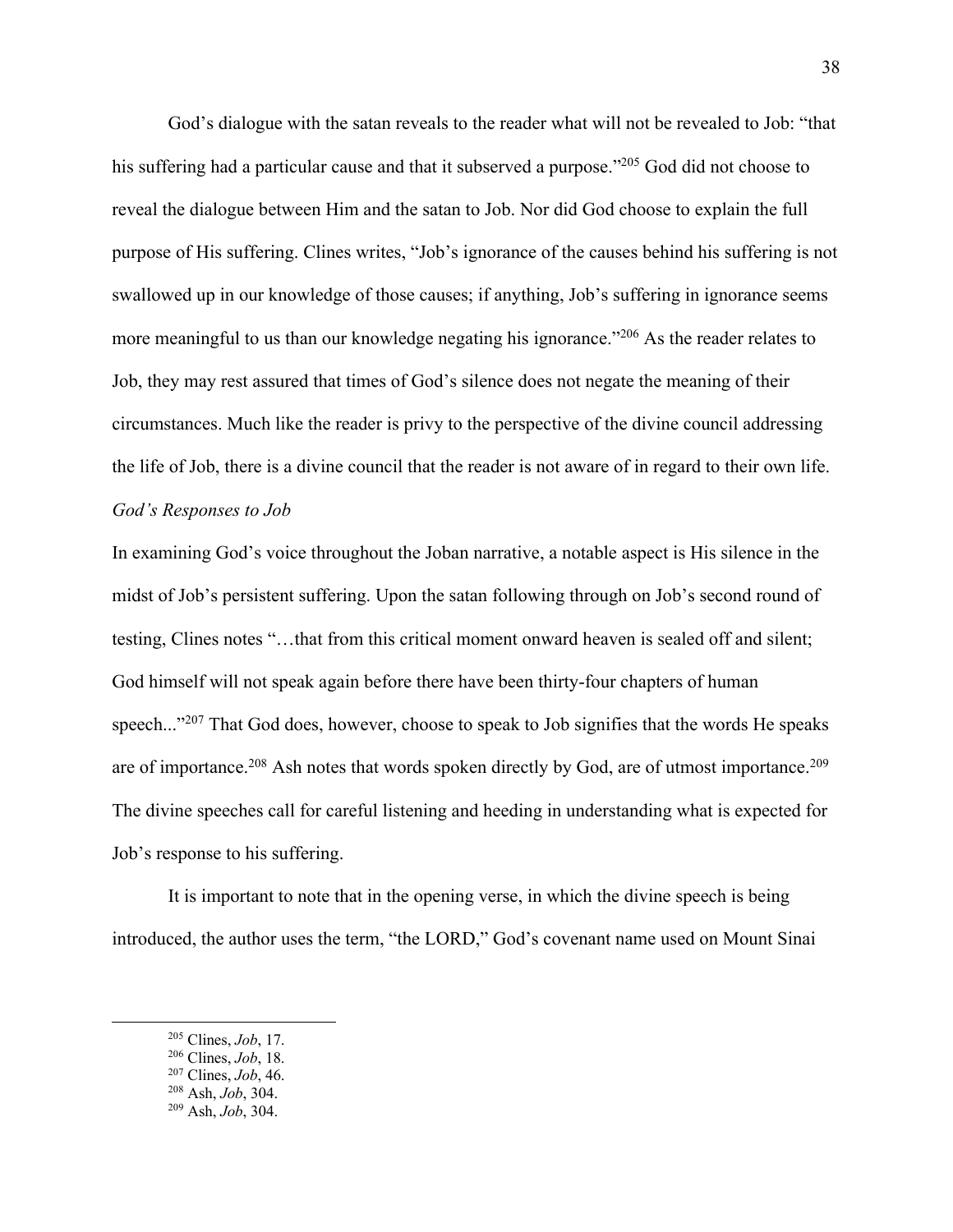(see Ex. 20:2, 19).<sup>210</sup> Ash views this as a means to communicate to the reader that the same God who is speaking and dealing with Job in his suffering, is the same covenant God of redemption who dealt with the Israelites.<sup>211</sup> Ash writes, "In this way the drama Job, although historically not set in Israel's story, is tied to the great story of the whole Bible with its fulfillment in Jesus Christ."212 What the reader of the biblical narrative knows about "the LORD," can be contextualized as God's words within the character He consistently displays. Furthermore, this name is "inextricably tied to the OT theophanic tradition."213 The use of God's covenant name is an unmistakable reminder of His presence with the sufferer.

God's willingness to speak to Job demonstrates His willingness to interact with His suffering creation. It is evident in 38:1 that God is speaking directly "to Job." It is in this instance that "God speaks directly and personally to one man."214 The God who oversees the entire order of the universe, as made evident in the divine speeches, chooses to speak to Job and address his specific situation and pain. Such a willingness demonstrates not only intentionality but also God's acute awareness of the exact pain and suffering of individuals. Ash finds significance in not only whom God speaks to but the number of times God speaks. He theorizes that God speaks to Job twice as a means to "parallel the two times he spoke in the parallel heaven scenes."215 This could also demonstrate God's redemptive qualities, in addressing Job for each instance he has been impacted by affliction.

Chapter 38:1 announces "Then the LORD spoke to Job out of the storm…" Earlier in the narrative, Job predicts that God will harm with a storm, "Even if I summoned him and he

<sup>214</sup> Ash, *Job*, 305.

<sup>210</sup> Ash, *Job*, 304.

<sup>211</sup> Ash, *Job*, 304.

<sup>212</sup> Ash, *Job*, 304.

<sup>213</sup> Hartley, *Job*, 490.

<sup>215</sup> Ash, *Job*, 305.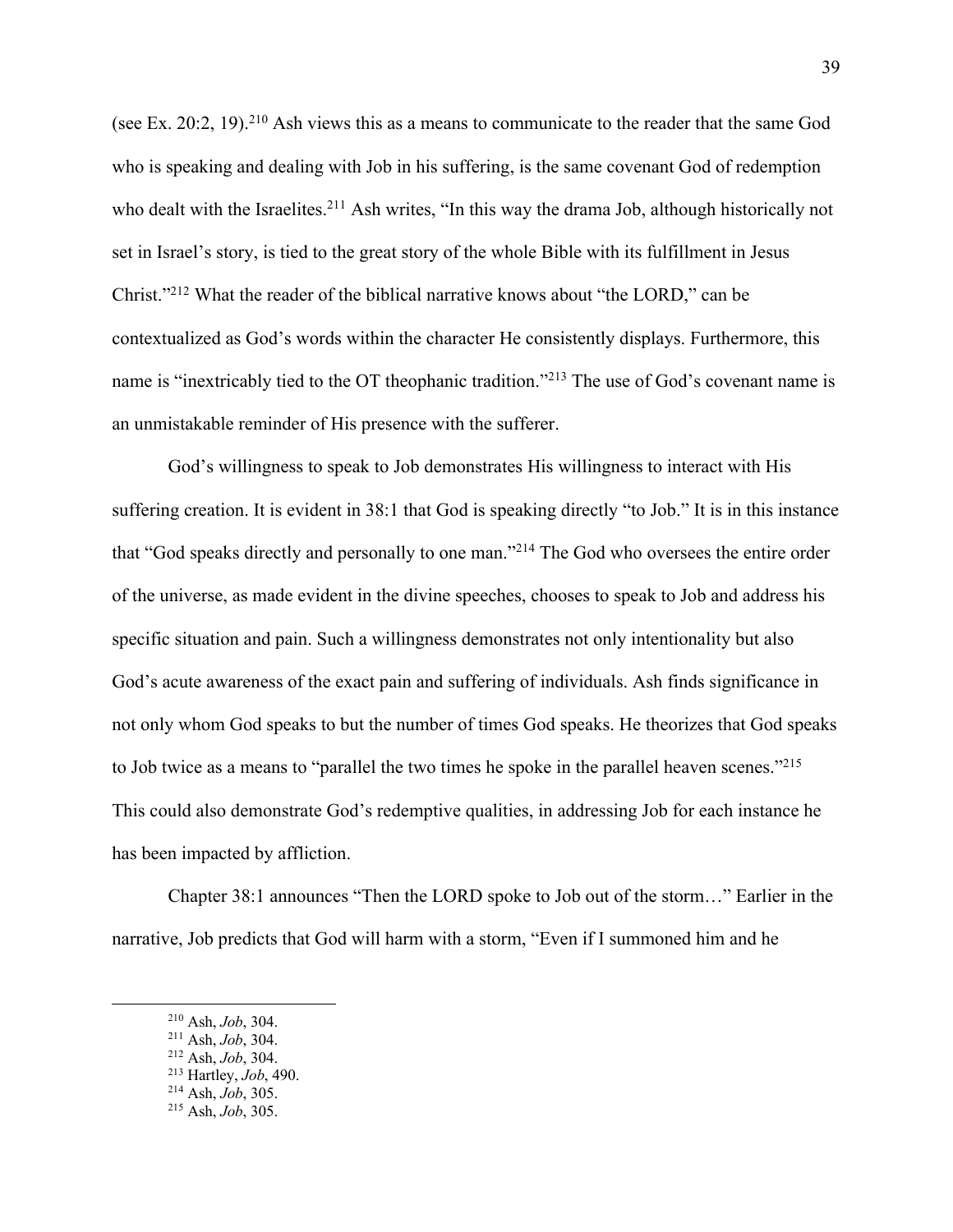responded, I do not believe he would give me a hearing. He would crush me with a storm" (9:16- 17). Contrary to Job's prediction, God chooses to respond and speak to Him through a storm.216 Hartley records that throughout Scripture, a theophany is usually accompanied by natural phenomena that display power, such as thunder (Ps. 77:18-19), dark clouds (Ps. 18:10-13), an earthquake (Judg. 5:4), or fire (Isa. 30:27).<sup>217</sup> For, "This panorama of natural phenomena witnesses that Yahweh, the holy God, is actually present."<sup>218</sup> In speaking out of the storm, God displays to Job that He is truly present and powerful. The longing that Job had for God's presence is realized in the tangible storm.

God's willingness to speak to Job is shocking, as His friends may have anticipated that God would instantly kill or condemn Job for his complaints.<sup>219</sup> God aims to instead teach rather than punish Job, confirming that Job does not need to be punished. Furthermore, by coming to correct Job through teaching, it can be surmised that Job has spoken not out of wickedness but ignorance.<sup>220</sup> In beginning his instruction, God asks Job, "Who is this that obscures my plans with words without knowledge?" (38:2). Ortlund writes, "The mere fact that God asks questions instead of making direct statements softens there force somewhat…"221 One must also observe the content of such questions. God asks Job who has such "unlimited knowledge of creation." With such questions, it may be concluded that God's aim is to redirect Job's attention to the idea that God is a *good Creator* who is trustworthy and able to oversee the care of all that is in the world. 222

<sup>216</sup> Hartley, *Job*, 175.

<sup>217</sup> Hartley, *Job*, 489.

<sup>218</sup> Hartley, *Job*, 489.

<sup>219</sup> Hawley, "Book of Job," 478.

<sup>220</sup> Hawley, "Book of Job," 478.

 $221$  Ortlund, "God's Joy," 12.

<sup>222</sup> Ortlund, "God's Joy," 12.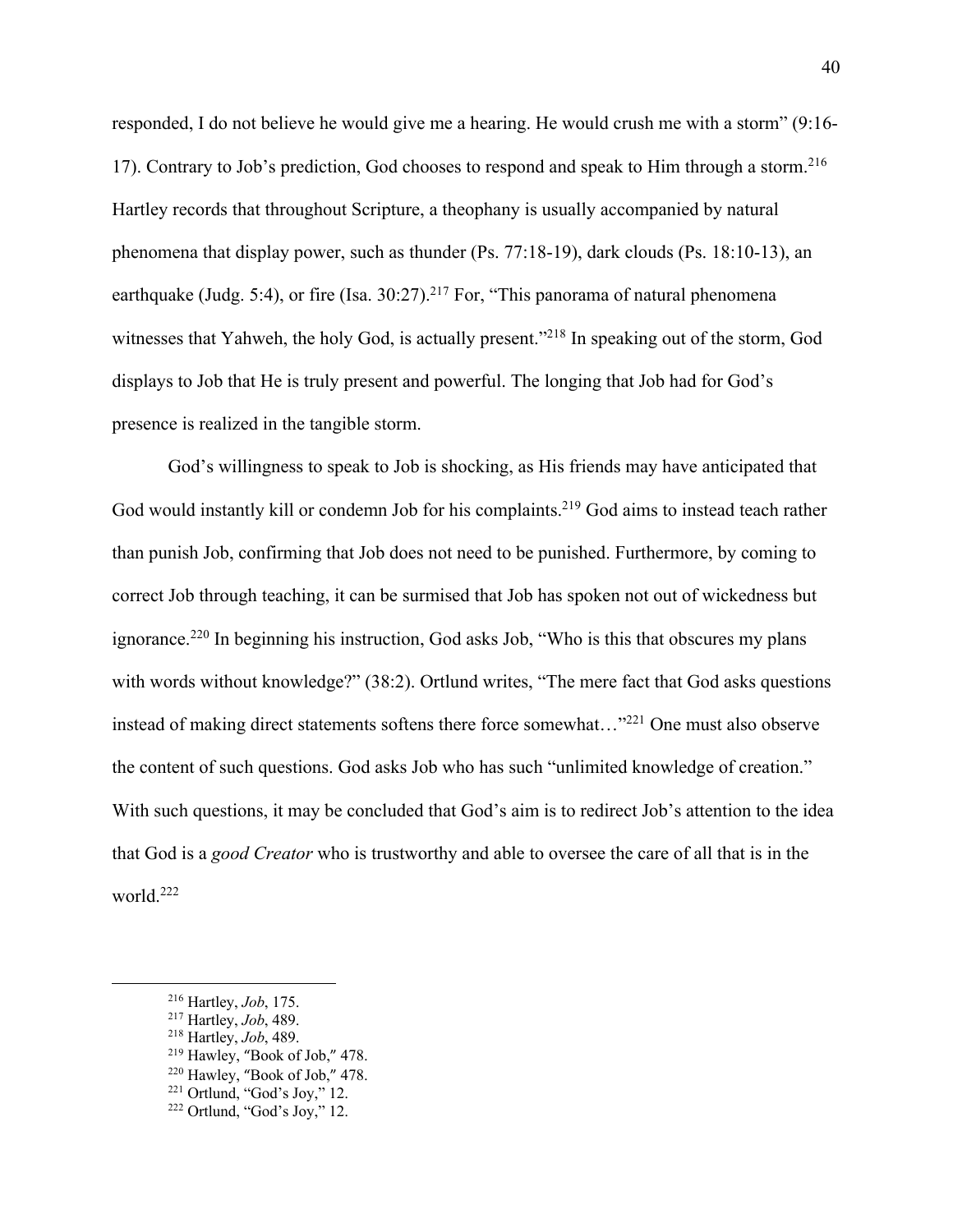God speaks firmly to Job, "Brace yourself like a man; I will question you, and you shall answer me." (38:3) Ash explains that while such a command may be sarcastic, it also could be viewed as an affirmation in which, "God is affirming Job the believer as one who can stand tall and engage in this vigorous thinking with God."223 And while Job longed to question God, ironically, God questions Job.<sup>224</sup> God's answer is, in fact, questions, rather than explaining the heavenly scenes that led to Job's suffering.<sup>225</sup> God may have withheld plain answers and explanations, as a means of God's mercy to Job.226

God also addresses how Job and his friends have characterized Him.<sup>227</sup> It becomes evident that in correcting their theology, God pays close attention to the words of Job and his friends.228 God understands their theology is a result of how they view His character. Their interpretation of God's character was the lens through which they understand suffering. God rebukes Job for viewing Him as one who would govern unjustly.<sup>229</sup>

God also commends Job for directly addressing him.<sup>230</sup> This is surprising, as one may question if Job's speeches demonstrate reverence. Hawley concludes that God appreciates being addressed, based on how He confronts the friends, in comparison to Job.<sup>231</sup> According to the Septuagint, God's words in Job 42:7 can be translated as, "you have not spoken before me anything true."232 With such wording, it may be understood that God is not only concerned with the validity of what is spoken but also with speaking in His presence.<sup>233</sup> There is a stark contrast,

- <sup>226</sup> Ash, *Job*, 306.
- $227$  Hawley, "Book of Job," 476.
- <sup>228</sup> Hawley, "Book of Job," 476.
- <sup>229</sup> Hawley, "Book of Job," 476. <sup>230</sup> Hawley, "Book of Job," 477.
- <sup>231</sup> Hawley, "Book of Job," 477.
- <sup>232</sup> Hawley, "Book of Job," 477.
- <sup>233</sup> Hawley, "Book of Job," 477.

<sup>223</sup> Ash, *Job*, 306.

<sup>224</sup> Ash, *Job*, 306. <sup>225</sup> Ash, *Job*, 306.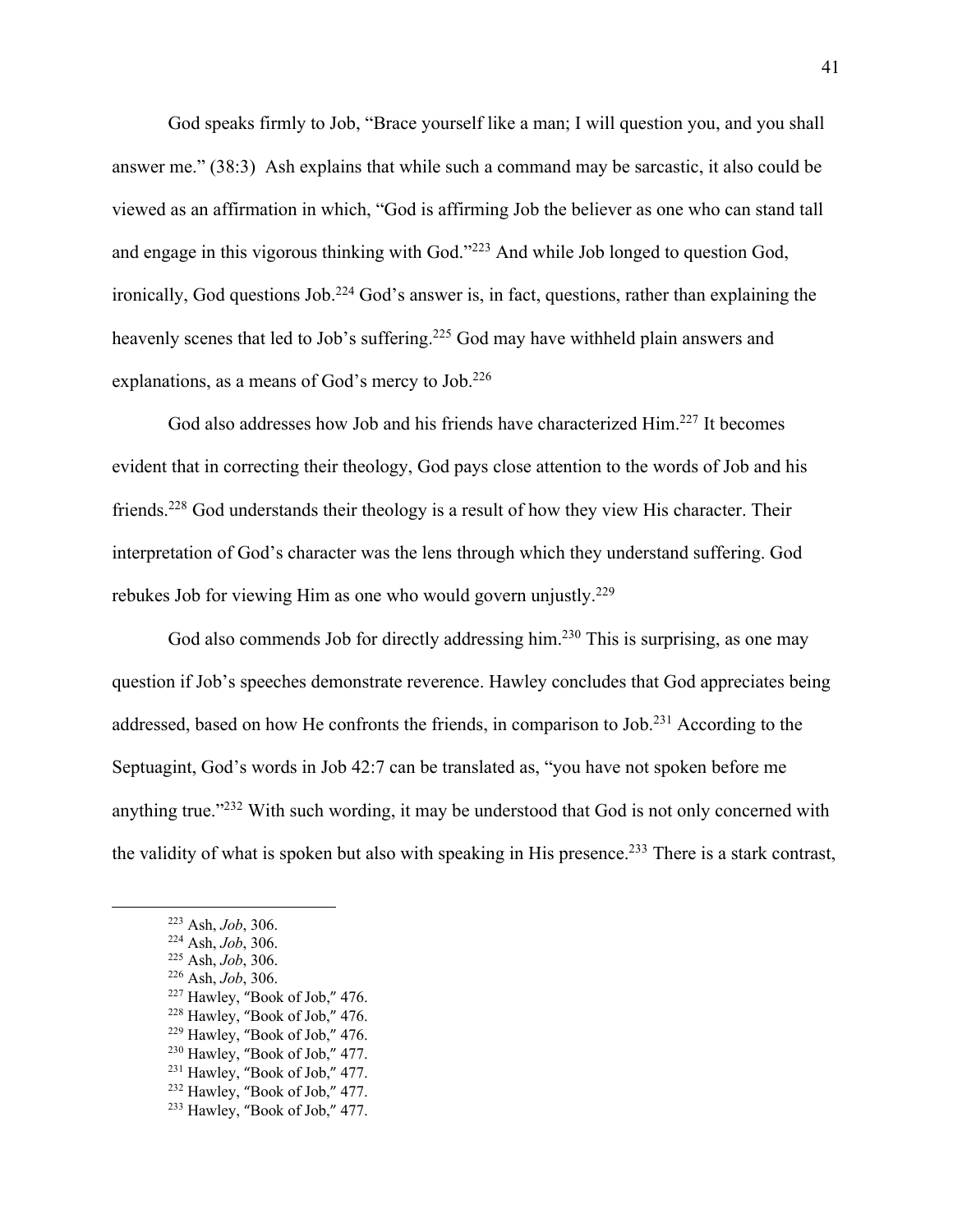however, between Job and his friends in that while Job directly addresses God, the friends never do.234 This is particularly concerning as Job longed for an intercessor (9:33, 16:18-19, 19:23-25), yet the friends never speak to God on His behalf. <sup>235</sup> Not only this but the words that the friends do speak about God are considered "deceitful" speech (13:7). <sup>236</sup> Thus, based on God's evaluation, it appears that God values honest speech in the midst of suffering versus false piety and submission. 237

God reveals who He is and His character through His own speeches. In these speeches, God declares Himself as Creator and Lord. Hartley provides the following breakdown:

As Creator, Yahweh established the earth securely on its foundation (38:4-7), bounded the sea (38: 8-11), and created the light (38:12-15). As Creator he knows the rules of the farthest recesses: the deep (38:16-18); the distant horizons, the residence of light and darkness (38:19-21); the height, the storehouse of snow and hail (38:22-24). As Lord, Yahweh judiciously manages all the elements in heaven (38:25-38) and all creatures on earth (38:39-39:30).<sup>238</sup>

Not only does God reveal Himself as Creator and Lord but, in doing so, He never mentions anything about human beings.239 Hartley surmises that this is done intentionally as a means for Job to discern that if God functions as Creator and Lord over other creatures/creation, then surely, He functions as Creator and Lord over humans, with even more vigilance.<sup>240</sup> If God is able to care for and oversee the created order well, then surely He is able to oversee the lives of human beings, including Job.

In these speeches God questions Job on the structure of the world (38:4-24) and on the maintenance of the world  $(38:4-24).^{241}$  In doing so, God questions Job on whether he has the

<sup>234</sup> Hawley, "Book of Job," 477.

<sup>235</sup> Hawley, "Book of Job," 477.

<sup>236</sup> Hawley, "Book of Job," 477.

<sup>237</sup> Hawley, "Book of Job," 477.

<sup>238</sup> Hartley, *Job*, 488.

<sup>239</sup> Hartley, *Job*, 488.

<sup>240</sup> Hartley, *Job*, 488-9.

<sup>241</sup> Hartley, *Job*, 493.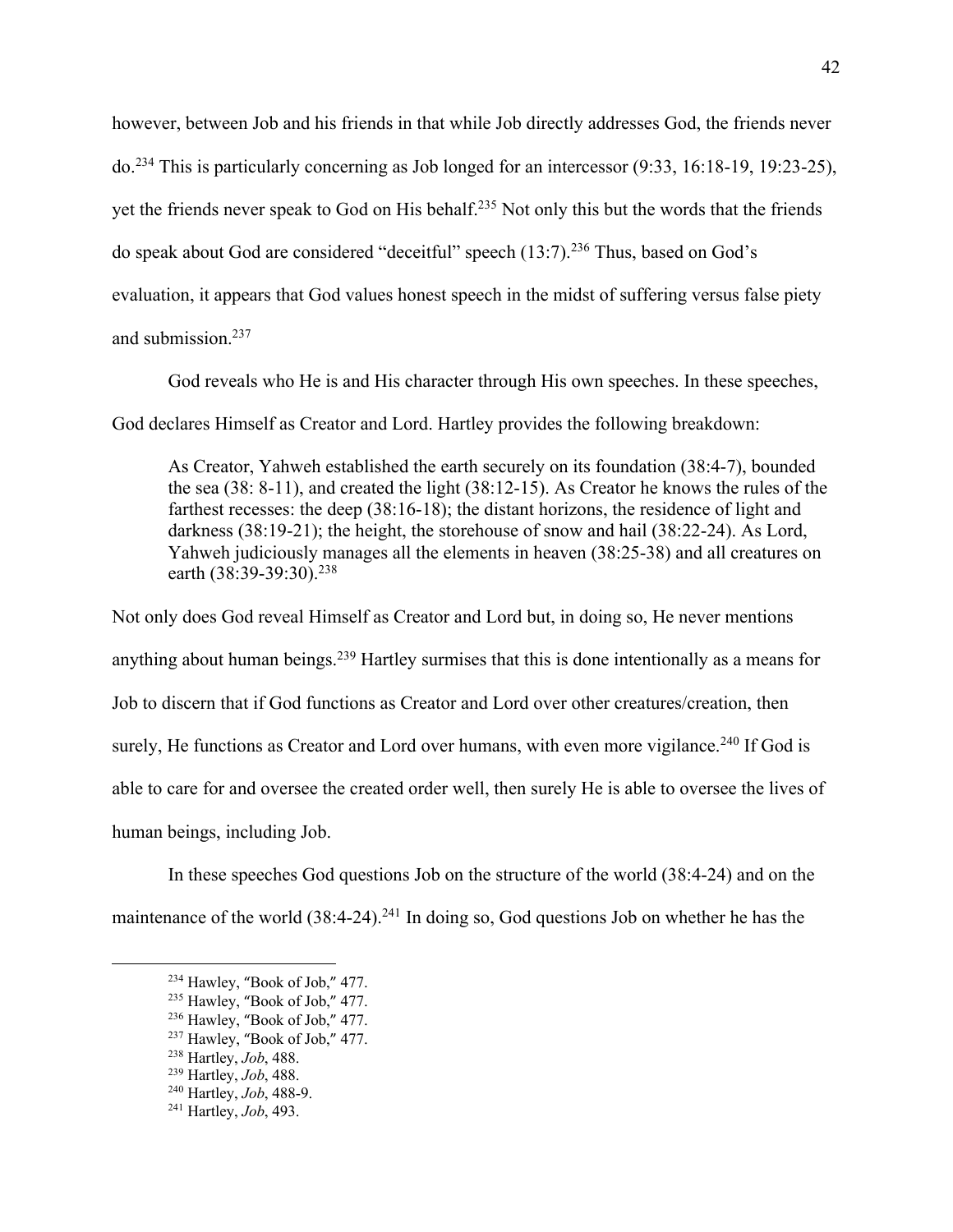ability to know fully (*yāḏaʿ bînâ)* the creation of the earth's foundations (38:4). 242. The Hebrew term *bînâ* "refers to both the faculty of understanding and the object knowledge."243 In this case, since it is the object of the verb yada', "know," it means "endued with understanding."<sup>244</sup> Thus, God is questioning Job as if he were the one who was present during the initial stages of the creation of the world.245 This serves as a reminder to Job that he lacks the foundational knowledge to be able to dispute with God.246

In a similar fashion, God moves to using architectural language to confront Job as to whether or not he understands God's creative works. He asks Job. "Who marked off its dimensions? Surely you know! Who stretched a measuring line across it? On what were its footings set, or who laid its cornerstone—" (3:5-6). Such imagery demonstrates that such construction of the earth was done with precision, "according to Yahweh's blueprints."247 With this, God reminds Job that the created order corresponds to His plans.<sup>248</sup> Job was not present for the creation of the world, and thus, cannot expect to understand the inner-workings of creation, including that of the pain and suffering in the world. God, however, can be trusted as understanding the created order that He crafted.

Next, God confronts Job's complaint that the wicked prosper without repercussions (Job 21, 24).249 God presents Job with the concept that the wicked are ultimately subject to His oversight of creation.<sup>250</sup> Chapter 38:12-15 serves as a reminder that the light of the day is subject

- <sup>243</sup> Hartley, *Job*, 494.
- <sup>244</sup> Hartley, *Job*, 494.
- <sup>245</sup> Hartley, *Job*, 494-5.
- <sup>246</sup> Hartley, *Job*, 495.
- <sup>247</sup> Hartley, *Job*, 495.
- <sup>248</sup> Hartley, *Job*, 495.
- <sup>249</sup> Hartley, *Job*, 497.
- <sup>250</sup> Hartley, *Job*, 497.

<sup>242</sup> Hartley, *Job*, 494.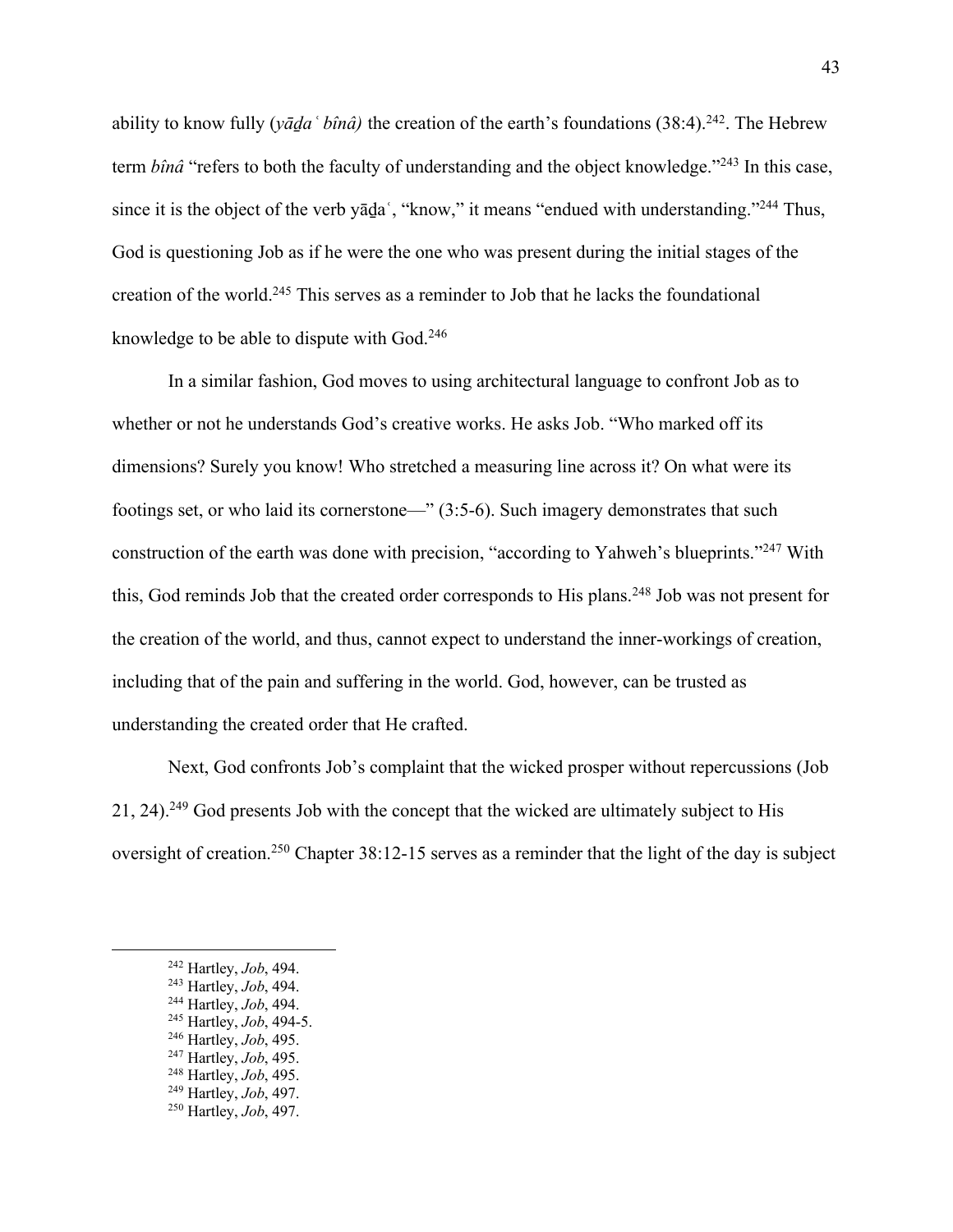to God's control, and it is such light that restricts the work of the wicked.<sup>251</sup> Thus, the wicked are not as free from restraint as it appears. Rather, they are already limited by God's created order. Although humans have "a measure of freedom," they are ultimately subject to the sovereignty of God.<sup>252</sup> Job need not be offended by the freedom the wicked have.

Furthermore, God reiterates that light and darkness are both under his control. He questions Job. "What is the way to the abode of light? And where does darkness reside? Can you take them to their places? Do you know the paths to their dwellings?" (38:19-20). Ash proposes that in this case, "Light and darkness are more than physical descriptors; they speak of goodness and evil, of order and disorder, of joy and gloom."253 The obvious answer to God's rhetorical questions is that Job does not know the dwelling places of "light" and "darkness," and that he is unable to conduct them, ultimately meaning that he is not sovereign over them.<sup>254</sup> For if Job knew the paths of light and darkness, he would be able to control them.<sup>255</sup> This reality also means that darkness in this world is indeed a mystery to Job.256 Job cannot expect to be able to completely comprehend the good and evil that coexist in the world in the way that God understands.

God provides additional examples of how He cares for various creatures in Job 39. He inquires about Job's knowledge of the unique qualities and abilities of these animals. God's intentionality with the animals demonstrates His character. Job 39 serves as a foreshadow of the example that Christ provides in how God cares for His creation, in that if God provides what earthly creatures need to survive, He will surely provide for humanity (Matt. 6:25-30).

<sup>251</sup> Hartley, *Job*, 497.

<sup>252</sup> Hartley, *Job*, 497.

<sup>253</sup> Ash, *Job*, 312.

<sup>254</sup> Ash, *Job*, 312.

<sup>255</sup> Hartley, *The Book of Job*, 499.

<sup>256</sup> Ash, *Job,* 312.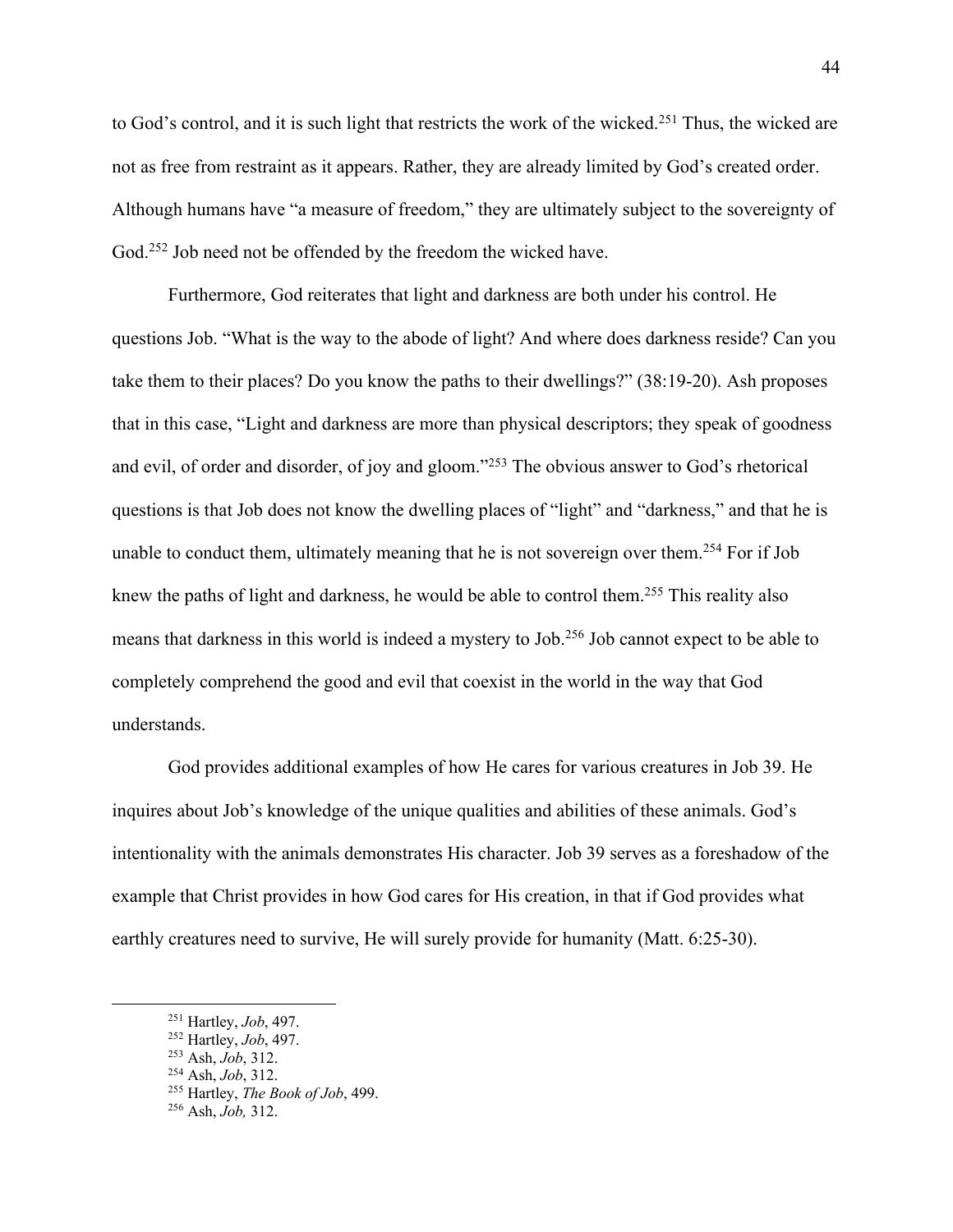Therefore, it is the consistent character of God, to care for and govern His creation. His provision and oversight over the created order serve as a reminder that humanity's daily cares and suffering are within His scope.

God provides the intriguing and humorous example of the ostrich. He explains to Job, "The wings of the ostrich flap joyfully, though they cannot compare with the wings and feathers of the stork…for God did not endow her with wisdom or give her a share of good sense. Yet when she spreads her feathers to run, she laughs at horse and rider" (39:13, 17-18). Such a description "testifies to the divine humor" in which the ostrich, a huge bird, cannot fly, yet can outrun a horse.257 Furthermore, He has equipped other birds with the keen wisdom and abilities that they need to survive and be secure (39:26-30). The wild animals also have God as their authority, are submitted to Him and function according to the beautiful world order He has created.<sup>258</sup> As God is able to oversee the creatures that reside in remote places beyond human interference, so He surely has the wisdom to care for and control the order of humanity.<sup>259</sup>

Hartley makes the argument that God's example of His governance of the ostrich, emphasizes that Job's integrity took precedence over other aspects of his well-being.<sup>260</sup> If this is true, then it is God's way of affirming that suffering may serve a purpose in which it foster's one relationship with God, something more important than one's comfort and well-being.<sup>261</sup> This also affirms that God was not looking for Job to simply confess of a sin he had not committed for the sake of finding relief. This would have been compromising his integrity for personal gain, something of which the satan had been accusing Job of.

<sup>257</sup> Hartley, *Job*, 516.

<sup>258</sup> Hartley, *Job*, 516.

<sup>259</sup> Hartley, *Job*, 516.

<sup>260</sup> Hartley, *Job*, 516-7.

<sup>261</sup> Hartley, *Job*, 517.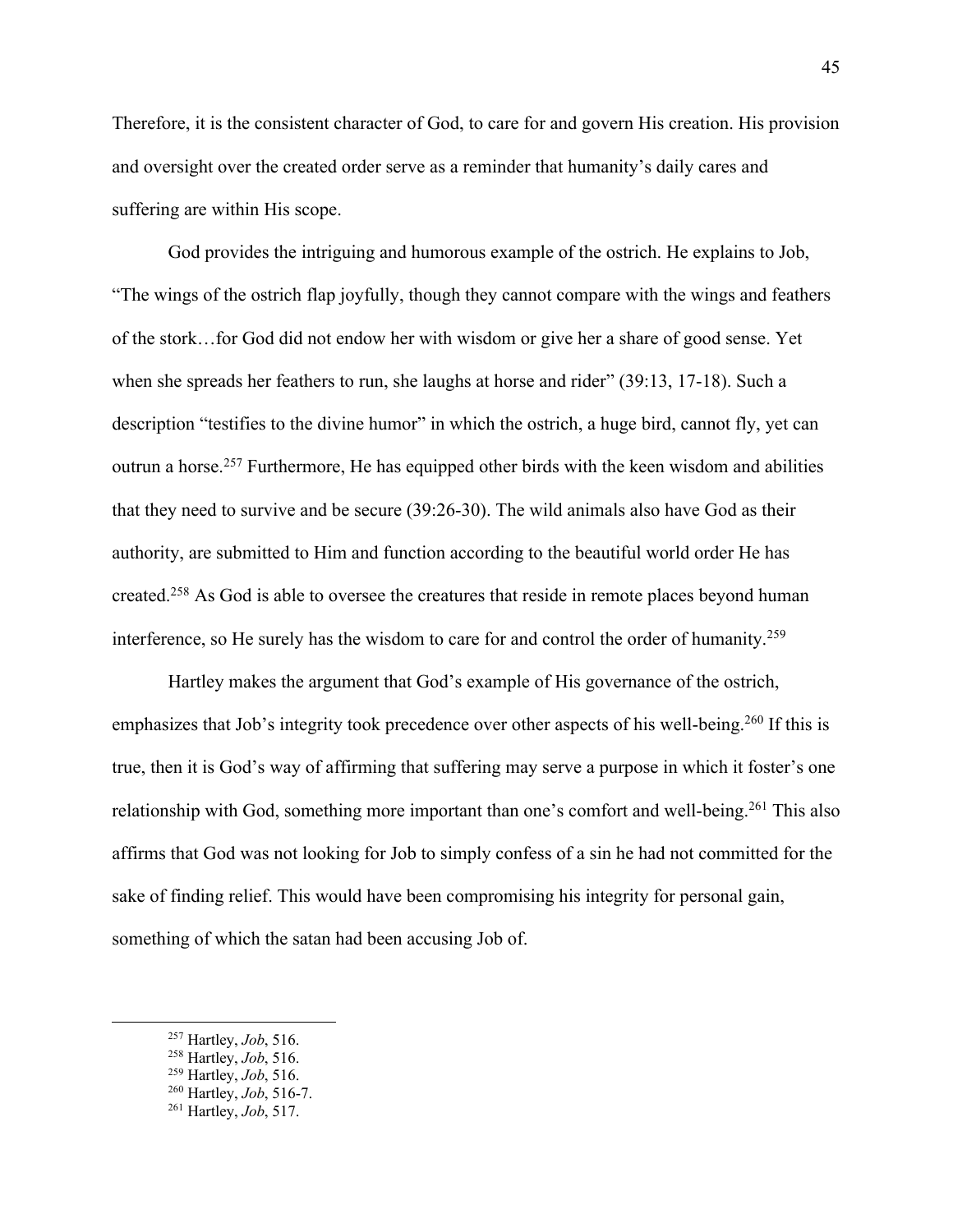In providing such a thorough response to His governance over the created order, Hartley suggests that God is aiming to move Job to consider how gracious He is.<sup>262</sup> Indeed, Hartley views this as a direct means to "…temper the bitter strains of Job's lament…"263 It is not that God condemns Job's laments but rather invites Job to a place of gratitude in the midst of his bitterness. Furthermore, an invitation to such contemplation also helps bring correction to Job's false perceptions of how God fails to provide proper judgment or governance.<sup>264</sup> It is God's intention for Job to turn to Him in his time of suffering, for the alternative would be for Job to trust in himself, and he cannot even comprehend creation, let alone his own suffering.

In chapter 40 God invites Job to respond. He directly questions Job's complaint.<sup>265</sup> God asks, "Will the one who contends with the Almighty correct him? Let him who accuses God answer him!" (40:2). Such a question, "pinpoints the implication of his complaint."266 God addresses that Job has implied that God needs to be corrected.<sup>267</sup> God gives Job the opportunity to voice his correction, and yet, Job remains silent, accepting that God needs no correction.<sup>268</sup>

It may seem contradictory that God rebukes Job, and yet also affirms that Job has spoken rightly about Him (42:7).<sup>269</sup> This can be understood as God clarifying that Job has failed to correctly understand God's judicious counsel, in spite of having a sincere heart. Furthermore, in seeking reprieve from his suffering, Job pressed God based on the conviction that he was innocent.270 Hartley explains, "Nevertheless, a danger inherent in basing his self-defense on his own personal integrity is that pride may arise and pervert his thinking. It is to thwart any undue

- <sup>264</sup> Hartley, *Job*, 488.
- <sup>265</sup> Hartley, *Job*, 515.
- <sup>266</sup> Hartley, *Job*, 515.
- <sup>267</sup> Hartley, *Job*, 515. <sup>268</sup> Hartley, *Job*, 515.
- <sup>269</sup> Hartley, *Job*, 491.
- <sup>270</sup> Hartley, *Job*, 492.

<sup>262</sup> Hartley, *Job*, 487-8.

<sup>263</sup> Hartley, *Job*, 488.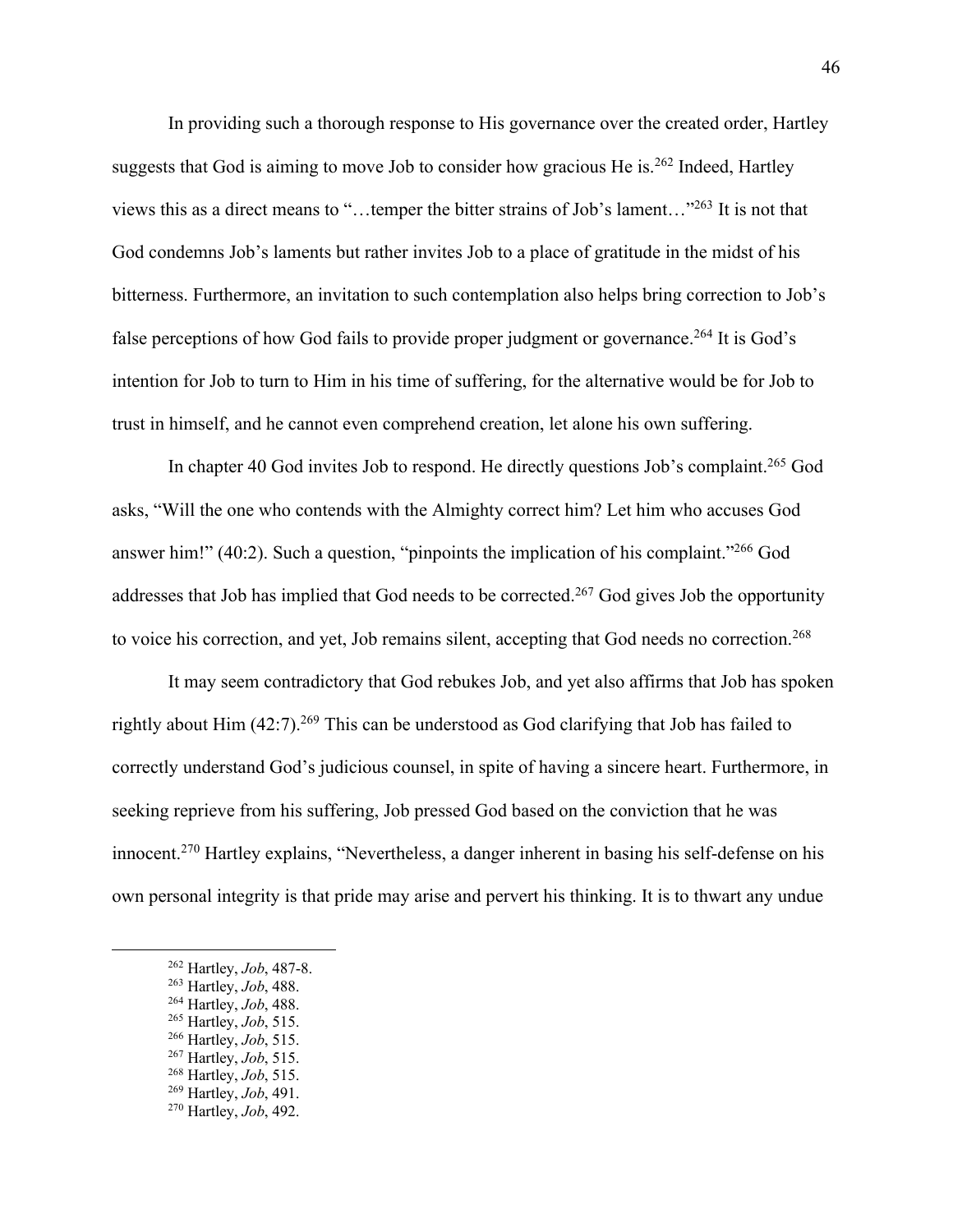pride in Job that Yahweh opens with a rebuke, for such pride will prevent Job from yielding his avowal of innocence in order to be reconciled with Yahweh."271 In this sense, Job was relying too much on his own innocence, his own judgment of his piety, rather than relying on the perfect judgment of God. Thus, it was imperative that God remind Job that He is the only One who sees all to judge correctly.

God's response, in comparison to the friends, is not only a critique of their theologies but of their praxis. Reviewing the content of the friend's speeches shows their theology was not completely skewed. For instance, Bildad insisted God does not pervert justice (8:3), which is confirmed by God Himself in 40:6-7. And so in trying to understand why God affirms Job but not His friends in how they have spoken of Him, it is helpful to understand their relationship to Him. Ash proposes the following:

It seems to me that God's affirmation applies somehow to not only to what Job has said but to who Job is. The answer would seem to be this: the friends have a theological scheme, a tidy system, well-swept, well-defined, and entirely satisfying to them. But they have no relationship with the God behind their formulas. There is no wonder, no awe, no longing, no yearning, and no prayer to meet and speak with and hear and see the God of their formulas. They are content with the rules of "The System" they have invented. But Job does speak rightly. We have seen that one of the great motifs of Job's laments is that he longs to bring his perplexity to God himself. Job cannot be satisfied with any system: he must know God and speak to the living God. He must, for nothing else will satisfy him.272

In other words, God is not impressed by theological jargon or knowledge. He is not impressed by mere platitudes that state what is "right" without fostering a genuine relationship. Rather, God appreciates Job's honest lament and questioning that fosters his longing for God to meet him in his suffering. Clearly, God did not need Job to be "tidy" in his suffering.

<sup>271</sup> Hartley, *Job*, 492.

<sup>272</sup> Ash, *Job*, 349.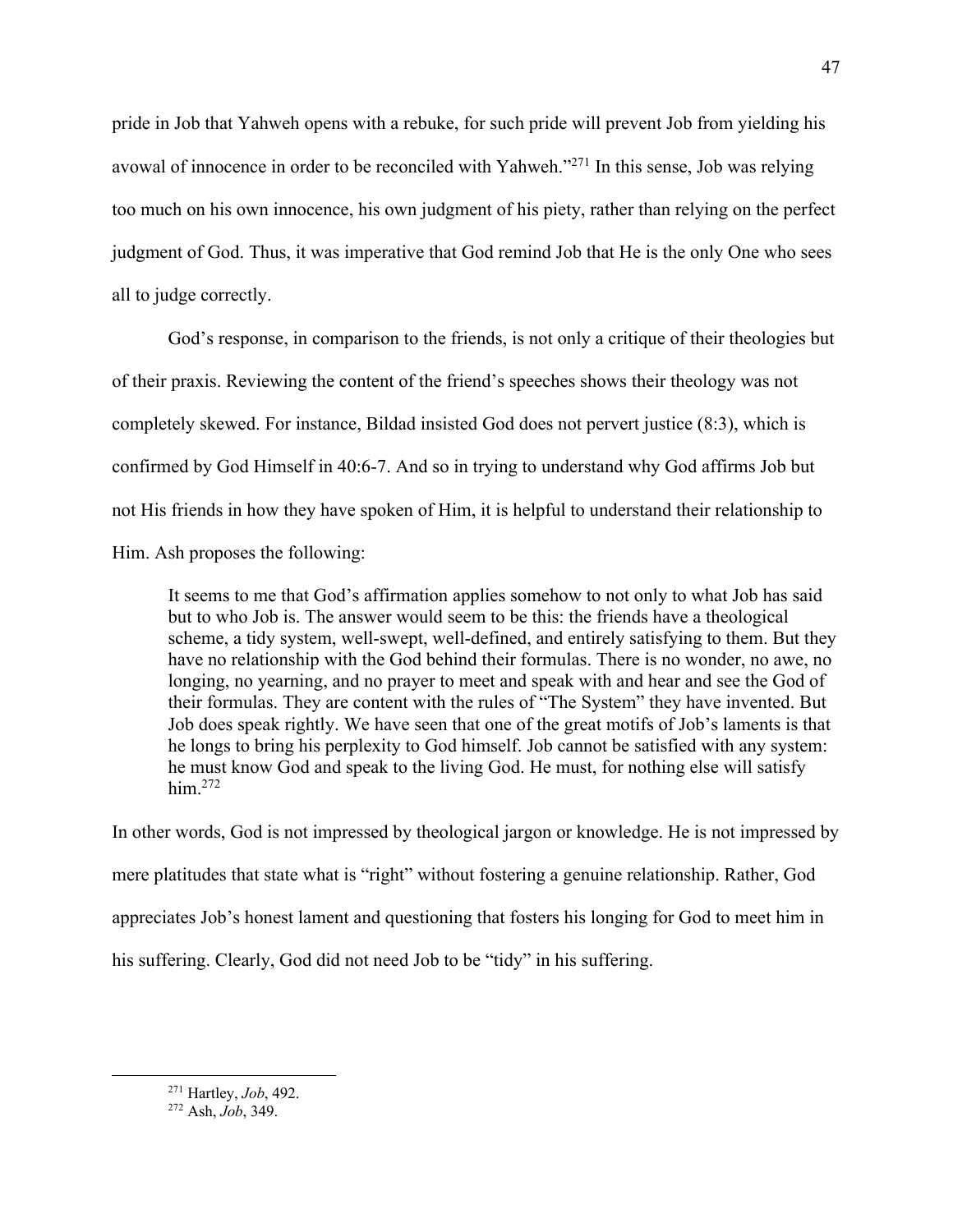In 40:9-14, God challenges Job to try to take His place as ruling and judging over creation. Such terminology used in this passage, such as "arm like God's" or "voice" is consistent with other Old Testament allusions to God's power and authority.273 For instance, throughout the Old Testament narrative, "God's outstretched arm" refers to His interference with earthly affairs to bring about His justice and purpose.<sup>274</sup> In this way, God is challenging Job to assert such power and authority over the world.<sup>275</sup> Where Job has questioned God's governance over the world, God presents him with the opportunity to take up His position to oversee things for himself. Ash clarifies that God "…is not saying that he is doing his best and Job mustn't complain if he doesn't get it right all the time. Not at all."276 Rather, God is putting things into perspective for Job, who is now realizing that he is not as equipped to oversee creation as he thought. Furthermore, there is much irony in this particular point, in that if Job could fulfill God's role, then he would not need God, and therefore would not need to plead to God to vindicate him.277 Thus, it is Job's pleading to God in his misery that confirms he is not knowledgeable or powerful to oversee the world and its suffering. Therefore, Job is beckoned to submit to God's Lordship over his own world of suffering.<sup>278</sup>

God, once again, asks Job to consider creatures, namely Behemoth and Leviathan. In ancient thought, these creatures were symbols of cosmic powers.<sup>279</sup> Thus, in using these creatures as an example, God presents the "cosmic dimensions of Job's affliction."280 God challenges Job to show that he can defeat these creatures.281 Much like the rest of God's

- <sup>274</sup> Hartley, *Job*, 520.
- <sup>275</sup> Hartley, *Job*, 520.
- <sup>276</sup> Ash, *Job*, 332.
- <sup>277</sup> Hartley, *Job*, 521.
- <sup>278</sup> Hartley, *Job*, 521.
- <sup>279</sup> Hartley, *Job*, 518.
- <sup>280</sup> Hartley, *Job*, 522.
- <sup>281</sup> Hartley, *Job*, 518.

<sup>273</sup> Hartley, *Job*, 520.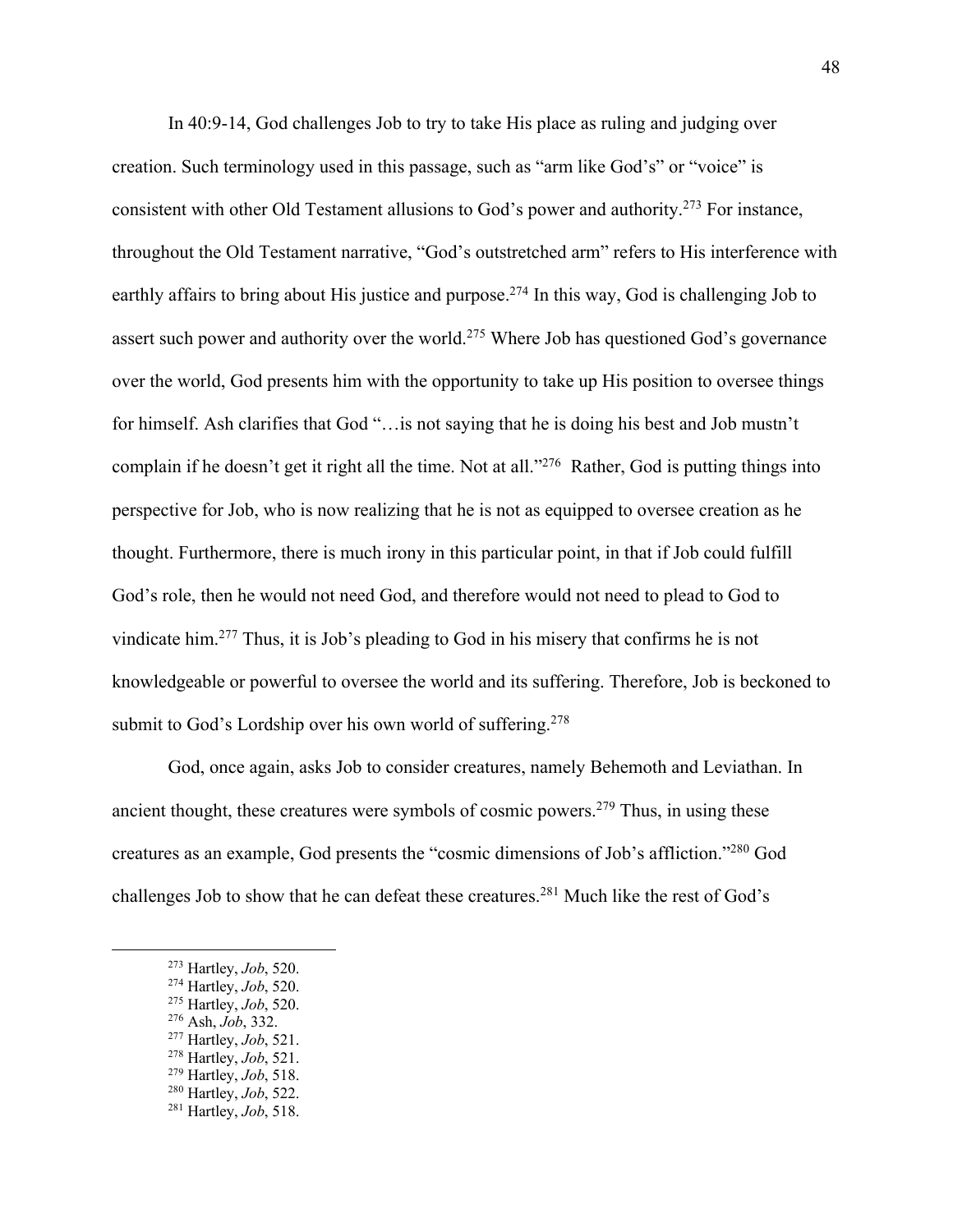questioning or challenging, Job will admit that he is insufficient, and "will have to abandon his complaint."282 In this way, God reminds Job that He alone is, the master over such forces in the world.<sup>283</sup> And therefore, He is the master over the forces that inflict suffering in the world.

Furthermore, using the example of creatures viewed as cosmic forces may be God's means of providing commentary about the satan's involvement in Job's plight. Job is not aware of the satan's conversation with God in the prologue, nor does he ever seem to complain against the satan. Yet, here God invites Job to consider his control over cosmic forces. Hartley states,

The author employs this imagery [i.e., Leviathan] to address in the speeches the transcendent dimension of Job's conflict, the dimension that the role of the satan provides in the prologue. Like the satan these creatures are totally subservient to Yahweh. This is the ancient way of affirming that Yahweh is the Master of whatever force might lie behind Job's ordeal.284

God is sovereign over that which Job is unable to identify as contributing to his suffering. Additionally, God makes it evident that such a cosmic force, such as the satan, was only able to afflict Job within the His power.

Finally, by addressing the topic of Leviathan and Behemoth, God is foreshadowing the gospel reality that evil and death will ultimately be defeated. Ash proposes that Leviathan and Behemoth represent the power of death, or more specifically the satan. In leading Job to realize that such creatures are ultimately subject to His control, God reveals that the satan, death, and suffering are subject to Him.<sup>285</sup> In the grand irony of the gospel, the redemptive suffering of Christ on the Cross, will defeat the ultimate suffering of death. <sup>286</sup> Though Job is nearsighted and is not privy to what contributes to unexplainable suffering, God speaks of a hope that is secure.

<sup>282</sup> Hartley, *Job*, 518.

<sup>283</sup> Hartley, *Job*, 518.

<sup>284</sup> Hartley, *Job*, 522.

<sup>285</sup> Ash, *Job*, 344.

<sup>286</sup> Ash, *Job*, 343.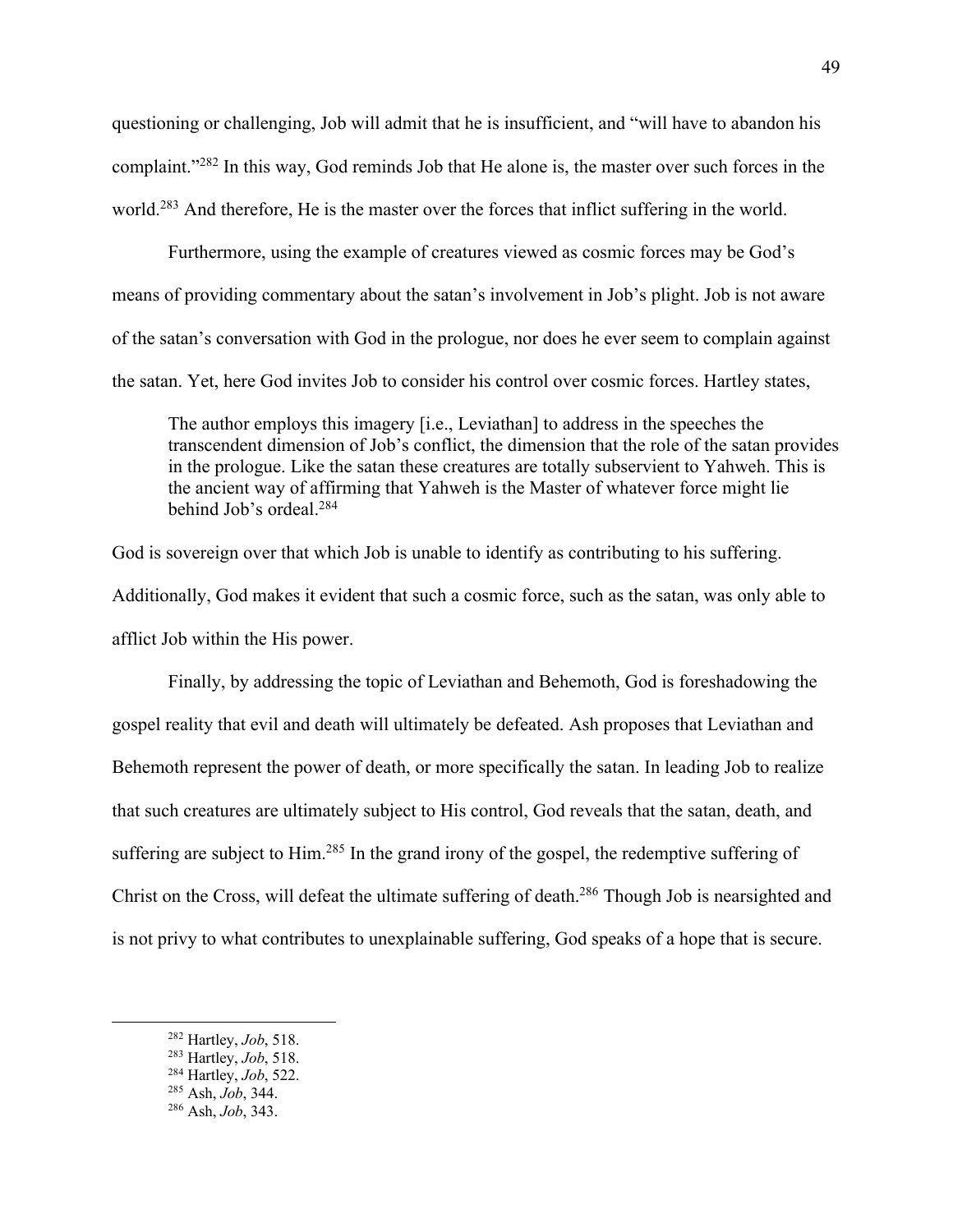While much of the dialogue in Job is centered around the idea of retributive justice, God consistently rejects this concept. Job insists that he does not deserve to suffer because he has not sinned. The friends insist that he must have had a secret sin, and if not a secret sin, then the words that he has spoken in his suffering were sinful.<sup>287</sup> God, on the other hand, is fully aware of Job's words, and labels his words as both ignorant (38:2) and right (42:7).<sup>288</sup> This shows that God rejected the notion that there is a "retributive relationship between accusatory protest and condemnation."289 In fact, in making a seemingly contradictory statement that Job's words are both ignorant and right, God displays that His understanding is higher. And it is in God's righteousness, that He provides a means of resolution. In His righteousness, God holds the friends accountable for how they spoke wrongly by instructing them to make atonement through offering sacrifices and having Job pray for them.290 Hartley writes, "God's instructions both authenticate Job and provide a way for the reconciliation of Job and his friends."291 Thus, where suffering involves theological distortion and dissension, God longs to bring right theological understanding and right relationship. Job was right in his theological understanding of God as a redeemer, and it is here that God redeems what had been distorted and destroyed. Such redemption continues as God blesses Job, doubling his estate and providing him with a long, full  $life.$ <sup>292</sup>

Indeed, God instructing the friends to offer sacrifices demonstrates they need forgiveness for their actions toward Job.293 Ironically, the very friends who have accused Job of sin, ended up

<sup>287</sup> Hawley, "Book of Job," 459.

<sup>288</sup> Hawley, "Book of Job," 459.

<sup>289</sup> Hawley, "Book of Job," 459.

<sup>290</sup> Hartley, *Job*, 46.

<sup>291</sup> Hartley, *Job*, 46.

<sup>292</sup> Hartley, *Job*, 46.

<sup>293</sup> Hartley, *Job*, 50.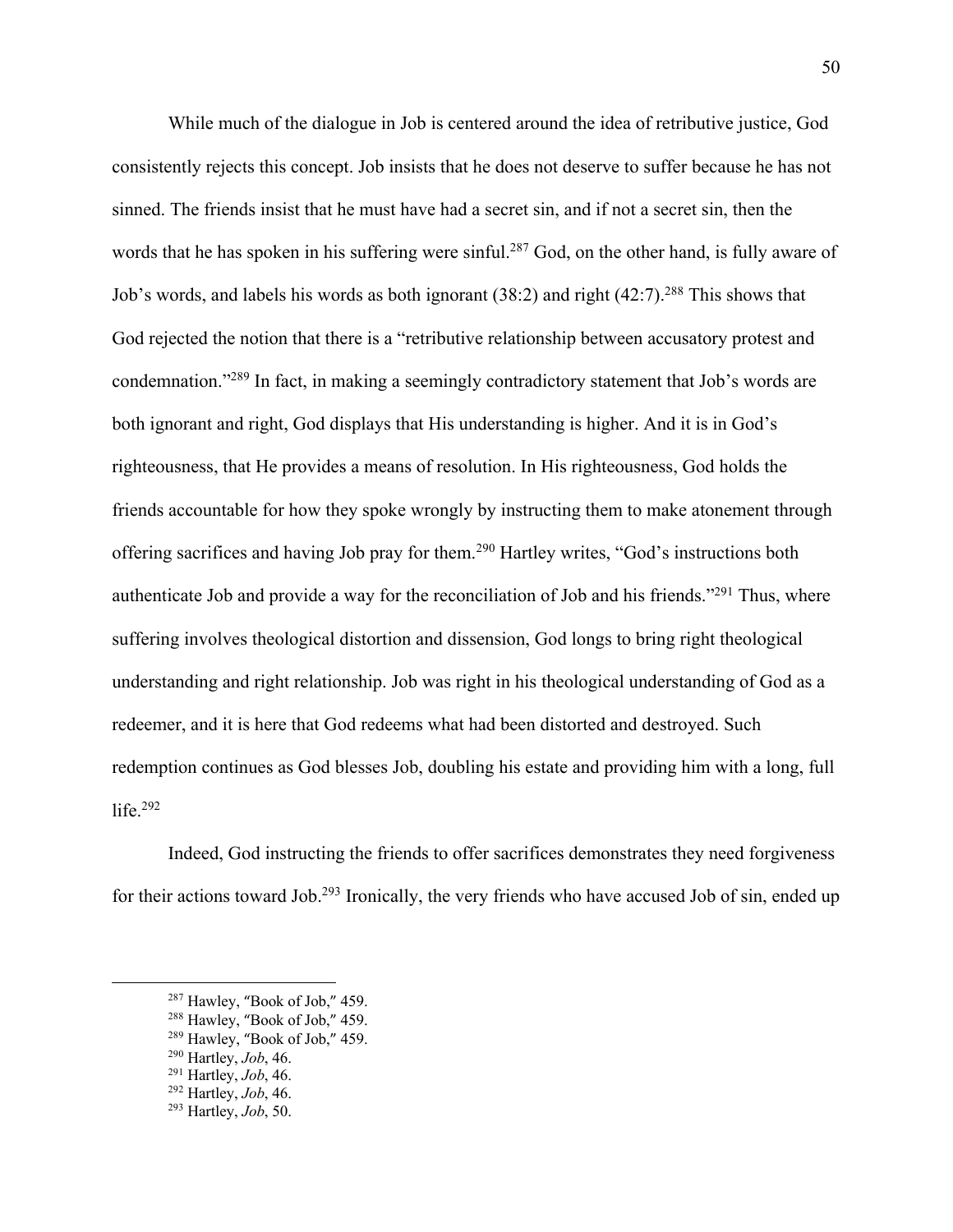sinning in how they interpret Job's suffering. By instructing Job to intercede for his friends in chapter 42, God bestows authority onto Job—an indicator that he was faithful and obedient to God throughout his affliction.<sup>294</sup> It appears as though God frequently employs irony, as this continues to be true in these instructions. Ash says the following:

…in an ironic reversal the friends are told that Job will pray for them. If we had been Job's friends, we would have been stunned, for we would have expected God to take us to one side and say, 'I want you three, because you are righteous and the prayer of a righteous man has great power in its effects [James 5:16], to pray for that sinner Job.<sup>295</sup>

God does the opposite of this, however, by commanding Job to pray for them. God's spoken instructions, thus, provide a framework for how He viewed the interaction between Job and his friends. Finally, it also points to the abundant mercy that God provides to the suffering, as God does not intend for Job to "harbor any ill feelings toward his friends for their failure to comfort him."<sup>296</sup> God longs for all to be brought back in right relationship with Him on the other side of navigating Job's suffering.

It is evident in chapter 42, that God vindicates Job. Not only did He declare Job right (42:7), He also refers to Job as "my servant" (42:7,8). This is the same title God used for Job in chapters 1 and 2, prior to Job's affliction.<sup>297</sup> This means that God's view of Job's relationship to Him did not change by Job's reaction to suffering or, if it had changed, God accepted Job's recantation.<sup>298</sup> This is the same title God bestowed upon Moses and the prophets.<sup>299</sup> Although Job had been brought to utter humility and desperation in his suffering, God bestows dignity upon him by using such a title. Rather, than destroying Job in his suffering, God dignifies him.

<sup>294</sup> Hartley, *Job*, 50.

<sup>295</sup> Ash, *Job*, 351.

<sup>296</sup> Hartley, *Job*, 50.

<sup>297</sup> Ash, *Job*, 351.

<sup>298</sup> Hartley, *Job,* 539.

<sup>299</sup> Ash, *Job*, 351.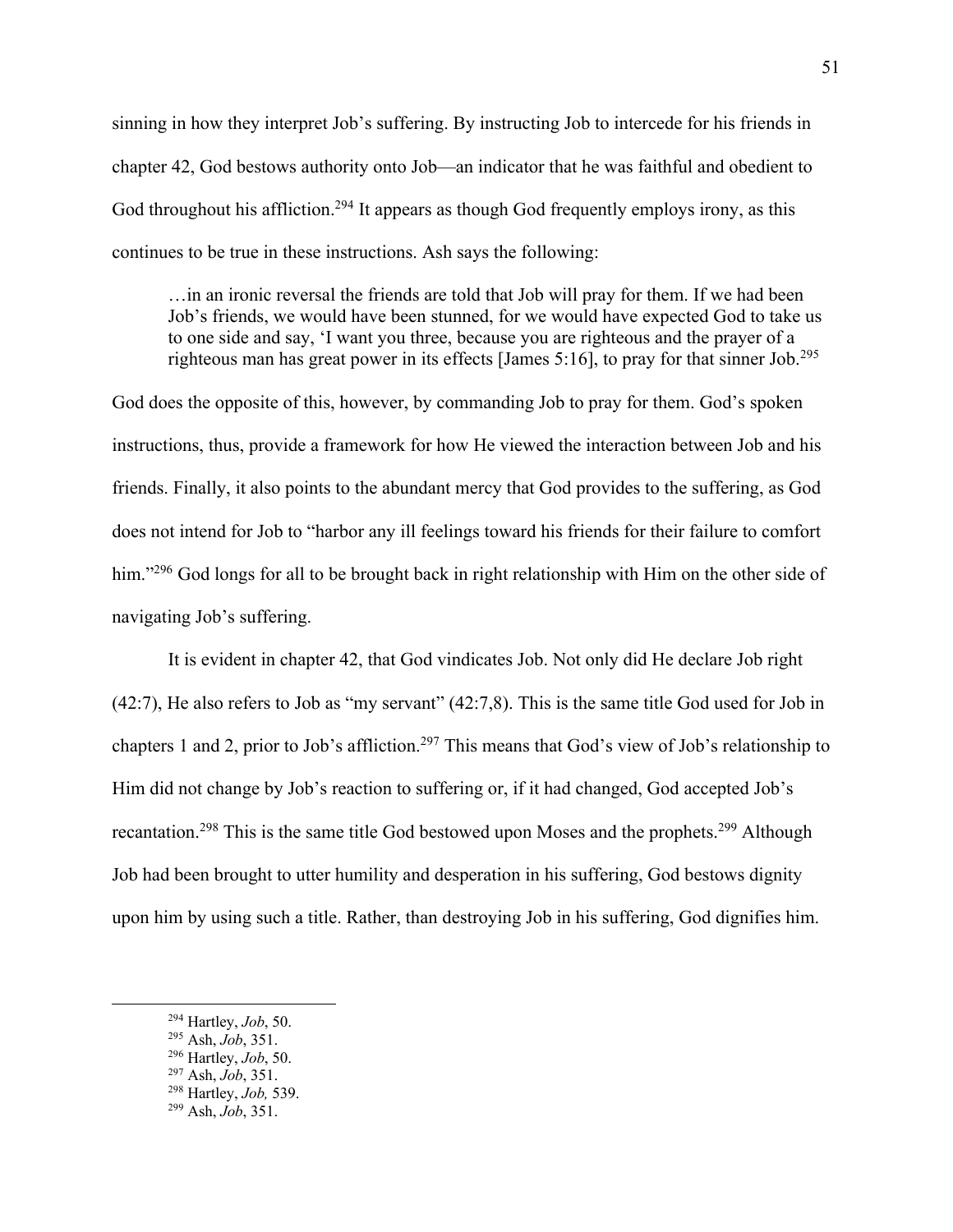In examining the Lord's response, or "answer" to Job, many debate whether it is much of an answer at all. Job's question was essentially, "Why do I, Job, who do not deserve it, suffer as I do?"300 And yet, God responds by inviting Job to consider His creation and how He is both the "creator and sustainer of life."301While this appears to dodge Job's question, Ash argues this can be seen as an answer in that it reminds Job that he can trust God with his life and unanswered questions.302

At the end of the story, Job is blessed by God. Although God does not speak in this section, the narrator reveals that Job's restoration is indeed bestowed by God. Job 42:10 says, "After Job had prayed for his friends, the LORD restored his fortunes and gave him twice as much as he had before." Furthermore, 42:12 says, "The LORD blessed the latter part of Job's life more than the former part…" It is surmised by Hartley that this double, abundant blessing was the means to symbolize God's full acceptance of Job.<sup>303</sup> This shows the redemptive aspect of God. Hartley writes:

The doubling of Job's estate does not mean that he received a bountiful reward for the endurance of undeserved affliction, but rather that Yahweh freely and abundantly blessed him. The blessing proves that Yahweh is a life-giving God, not a capricious deity who takes pleasure in the suffering of those who fear him.<sup>304</sup>

In blessing Job, God speaks to the reality that He intends to ultimately bring about healing and restoration for those who suffer. And once again. although the LORD does not speak in this passage, the narrator says that Job was comforted and consoled for "…all the trouble the LORD had brought on him..." (42:11) It is thus, confirmed that it was in fact God who had allowed Job to experience trouble.

<sup>300</sup> Ash, *Job*, 328.

<sup>301</sup> Ash, *Job*, 328.

<sup>302</sup> Ash, *Job*, 328.

<sup>303</sup> Hartley, *Job*, 540.

<sup>304</sup> Hartley, *Job*, 540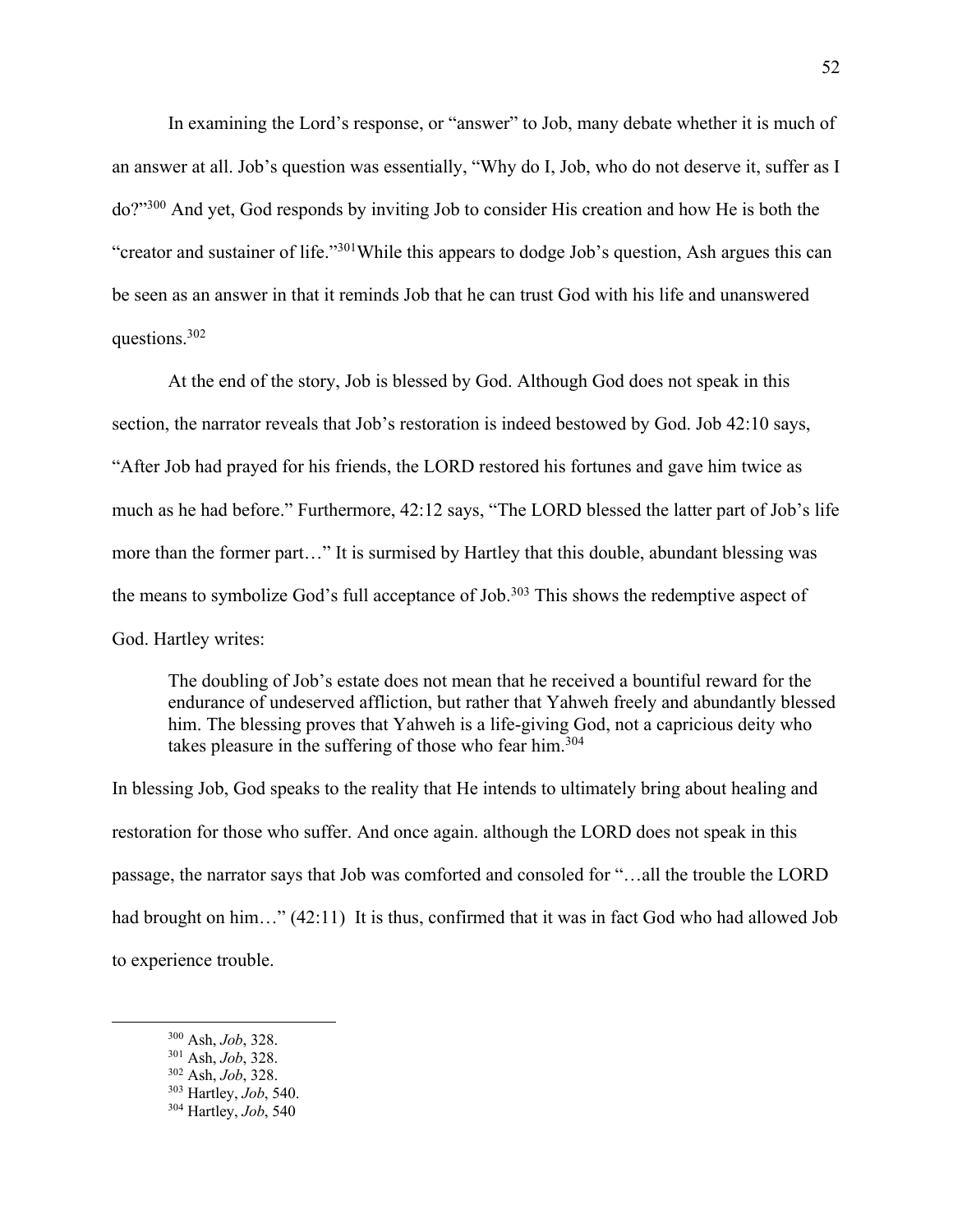# *Summary*

The voice of God ultimately serves as the sounding board for the validity of the other voices in the text. God challenges and corrects each of these voices—expressing His confidence that Job will pass the test incited by the satan, reminding Job that He lacks omniscience, and rebuking the friends for how they have spoken of Him. In this narrative centered around suffering, God's voice is intentional, clearly aware of Job's specific pain and complaints. In the end, God offers Job that which the sufferer needs—not clear answers for why they are suffering but rather an invitation to accept there is only One who can understand such things. This is God's mercy to the sufferer, that they do not have to take the position of God.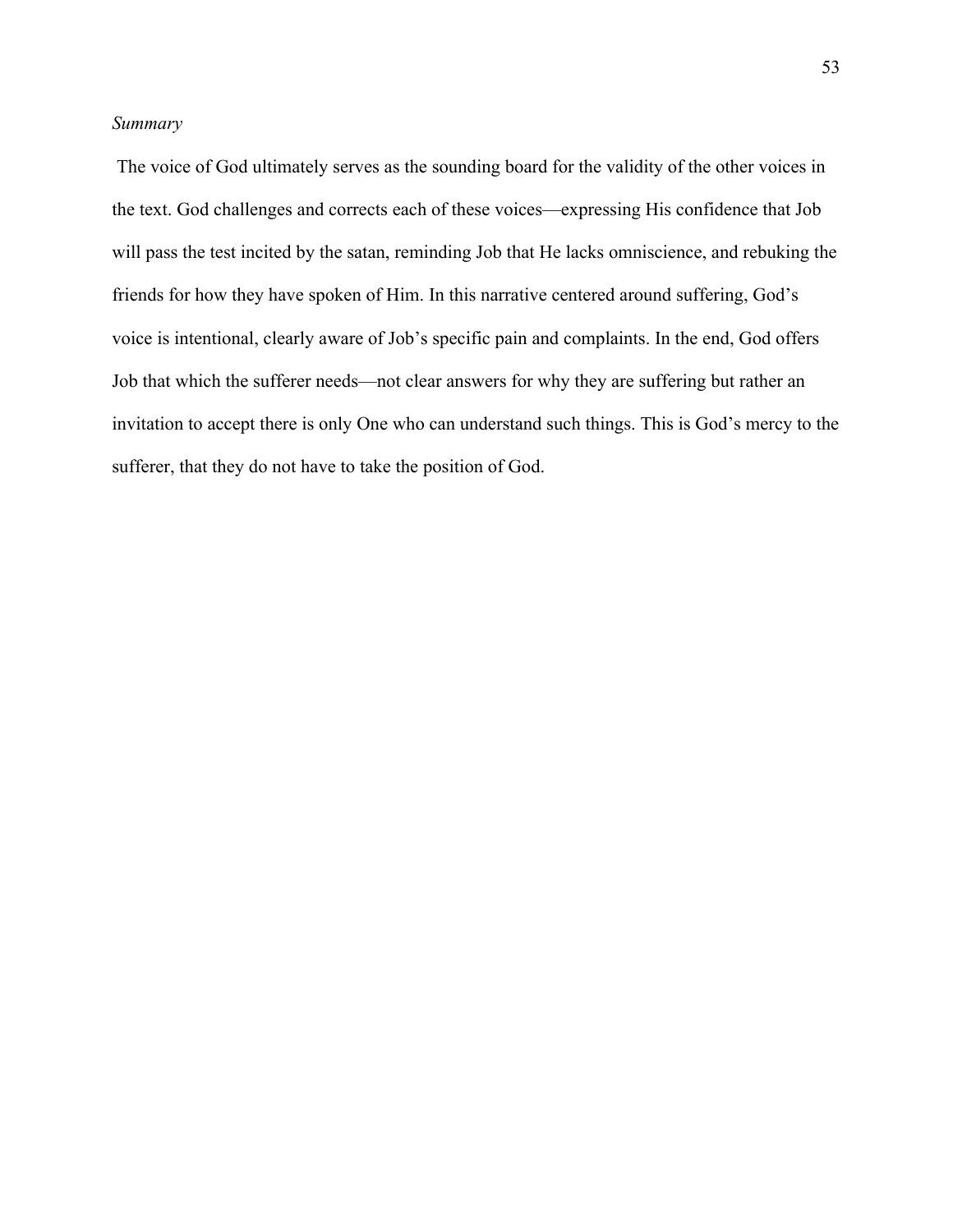### CHAPTER SIX

# THEOLOGICAL EVALUATION AND PRAXIS

### *Introduction*

The previous chapters detailed the theologies of the polyphonic voices in the book of Job. The purpose of this chapter is to provide a theological evaluation of such presentations through the theological perspectives of well-known Christian writers. These writers provide an explanation as to why God permits suffering, much like in the story of Job, and why He can still be called good in spite of this. This evaluation will include the insights of Christopher J. H. Wright, Timothy Keller, and C.S. Lewis. As a result of this evaluation, a praxis will be presented based upon what is applied from the voices in the Joban narrative.

# *The Voice of Wright*

Wright does not shy away from the reality that evil and suffering present a true dilemma for the Christian.305 Whereas polytheism allows for the tension of good and evil, biblical theism presents the One true God, "the creator of the whole universe, who is personal, good, loving, omnipotent, and sovereign over all that happens."<sup>306</sup> This creates the tension of why an omnipotent God who is able to prevent suffering would not, as if He were not loving.<sup>307</sup> Wright contends, however, that God is not as passive when it comes to evil and suffering as He may appear.

Wright considers the overarching view of the biblical narrative, in which those who suffered more often ask "How long?" than "Why?"<sup>308</sup> He explains, "Their tendency was not to demand that God give them an explanation for the *origin* of evil but rather to plead with God to

<sup>305</sup> Christopher J. H. Wright, *The God I Don't Understand: Reflections on Tough Questions of Faith* (Grand Rapids, MI: Zondervan, 2008), 27.

<sup>306</sup> Wright, *The God I Don't Understand*, 27.

<sup>307</sup> Wright, *The God I Don't Understand*, 27.

<sup>308</sup> Wright, *The God I Don't Understand*, 27.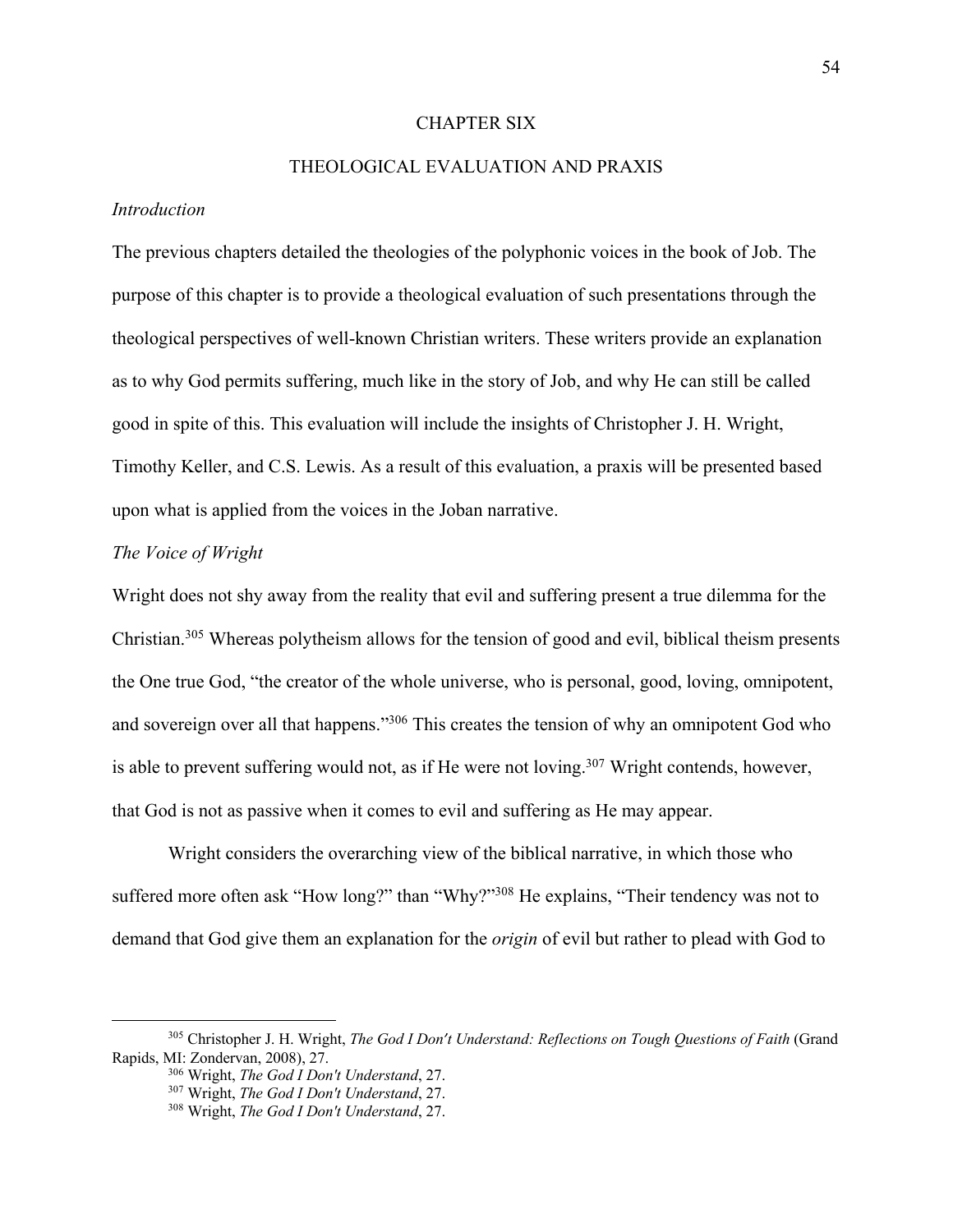do something to bring about an *end* to evil."309 And the biblical narrative, surely promises an ultimate end to all evil. However, within the story of Job, he wrestles with both wanting to know why and how long he is suffering. And yet, Job does not appear to get an answer as to why he suffers.

Wright presents the sobering reality that much like in the story of Job, the rest of the biblical narrative does not provide clear answers for the origins of suffering and evil. Whereas Genesis 3 speaks to the entrance of evil into humanity, it does not clearly explain the ultimate origin of evil that prompted humanity to consider sin.<sup>310</sup> Wright contends:

In other words, the Bible compels us to accept the mystery of evil. Notice I did not say, 'compels us to accept evil.' The Bible never does that or asks us to do so. We are emphatically told to reject and resist evil. Rather, I mean the Bible leads us to accept that evil is a mystery (especially in terms of its origins, a mystery that we human beings cannot finally understand or explain.311

Such an argument is reminiscent of God's reply to Job, in that a human, like Job, simply cannot understand the inner-workings of the created order (Job 38-41).

Wright concedes that much of the suffering in the world does originate from human sin and wickedness.312 Thus, this is where more tension is created for Job and many others to see God respond to their suffering with justice, as expressed in Job 24. Wright admits, "…we shudder because we know that if God were to do that right now and deal out instant justice, none of us would escape."313 Although Job was innocent, as a mere human, the outpouring of God's judgment and justice would have inevitably led to Job's demise. Thus, whereas Job asks "Why does the Almighty not set times for judgment? Why must those who know him look in vain for

<sup>309</sup> Wright, *The God I Don't Understand*, 27.

<sup>310</sup> Wright, *The God I Don't Understand*, 29.

<sup>311</sup> Wright, *The God I Don't Understand*, 29.

<sup>312</sup> Wright, *The God I Don't Understand*, 29-30.

<sup>313</sup> Wright, *The God I Don't Understand*, 34.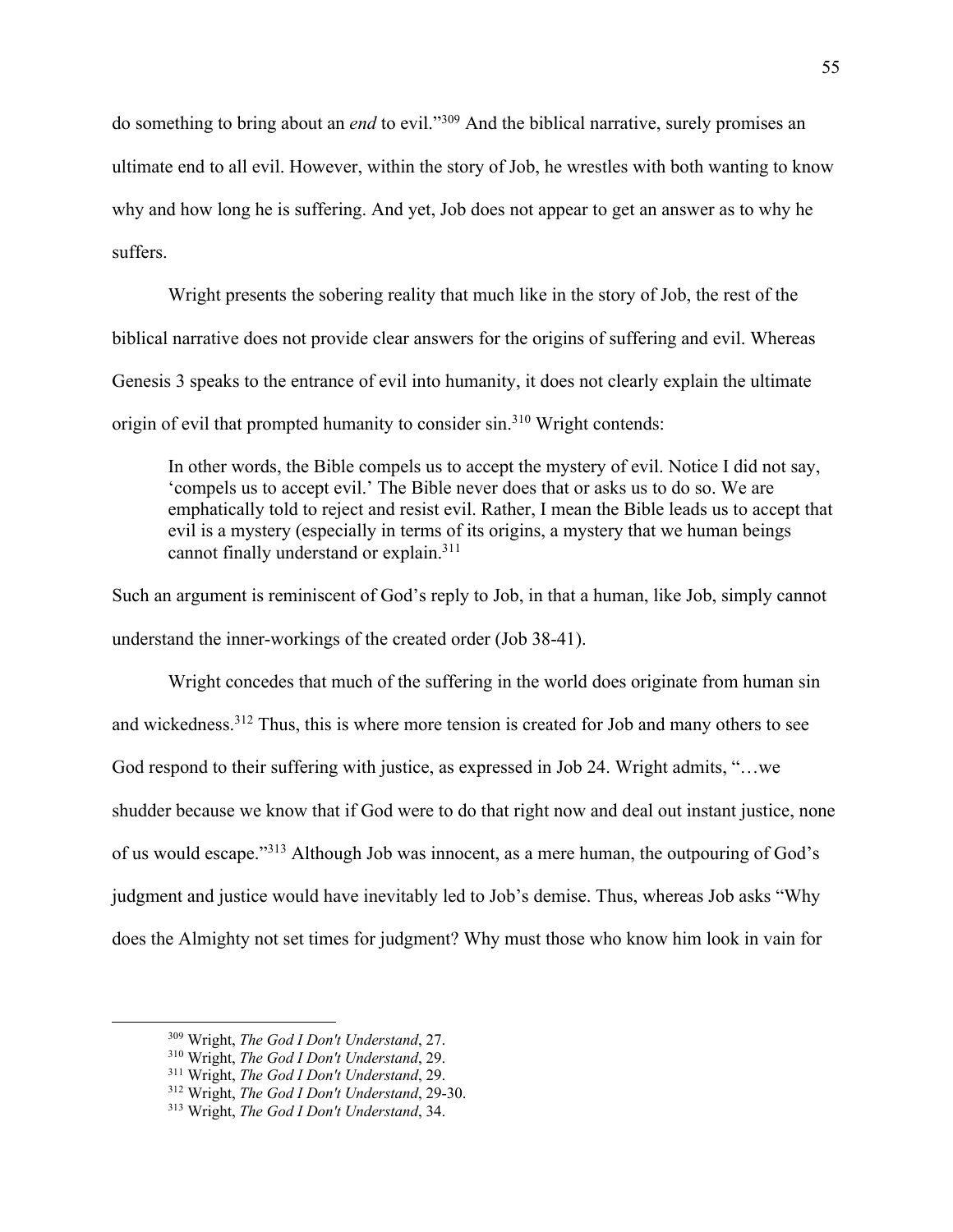such days?" (24:1), he may in fact take comfort in a God who delays in executing judgment on humanity. Also, in critiquing God's method of judgment, Job positioned himself as judge over God. Wright says, "As we try to stand in judgment on God, we don't really have a leg to stand on ourselves."314

Another important theological argument among the voices in Job is centered around the doctrine of retribution, as related to the causation of Job's suffering. Job questions why he is suffering if he is innocent, whereas the friends insist he must have sinned if he is suffering. Each of these voices, then, upholds the doctrine of retribution. On the other hand, God insists that this test of suffering was indeed, "without any reason" on Job's part, unprovoked by direct sin. (Job 2:3). In this way, God defies the doctrine of retribution. Wright contends, "The Bible makes it equally clear that we cannot just draw simple equations between what one person suffers and their own personal sinfulness. Often it is terribly wrong to do so and makes the suffering even worse as Job discovered."<sup>315</sup> Thus, while much suffering is derived from human sin, it is not that simple to determine the root cause of each instance of suffering.

Wright also addresses one of the factors that intensify suffering, the longing to understand. He admits that such a longing for understanding is an innate part of our human design. He writes:

It is a fundamental human drive to understand things. The creation narrative shows that we have been put into our creative environment to master and subdue it, which implies gaining understanding of it…Our rationality is in itself a dimension of being made in the image of God.<sup>316</sup>

<sup>314</sup> Wright, *The God I Don't Understand*, 34.

<sup>315</sup> Wright, *The God I Don't Understand*, 35.

<sup>316</sup> Wright, *The God I Don't Understand*, 41-2.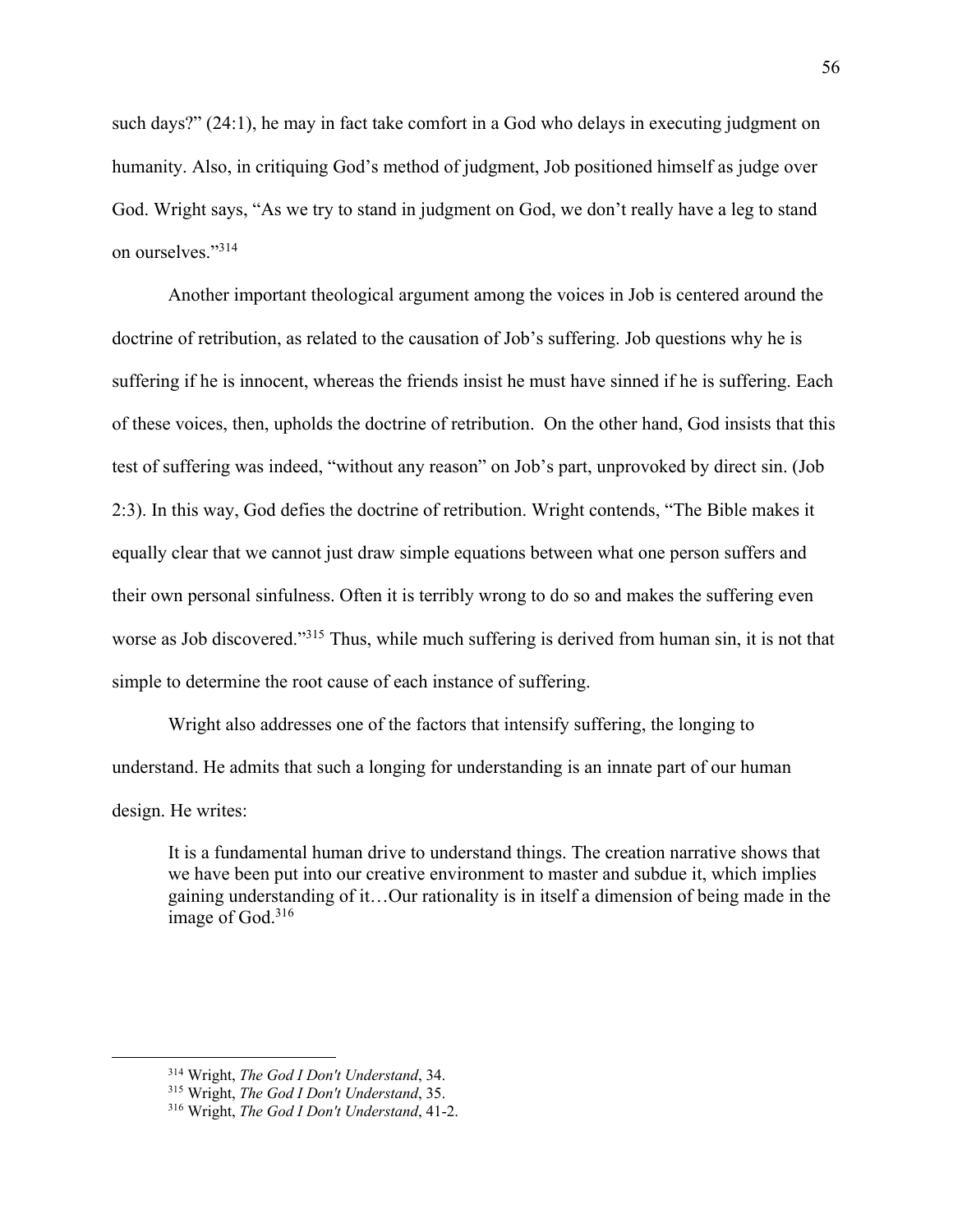With this innate desire to understand, humans long to order and make sense of the world.<sup>317</sup> Wright surmises, however, that when humans try to employ their rationality to evil, only frustration ensues.318 This is so, as evil is not rational—it does not "make sense." Wright explains the following:

God with his infinite perspective, and for reasons known only to himself, knows that we finite human beings cannot, indeed *must not*, 'make sense' of evil. For the final truth is that *evil does not make sense*. 'Sense' is part of our rationality that in itself is part of God's good creation and God's image in us. So evil can have no sense, since sense itself is a good thing. $319$ 

Because Wright views evil as having no proper place in God's creation and in the ultimate reality where all is to be redeemed, he suggests that God conceals the mystery of evil.<sup>320</sup>

Within the narrative of Job, Wright's explanation of the mystery of evil and suffering appears to be true. For, in the story of Job, God never explains why people suffer and experience evil. God does not rationalize with Job. Rather, God emphasizes that His own understanding is greater than Job's. He hints at the very concept presented by Wright in that such inner-workings of the created order are too lofty for Job to comprehend. While it may appear cruel that God does not provide a rational explanation to Job for his immense suffering, Wright proposes that such concealment is "providentially good."321 In his crying out to God, Job was met with silence, or silence in regards to the answers that he longed for, as God's reply was not what he anticipated. Wright examines that this is the common experience of humanity, searching for the "sense" of their suffering. He writes, "It's not that we get *no* answer. We get silence. And that silence *is* the

<sup>317</sup> Wright, *The God I Don't Understand*, 42.

<sup>318</sup> Wright, *The God I Don't Understand*, 42.

<sup>319</sup> Wright, *The God I Don't Understand*, 42.

<sup>320</sup> Wright, *The God I Don't Understand*, 42.

<sup>321</sup> Wright, *The God I Don't Understand*, 42.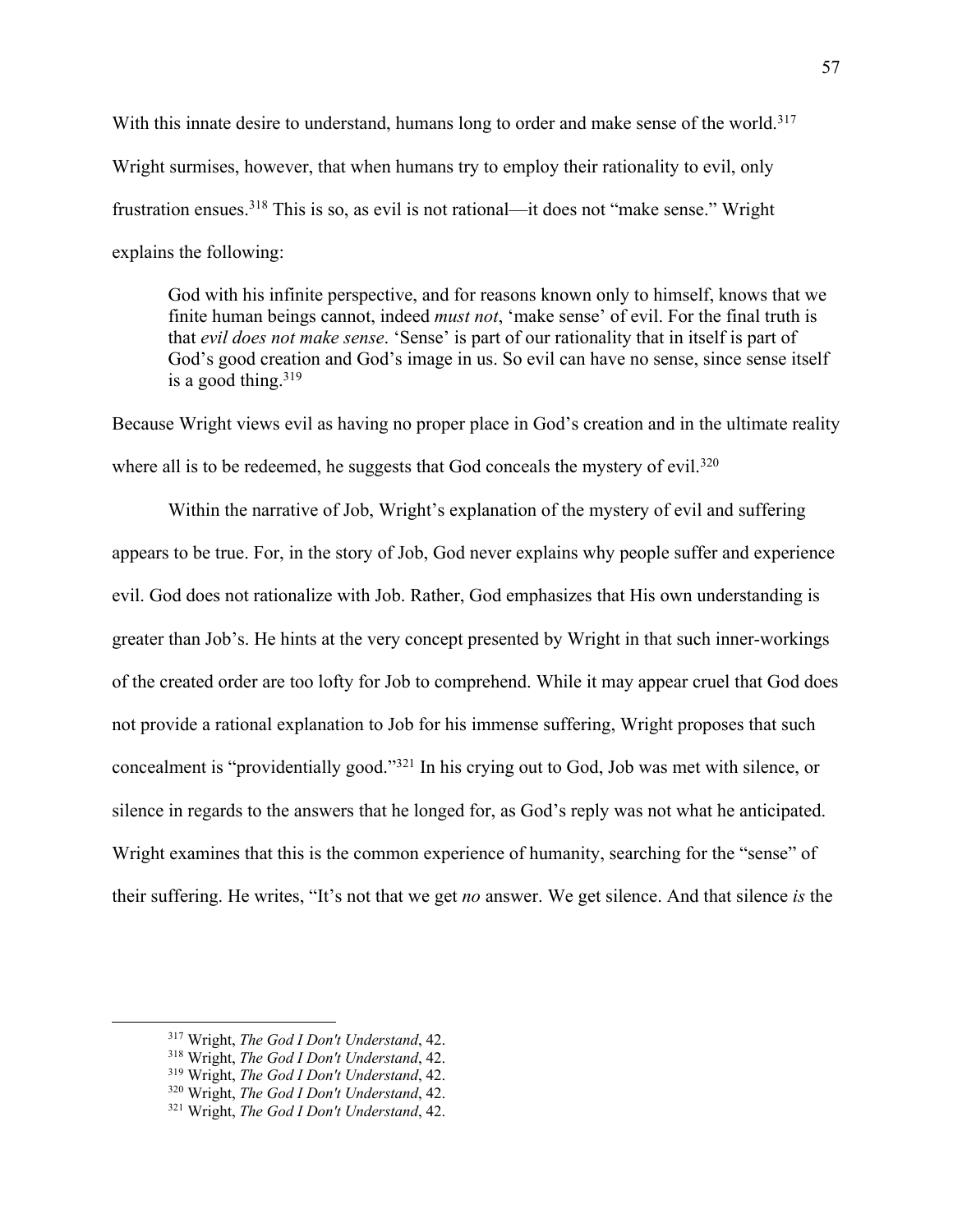answer to our question. There *is* no sense. And that is a good thing too."322 It is good since the good God has determined it is better for us to not understand.

Whereas God met humanity's question about the origin of evil and suffering with silence, he draws attention to "what he has done to defeat and destroy it."323 Wright clarifies this is not simply a means to "gag our desperate questions," as God provides humanity with several biblical responses to their suffering, such as grief, weeping, and lament—all of which are expressed by Job.324 Wright argues it is only right that a human's response to evil and suffering is to struggle against it.325 He explains, "We struggle against it with lament, grief, anger, disgust, and protest…and the Bible not only gives us permission but even gives us the words to do so."326 Thus, Wright would affirm Job's response to his suffering.

Wright's view on God's allowance for particular forms of evil provides an interesting commentary on the specific suffering faced by Job. For instance, in chapter 1, a "mighty wind swept in from the desert," and ended up causing a house to collapse, killing Job's children (v. 19). Job's friends interpret his suffering, including this particular incident of a "natural disaster," as a form of God's judgment or rebuke. Wright provides the following input:

So the Bible does tell us that God used *some* (though actually not many) natural disasters as acts of divine judgment. But we cannot invert the logic that *any* or *every* natural disaster is therefore an act of divine judgment on somebody…On the contrary, the Bible actually *discourages* us from jumping to the assumption that people who suffer some disaster are the victims of God's judgment on sin at all.<sup>327</sup>

To support this argument, Wright appeals to Luke 13:4-5 in which Jesus responds to an incident, of a tower collapsing, either due to an accident or natural disaster, which led to eighteen people

<sup>322</sup> Wright, *The God I Don't Understand*, 42.

<sup>323</sup> Wright, *The God I Don't Understand*, 43.

<sup>324</sup> Wright, *The God I Don't Understand*, 43.

<sup>325</sup> Wright, *The God I Don't Understand*, 44.

<sup>326</sup> Wright, *The God I Don't Understand*, 44.

<sup>327</sup> Wright, *The God I Don't Understand*, 49.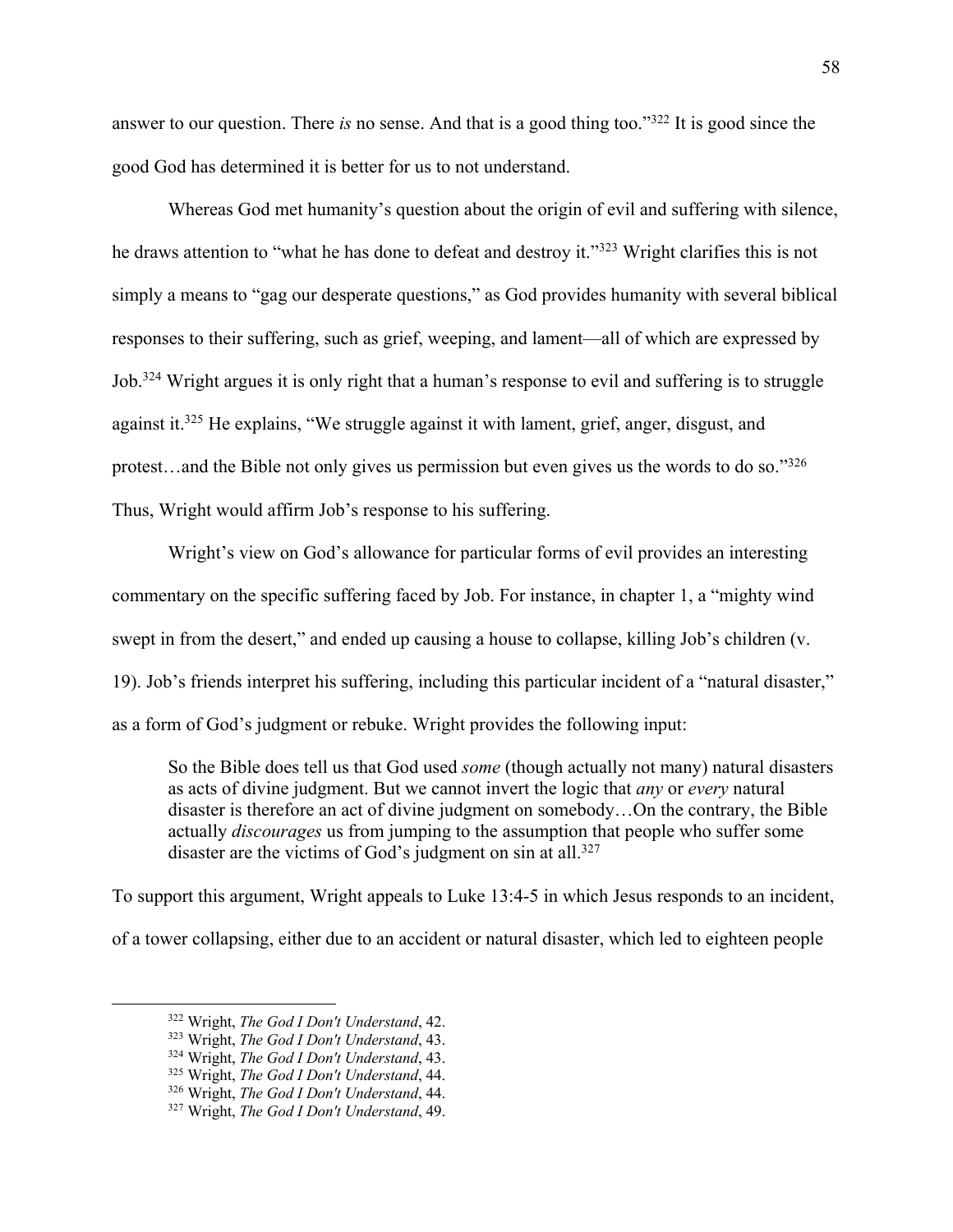being killed.<sup>328</sup> In his evaluation of this incident, Jesus explains their death was not to be viewed as a means of judgment for their specific sinfulness being greater than others. Wright appeals also to John 9:1-3, where Jesus explains that a man's blindness was not to be viewed as a punishment for sin.329

Wright looks to the story of Job as affirming that such disasters leading to suffering need not be viewed as judgment or punishment. He contests:

Job's friends insisted that the disasters that had come on him were God's judgment on his wickedness. But God and the readers know that the friends were wrong. And Job, though he did not know what the readers know, refused to believe that the friends were right about *him*, no matter how right their theology was. His suffering was a testing, but it was definitely not judgment. The friends came up with a lot of true general theological affirmations about sin and judgment, but then made a false specific application to Job's particular suffering. Job's three friends were orthodox and scriptural in their theology, but totally mistaken in their diagnosis and disastrously callous in their pastoral application.<sup>330</sup>

Thus, Wright contends that how one applies general theological truths to particular suffering is

important, as in the case of Job. If anything, the story of Job reminds the reader of the limited

perspective and understanding humans have of what is going on in the heavenly council and the

causation of earthly circumstances.

Next, Wright affirms the practice of lament, as expressed by Job's voice. Wright

expresses beautifully that:

Lament is not only allowed in the Bible; it is modeled for us in abundance. God seems to want as many words with which to fill out our complaint forms as to write our thank-you notes. Perhaps this is because whatever amount of lament the world causes us to express is a drop in the ocean compared to the grief in the heart of God himself at the totality of suffering that only God can comprehend. $331$ 

<sup>328</sup> Wright, *The God I Don't Understand*, 49.

<sup>329</sup> Wright, *The God I Don't Understand*, 49.

<sup>330</sup> Wright, *The God I Don't Understand*, 49.

<sup>331</sup> Wright, *The God I Don't Understand*, 51.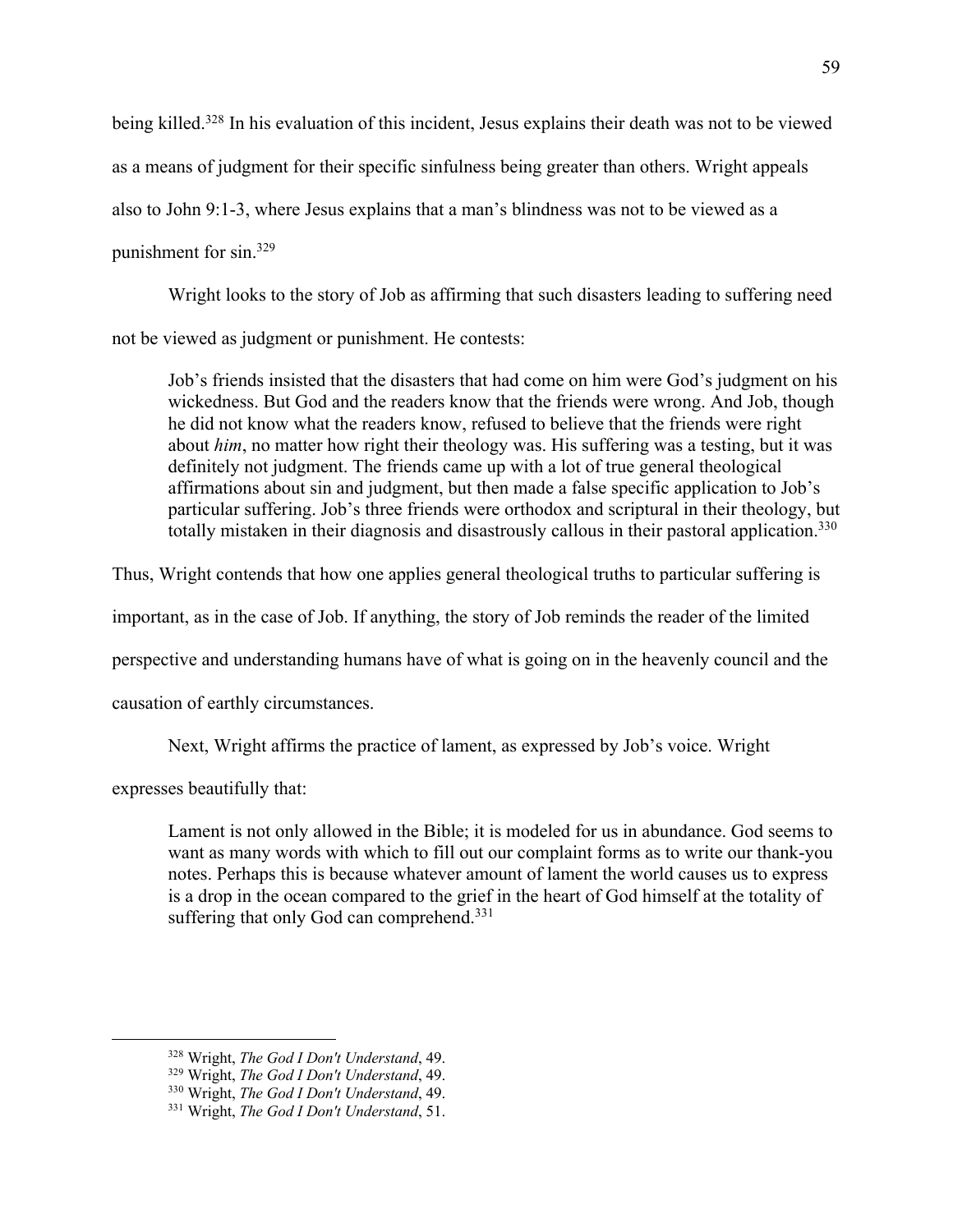Thus, put into perspective, if humans are not fully able to comprehend suffering, as the story of Job suggests, then the angst that is expressed by humans is a fraction of the pain bore by God. The laments that may seem so cruel among human voices, are not as intimidating to God. This is particularly true in light of the Cross. Wright expresses that the book of Job highlights this. After Job voices multiple laments of protest, God declares him as more right than his friends who had tried to dogmatically resolve his suffering.<sup>332</sup> Furthermore, Wright expresses that the biblical examples of those who cry out in pain, protest/lament not because they do not know God but rather because they do.<sup>333</sup> They cry out because of the discrepancy they experience in what they experience and who they know God to be.<sup>334</sup> This is certainly evident in the story of Job, as it is clearly indicated that he *knows* God, that he is God's servant, and so this is what impresses him to cry out for the God who he knows can help him.

#### *The Voice of Keller*

Timothy Keller faces the problem of suffering in his book *The Reason for God: Belief in an Age of Skepticism*. He insists that:

For many people it is not the exclusivity of Christianity that poses the biggest problem, it is the presence of evil and suffering in the world. Some find unjust suffering to be a philosophical problem, calling into question the very existence of God. For others, it is an intensely personal issue.335

Within the Joban narrative, none of the voices are atheistic. Rather, all of the voices assume and accept that God is aware and involved in Job's plight. So, for Job, his suffering leads to the intense "personal issue" of which he does not question God's existence but rather wrestles with the God that He is experiencing conflicting with the character of the God he knows exists.

<sup>332</sup> Wright, *The God I Don't Understand*, 51.

<sup>333</sup> Wright, *The God I Don't Understand*, 53.

<sup>334</sup> Wright, *The God I Don't Understand*, 53.

<sup>335</sup> Timothy Keller, *The Reason for God: Belief in an Age of Skepticism* (New York, NY: Dutton, 2008), 22.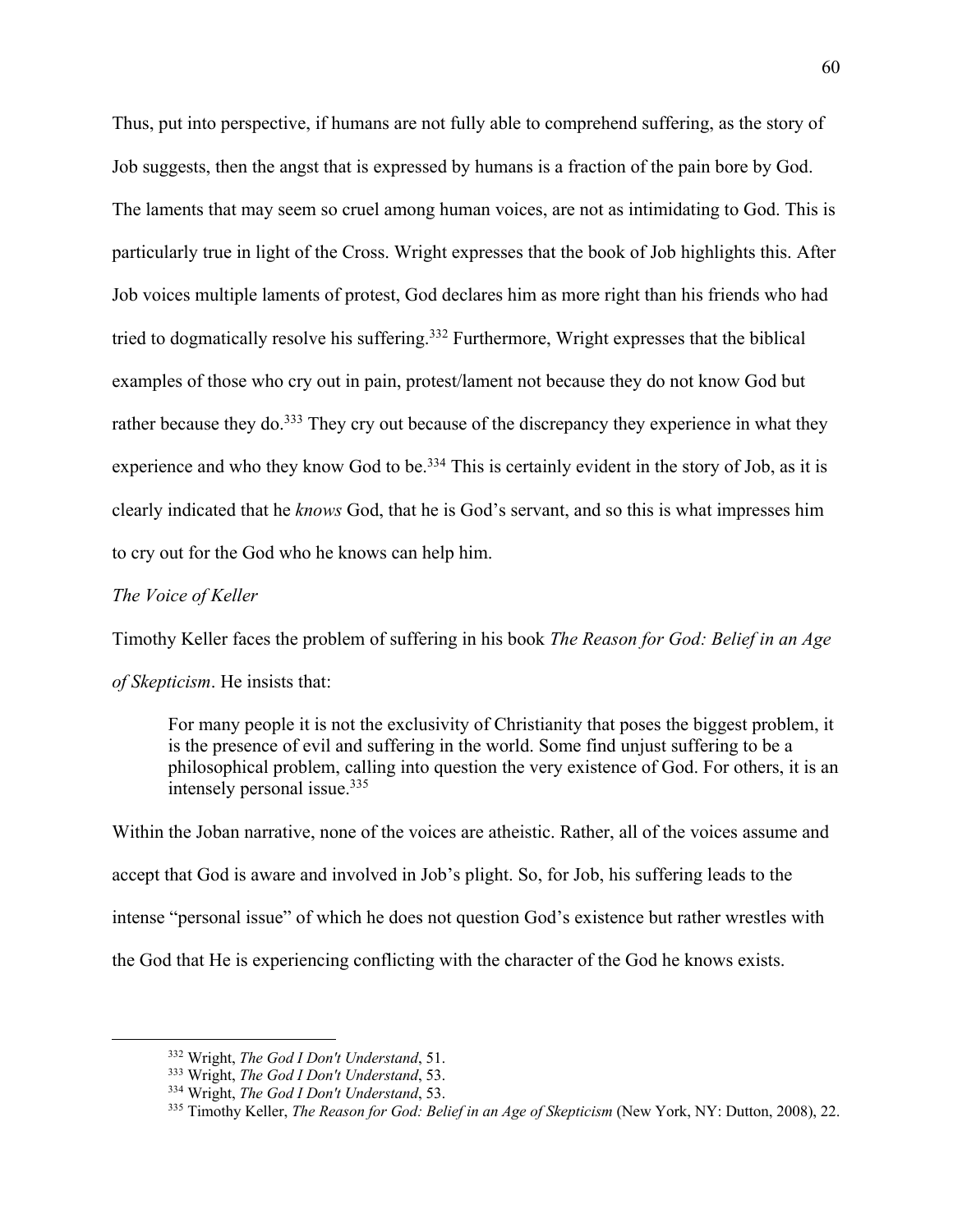Keller addresses the issue of evil and suffering appearing pointless as problematic in terms of a good God allowing such pointless pain. Keller says, "Tucked away within the assertion that the world is filled with pointless evil is a hidden premise, namely, that if evil appears pointless to me, then it must be pointless."336 Keller identifies such reasoning as "fallacious," as "Just because you can't see or imagine why God might allow something to happen doesn't mean that there can't be one."<sup>337</sup> Ironically, Keller notes that the reasoning of there being no point to suffering when it is difficult to identify its meaning, puts an unsurmountable amount of faith in one's own cognitive faculties.<sup>338</sup> Job's experience is surprising as he wrestles with understanding why God would allow him to suffer innocently. He begins to judge God's ability to oversee the created order. It is this logic that God corrects, reminding Job that his cognition is nowhere near as mighty. If Job cannot understand the innerworkings of the created order, surely he cannot expect to understand or identify the point of every instance of suffering—even his own.

Keller's commentary on whether or not evil/suffering is pointless finds some contention with the story of Job. Job 2:3 seems to suggest that what God has allowed, the suffering that Job faced in order to be tested, was without reason, or pointless. And yet, when God confronts Job, he reminds him that his understanding is limited. He asks Job, "Who is this that obscures my plans with words without knowledge?" (38:2). Evidently, Job, as a human, lacks the knowledge to understand God's plans and purposes to the point where they can be obscured. Thus, as Keller advises, humans must be cautious of their own cognition in assuming that just because they think suffering is pointless or that God could not have a reason for allowing suffering, there could not

<sup>336</sup> Keller, *The Reason for God*, 23.

<sup>337</sup> Keller, *The Reason for God*, 23.

<sup>338</sup> Keller, *The Reason for God*, 23.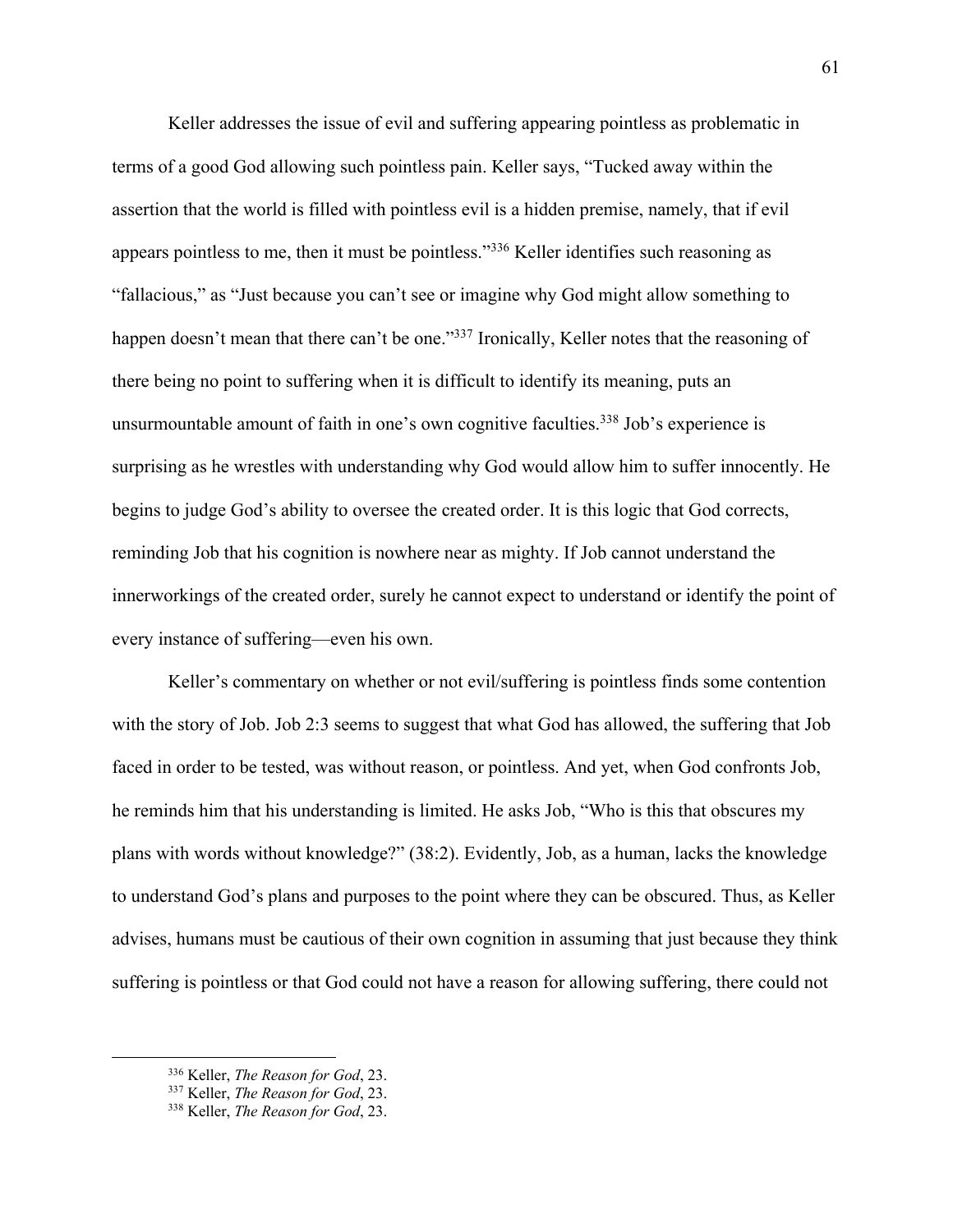be. Due to the limitations of humanity, it is, therefore, unreasonable to assume that if there were reasons for evil/suffering, such reasons would be known or easy to comprehend.<sup>339</sup>

Keller explains that both logic and experience disprove the notion that being unable to identify a reason for suffering, is adequate to prove suffering as pointless.<sup>340</sup> He appeals to the story of Joseph in Genesis, in which Joseph's suffering, allowed by God, eventually enabled him to be positioned as "…a powerful agent for social justice and spiritual healing."341 Furthermore, as a pastor, Keller reflects on the countless times he heard a congregant identify with such a narrative, in which hindsight has revealed that their experiences of suffering were crucial to "success in life."342 Keller proposes the following: "If you have a God great and transcendent enough to be mad at because he hasn't stopped evil and suffering in the world, then you have (at the same moment) a God great and transcendent enough to have good reasons for allowing it to continue that you can't know. Indeed, you can't have it both ways."343 This is the tension and resolve for Job. Eliphaz was easily convinced that God had a good reason for his suffering; it was a rebuke to lead him to repentance and a right relationship with God. Knowing that he need not repent, Job is unable to see how God could have a good reason for his suffering. And yet, at the end of the story, Job accepts that God, in His infinite knowledge of the created order, can be trusted.

Thus, the book of Job does not present a scenario in which the problem of suffering fuels atheism. Keller does however indicate, that simply because the problem of suffering does not lead one to denounce God, it does not mean that it does not skew the believer's view of God, or

<sup>339</sup> Keller, *The Reason for God*, 24.

<sup>340</sup> Keller, *The Reason for God*, 24.

<sup>341</sup> Keller, *The Reason for God*, 24.

<sup>342</sup> Keller, *The Reason for God*, 24.

<sup>343</sup> Keller, *The Reason for God*, 25.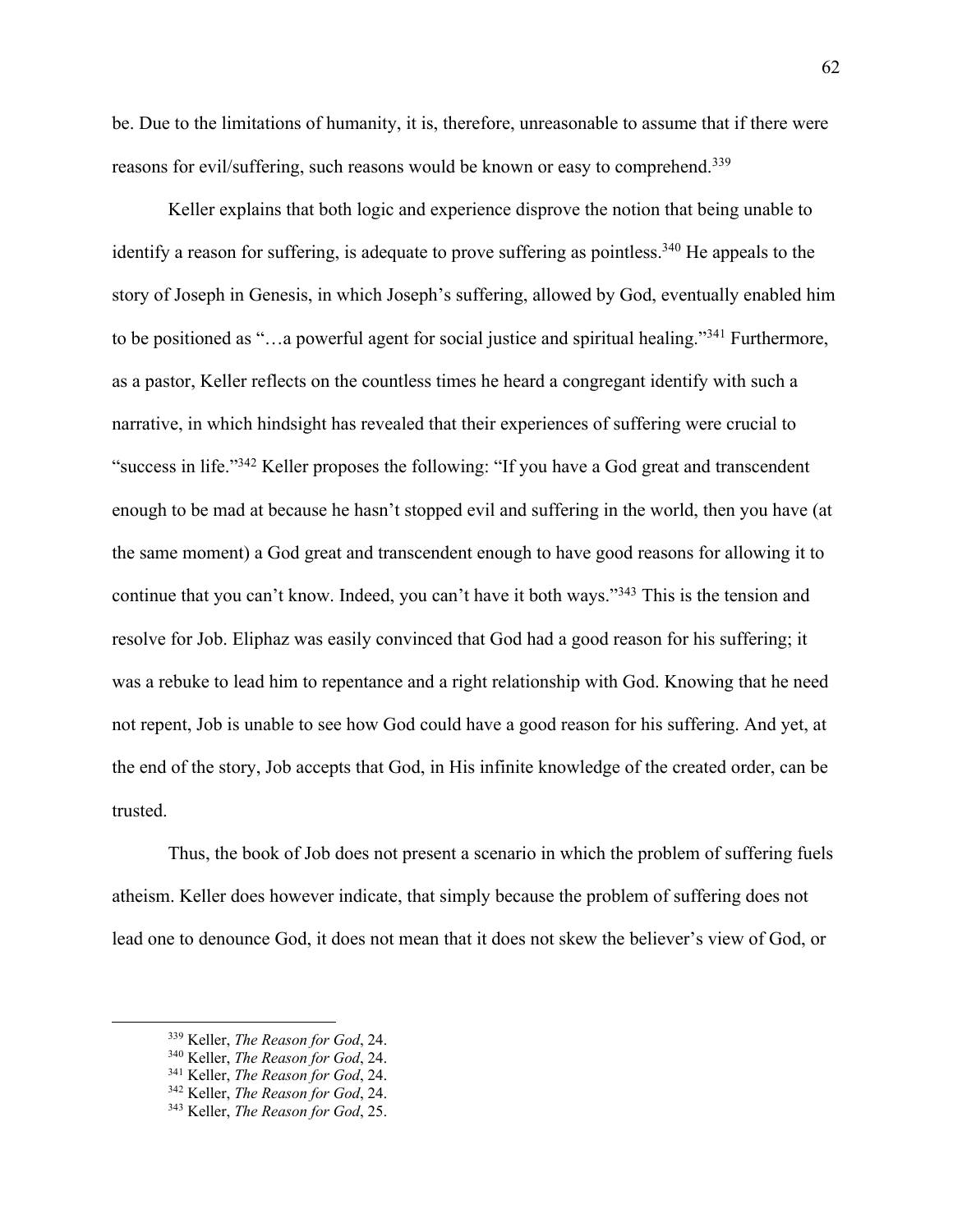that it does not lead one to feel unease in their relationship with God.344 Keller paraphrases a complaint one may make, "All this philosophizing does not get the Christian God 'off the hook' for the world's evil and suffering!"345 Keller writes, "In response the philosopher Peter Kreeft points out that the Christian God came to earth to deliberately put himself on the hook of human suffering. In Jesus Christ, God experienced the greatest depths of pain."346 Although Job is not aware of the New Covenant hope of Christ, such a reality of the hope of a God who so empathizes with human suffering is seen in the similarities of Job's and Christ's voices in their moments of agony. In his suffering, Job does not forsake his relationship with God, yet cries out to Him, laments, and asks questions. And when Jesus was on the cross, He asked, "My God, my God, why have you forsaken me?" (Matt. 27:46) Such a question sounds reminiscent of Job's complaint in which he says, "I cry out to you, God, but you do not answer; I stand up, but you merely look at me" (Job 30:20).

Thus, according to Keller, Job's cries were not sinful, as the perfect Son of God expressed similar complaints in His own suffering. It also vouches for the state of Job's relationship with God as his servant (Job 1:8; 2:3; 42:7, 8). Keller looks to the reflections of Bill Lane to expound on Jesus's cry on the cross: "The cry has a ruthless authenticity…Jesus did not die renouncing God. Even in the inferno of abandonment he did not surrender his faith in God but expressed his anguished prayer in a cry of affirmation, 'My God, my God'."<sup>347</sup> While this was originally David's cry in Psalm 22, "Jesus recasts David's individual lament describing his own suffering…"348 In response, Keller notes that Jesus' statement was "deeply relational" and

<sup>344</sup> Keller, *The Reason for God*, 27.

<sup>345</sup> Keller, *The Reason for God*, 27.

<sup>346</sup> Keller, *The Reason for God*, 27.

<sup>347</sup> William Lane, *The Gospel According to Mark* (Grand Rapids: Eerdmans, 1974), quoted in Timothy Keller, *The Reason for God: Belief in an Age of Skepticism* (New York, NY: Dutton, 2008), 29.

<sup>348</sup> C. Hassell Bullock, *Encountering the Book of Psalms*, Second (Grand Rapids, MI: Baker Academic, 2018), 127.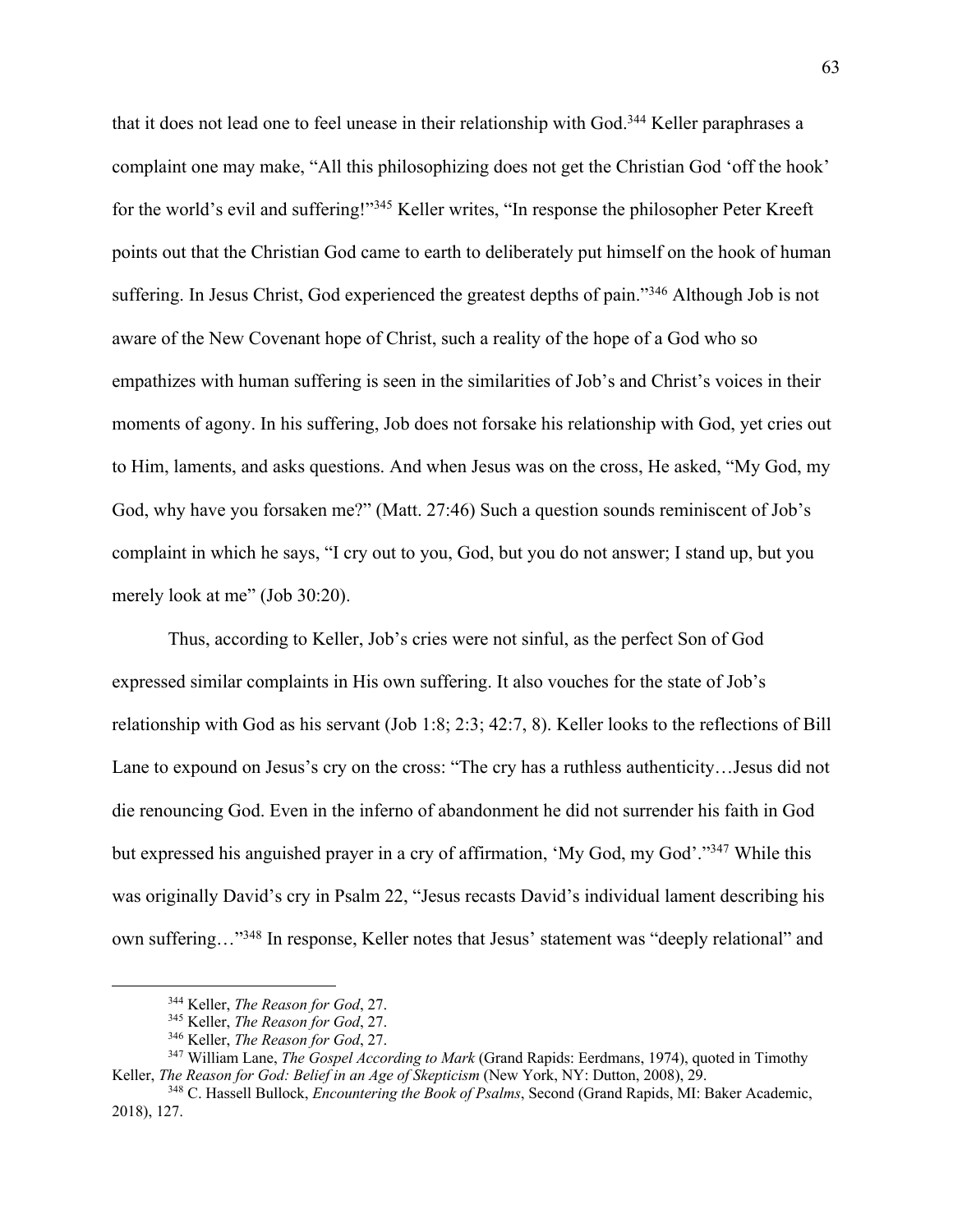that "Jesus still uses the language of intimacy—'my God'—even as he experiences infinite separation from the Father."349 This critiques Job's friends who were concerned for Job's relational status with God in the midst of his anguish. The ultimate hope of Jesus, as Keller has indicated, is that one in right relationship with God can cry out to Him in pain. Also, there is the hope that such sufferings of humanity were to ultimately be experienced by Christ (Isa. 53:3-4). And so, while Job is seemingly met with silence and indirect answers by God, he is unaware that God's response will ultimately come to experience suffering himself.

Keller makes an assessment of why God allows suffering and evil, such as the suffering that Job experienced, to persist. He writes:

…we look to the Cross of Jesus, we still do not know what the answer is. However, we now know what the answer isn't. It can't be that he doesn't love us. It can't be that he is indifferent and detached from our condition. God takes our misery and suffering so seriously that he was willing to take it on himself. $350$ 

Although not explicitly answered in the Lord's speeches, for each of Job's questions as to why— Keller then, affirms that Job need not doubt the Lord's love or faithfulness. In other words, persistent suffering, or the absence of God's voice, is not to be interpreted as the absence of God's love or faithfulness. The loneliness felt by Job in his suffering eventually met with the company of the Son of God on the cross—wrongfully accused, truly innocent, and feeling forsaken.

Although Keller takes great stock in the fact that God is with us—"Immanuel" in our suffering, he recognizes this may not resolve the fear that suffering is in vain.<sup>351</sup> Job knew God was aware of his suffering, yet longed for its reasoning. Thus, Keller points beyond the cross to

<sup>349</sup> Keller, *The Reason for God*, 29.

<sup>350</sup> Keller, *The Reason for God*, 30.

<sup>351</sup> Keller, *The Reason for God*, 31.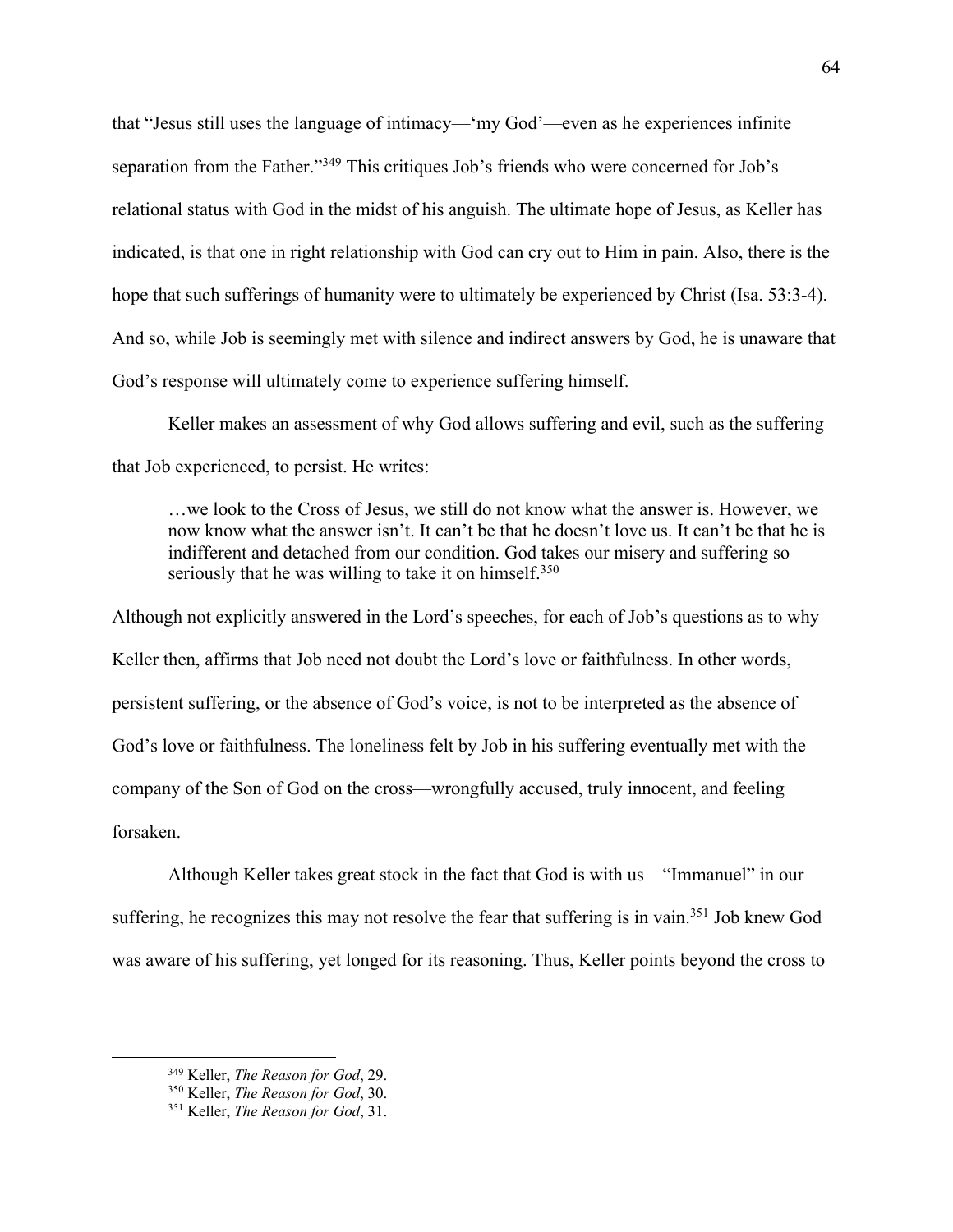the resurrection.352 He claims that many may ask what Sam Gamgee in *The Lord of the Rings* asks when he realized his friend Gandalf was not dead: "Is everything sad going to come untrue?"353 Keller argues that because of the resurrection, "The Answer of Christianity to that question is—yes. Everything sad is going to come untrue and it will somehow be *greater* for having once been broken and lost. Embracing the Christian doctrines of the incarnation and Cross brings profound consolation in the face of suffering."354 Such a proposal, however, faces tension in the story of Job. First, there is no mention of Job being an Israelite. Thus, it is unclear what Job's knowledge of God's covenant is, and if there is any indication that he has the New Covenant with Christ to anticipate. It is unclear as to how resurrection hope is to be expected within Job's story. In the epilogue of Job, it is revealed, "After Job had prayed for his friends, the LORD restored his fortunes and gave his fortunes and give him twice as much as he had done before." (42:10) Job's fortunes, his possessions, were restored. His children, however, who had died, were not resurrected. 42:12-13 says that "The LORD blessed the latter part of Job's life more than the former part. He had fourteen thousand sheep, six thousand camels, a thousand yoke of oxen and a thousand donkeys. And he also had seven sons and three daughters." Job was blessed with more children, and yet still, the ones who had died in Job 1 were not resurrected. And so, it is unclear as to whether the restoration and blessings of the epilogue are to truly be the closure for Job, or if he is anticipating resurrection hope. While heaven is mentioned in the prologue, there is no mention of eternal life, and so Job's sufferings seem contained and resolved without a view of immortality.

<sup>352</sup> Keller, *The Reason for God*, 31.

<sup>353</sup> J. R. R. Tolkien, *The Return of the King* (various editions), quoted in C.S. Lewis, *The Problem of Pain*  (New York, NY: Macmillan, 1962), 33.

<sup>354</sup> Keller, *The Reason for God*, 33.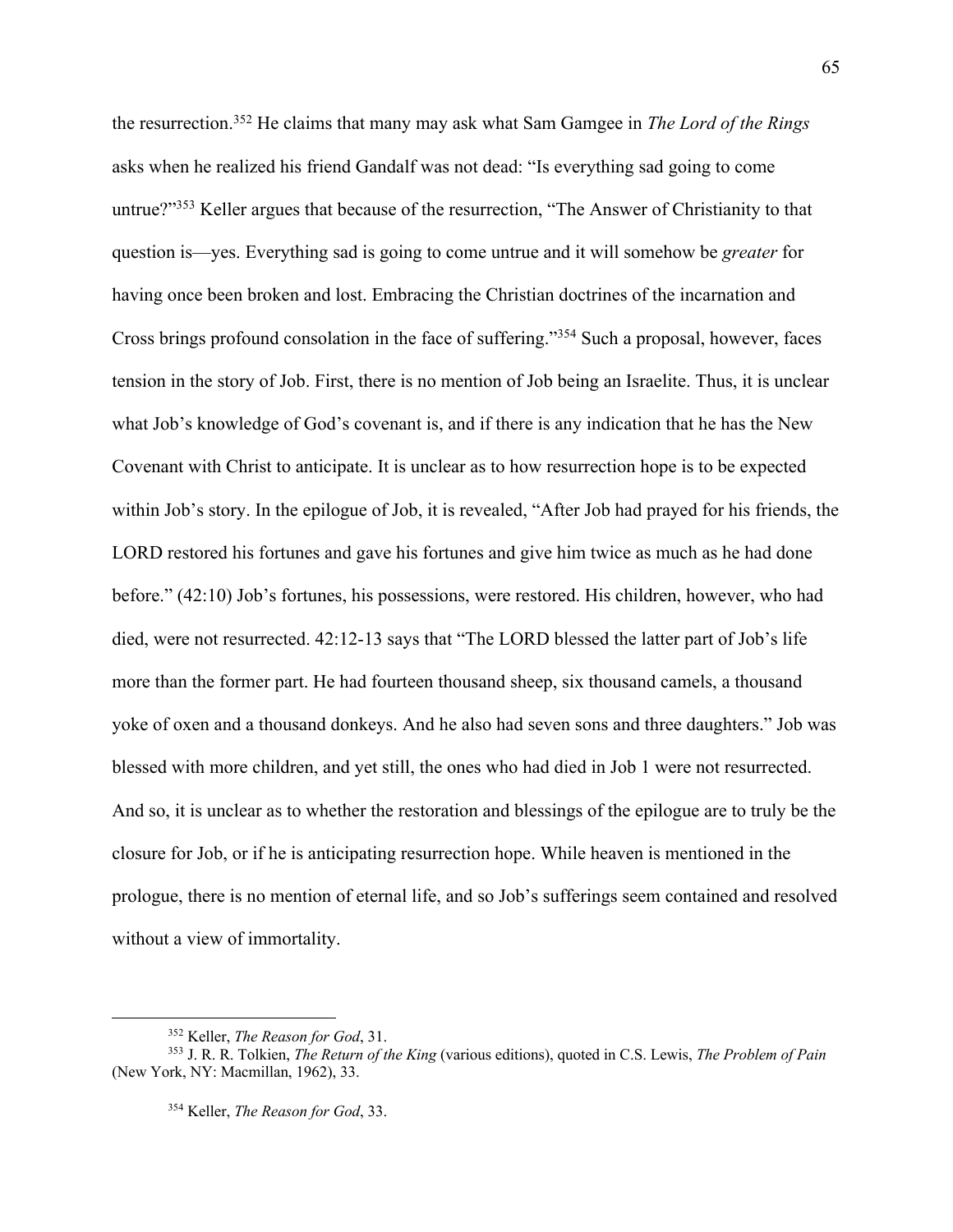### *The Voice of Lewis*

C.S. Lewis is another influential voice for understanding how God relates to Job's suffering is. In his book, *The Problem of Pain*, Lewis addresses the problem created by the tension of the human experience of a painful world in conjunction with the knowledge that there is a good God. Lewis explains the following:

If God were good, He would wish to make His creatures perfectly happy, and if God were almighty He would be able to do what He wished. But the creatures are not happy. Therefore, God either lacks goodness, or power, or both.' This is the problem of pain, in its simplest form.355

With such a problem, then one may wonder as Lewis explains why God, in His absolute goodness, would create the universe if there was an evident possibility of suffering in His creation.356 Lewis admits, "I am aware of no human scales in which such a portentous question can be weighed."357 And yet, Job tries to weigh this. In chapter 3, Job even curses the day that he was born, concluding that it would have been better for him to not have been born, to not have been created, than to endure suffering. In stating this, however, Job oversteps his humanity, judging God's wisdom expressed through creation. Lewis writes, "On the one hand, if God is wiser than we His judgment must differ from ours on many things, and not least on good and evil. What seems good to us may therefore not be good in His eyes, and what seems to us evil may not be evil."358 This point is repeatedly shown throughout the Joban narrative, as Job and his three friends each offer an assessment/judgment of the value of Job's suffering. Job simply views his suffering as cruel. The friends view Job's suffering as good in the sense that it is God's retributive justice or rebuke. They all, however, fail to accurately interpret the value of the

<sup>355</sup> Lewis, *The Problem of Pain,* 19.

<sup>356</sup> Lewis, *Pain*, 27.

<sup>357</sup> Lewis, *Pain*, 27.

<sup>358</sup> Lewis, *Pain*, 28.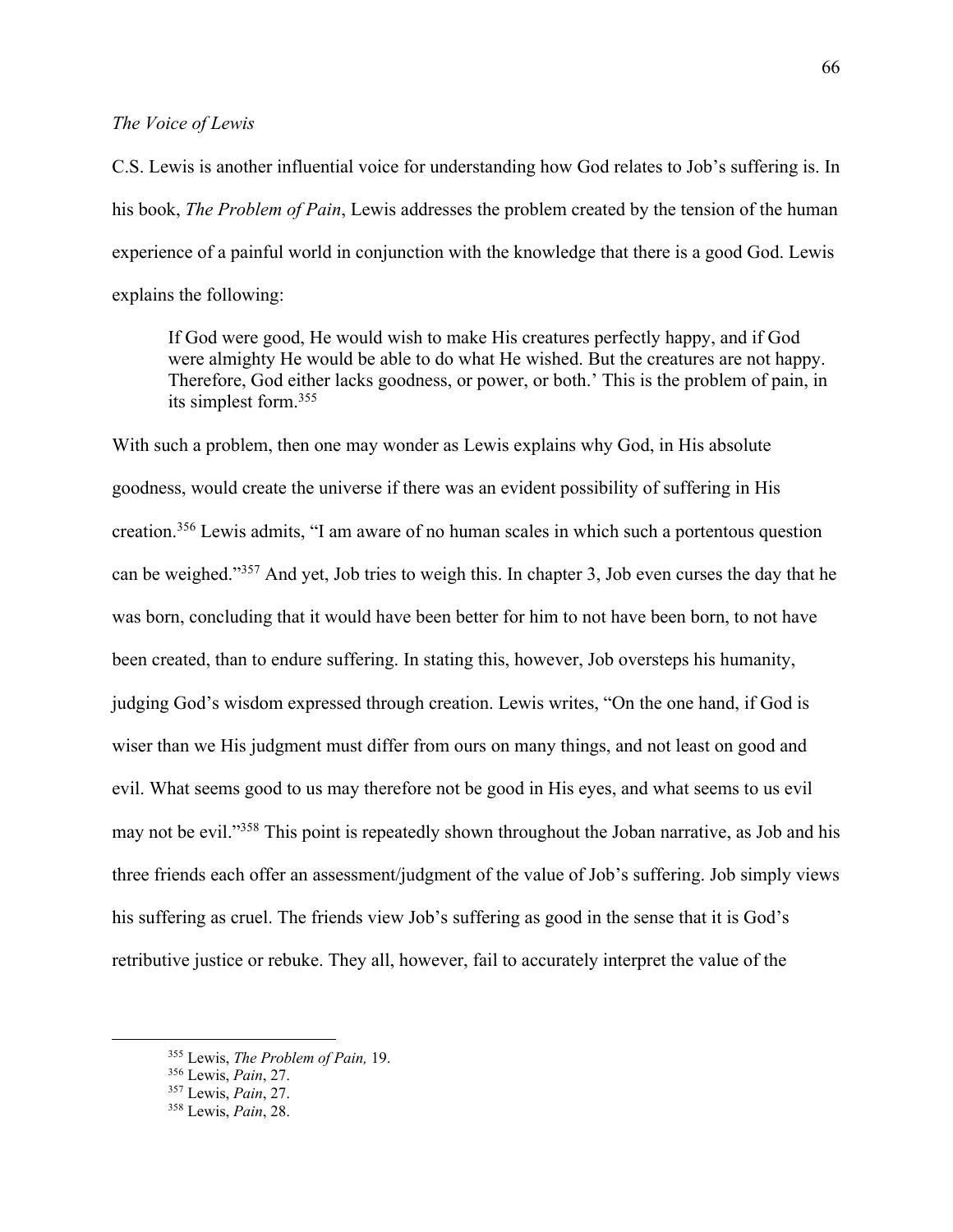suffering. While Job's friends labeled his suffering as good, God clearly disagrees with the theology they used to support this conclusion. Therefore, Lewis's point appears to be true, regardless of the bend of judgment. Humans must, therefore, appeal to God as the wiser judge.

Lewis also presents a challenging concept regarding Job's story: "God does not exist for the sake of man. Man does not exist for his own sake."359 This implies that God is not obligated to respond to Job's suffering. Because God does not exist for the sake of humans, God's response to humanity does not alter His status as good. On the other hand, the fact that He does choose to respond demonstrates an abundance of His goodness—He does what He does not have to do, out of desire rather than obligation. The concept that humans do not exist for themselves, presents the idea that one's life, possessions, blessings, etc. are at the disposal of the God who granted them. At the beginning of his suffering, Job seems to recognize this, "Naked I came from my mother's womb, and naked I will depart. The LORD gave and the LORD has taken away; may the name of the LORD be praised." (1:21) In response to Job saying this, the narrator reveals, "In all this, Job did not sin by charging God with wrongdoing." (1:22). As mentioned in the chapter on Job's voice, it is difficult to assess the attitude in which Job spoke these words, whether it be out of the numb shock of loss, or whether he was fully convinced it was true. Through Lewis's evaluation, it appears correct to reverently remember that all that has been given ultimately belongs to God. And according to the narrative, when God takes away what he has given, it cannot be viewed as wrongdoing on God's part.

This notion for Lewis, also lends itself to the fact that "God has no needs."<sup>360</sup> Lewis writes, "If He requires us, the requirement is of His own choosing...If He who in Himself can

<sup>359</sup> Lewis, *Pain*, 36.

<sup>360</sup> Lewis, *Pain*, 38.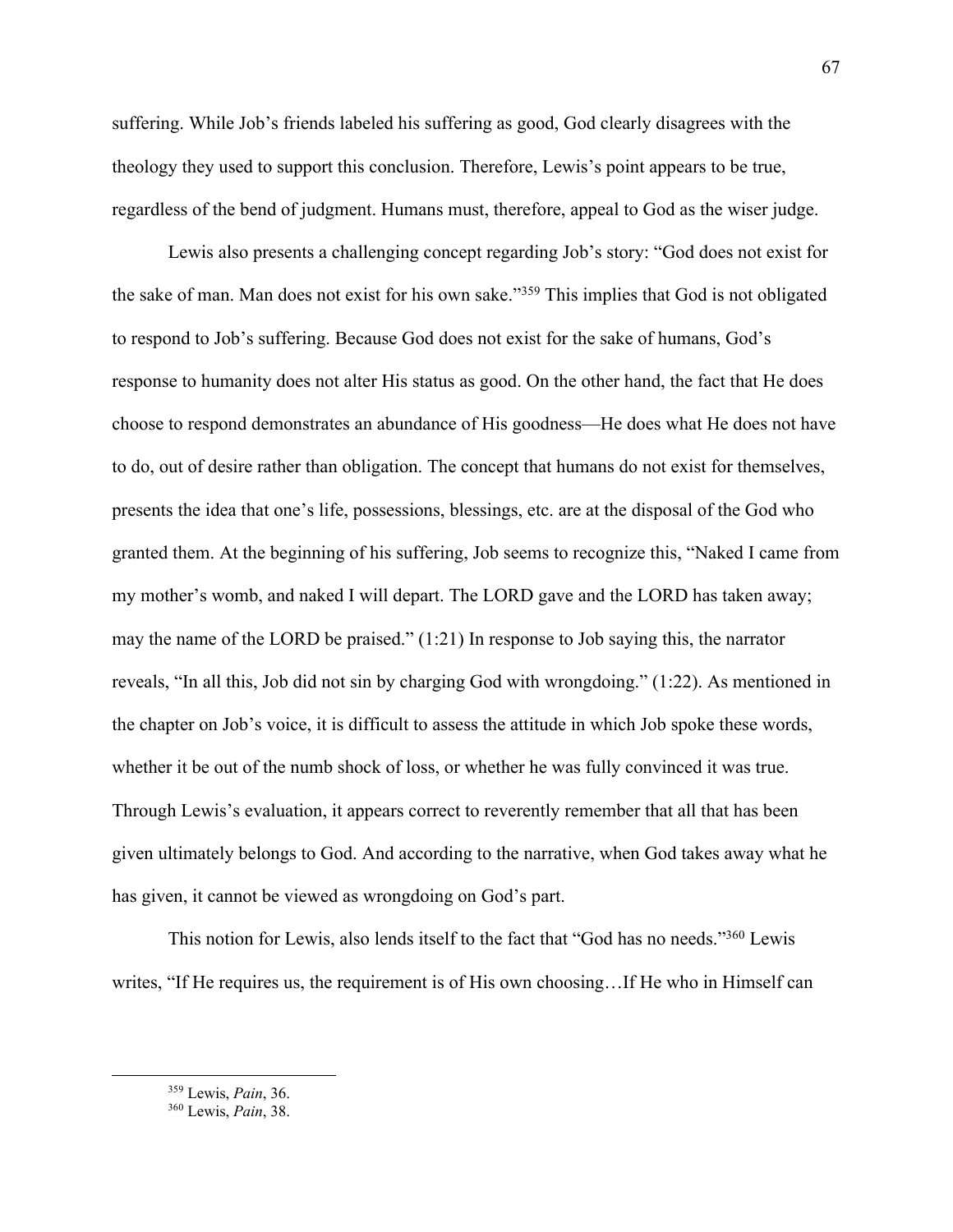lack nothing chooses to need us, it is because we need to be needed."<sup>361</sup> This concept is important to the dialogue between God and the satan in the story of Job. The satan challenges God, "But now stretch out your hand and strike everything he has, and he will surely curse you to your face." (1:11). This may imply that the satan views God as being threatened by what a human fails to do for God. While God is certainly worthy of worship, His divinity is not threatened or undermined by the state of Job's heart. Lewis also comments on the idea that God was disturbed by Job's lacking in his authenticity of worship. Lewis writes, "If the immutable heart can be grieved by the puppets of its own making, it is Divine Omnipotence, no other, that has so subjected it, freely, and in a humility that passes understanding."<sup>362</sup> It is God's choice, a divine humility, to be grieved by His creation. Thus, God was not motivated as much by cruelty, as Job might have assumed but rather by humility and the love that He chose to have for his relationship with Job.

Furthermore, Lewis speaks about God's purpose for pain. He writes, "God…shouts in our pain: it is His mega-phone to rouse a deaf world."363 Lewis surmises that God uses pain as a tool to get one's attention. This notion is reiterated repeatedly throughout the story of Job. The satan proposed that if Job were to be afflicted with pain that it would arouse an adverse reaction in him and reveal his true heart (Job 1:11; 2:5). To the satan's point, Lewis agrees that it is difficult to be attentive to God when all is going well.<sup>364</sup> The friends Eliphaz, Bildad, and Zophar also see Job's suffering as a tool that God uses as a means of rebuke to rouse Job to repentance. Finally, Job is roused by his suffering, crying out for God's response, wondering what God is trying to tell him. Thus, each of these voices seems to affirm that pain is surely a powerful means

<sup>361</sup> Lewis, *Pain*, 39.

<sup>362</sup> Lewis, *Pain*, 39.

<sup>363</sup> Lewis, *Pain*, 74.

<sup>364</sup> Lewis, *Pain*, 76.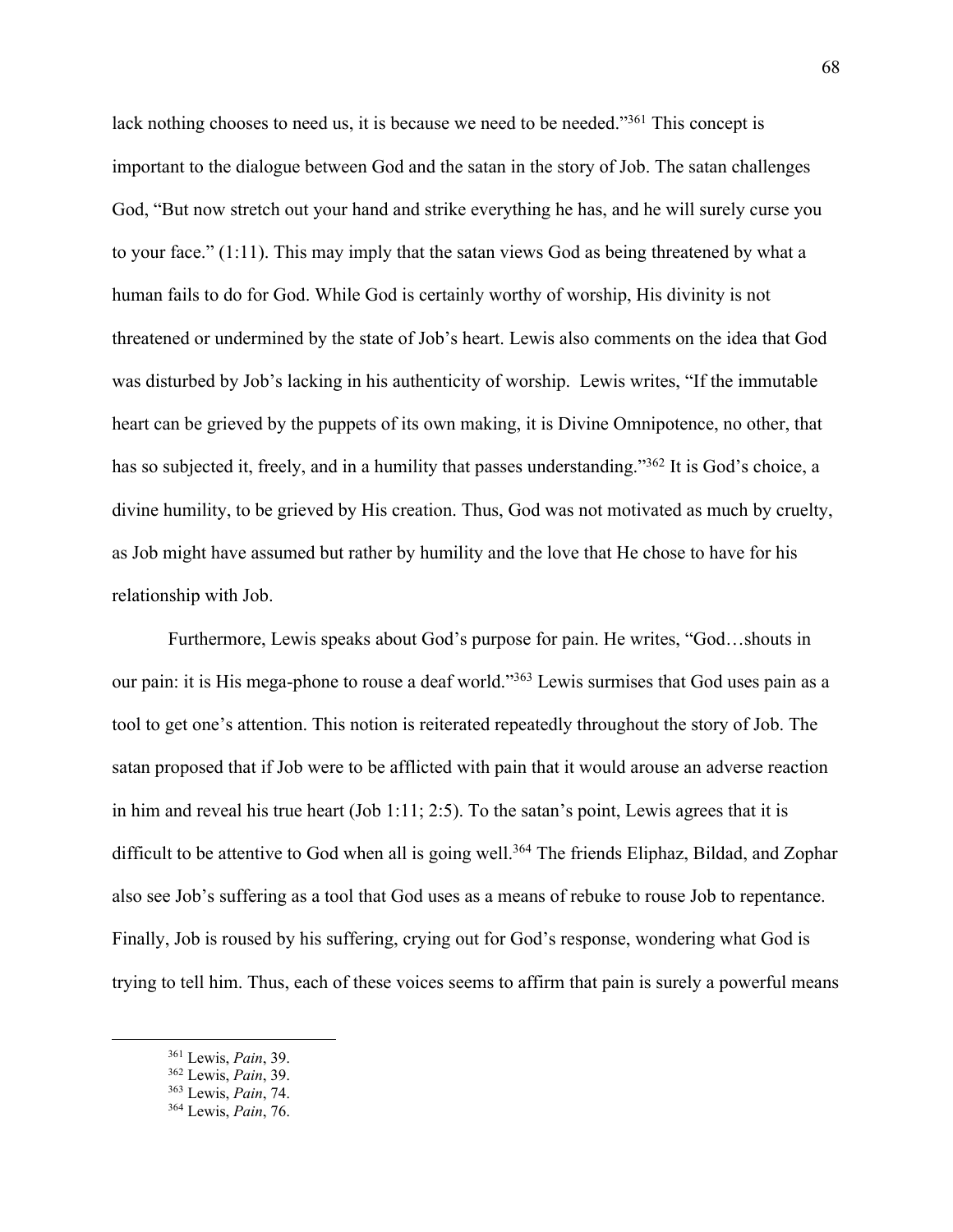of pointing one's attention to God. In the story of Job, however, it should be observed that Job was already faithfully attentive to God prior to his suffering (1:8). Thus, suffering is not necessarily a tool required for one's faithfulness to God. Additionally, it is important to note that Lewis's understanding of pain expanded after experiencing the loss of his wife, detailed in his book, *A Grief Observed*. Written after *The Problem of Pain*, *A Grief Observed* serves as a sort of addendum in which Lewis may not be as cavalier in viewing pain and suffering as a tool, empathizing with the frustration of those who seem to be met with God's silence.<sup>365</sup>

Lewis and the satan agree that painful circumstances are the true test of one's devotion to God. Lewis says:

We cannot therefore know that we are acting at all, or primarily, for God's sake, unless the material of the action is contrary to our inclinations, or (in other words) painful, and we cannot know that we are choosing, we cannot choose. The full acting out of self's surrender to God therefore demands pain: this action, to be perfect, must be done from the pure will to obey, in the absence, or in the teeth of inclination.<sup>366</sup>

It is this very concept that the satan uses to challenge whether or not Job truly fears God (1:9- 10). Therefore, the satan's understanding of suffering is not necessarily wrong. The fact that Job withstands, or passes, the test of suffering demonstrates that Lewis's point is not always correct. One can be truly devoted to God even in times of blessing and prosperity.

While there is much debate about whether or not God truly needed to test Job to know the state of his heart, Lewis offers that pain can also be used to strengthen the one being tested. Lewis recognizes God as omniscient, and therefore, it may seem like God's methods of testing are pointless torture.<sup>367</sup> To this point, Lewis appeals to St. Augustine's example of the testing of Abraham in which, "…whatever God knew, Abraham at any rate did not know that his

<sup>365</sup> C.S. Lewis, *A Grief Observed* (London, UK: Faber & Faber, 1968).

<sup>366</sup> Lewis, *Pain*, 79.

<sup>367</sup> Lewis, *Pain*, 81.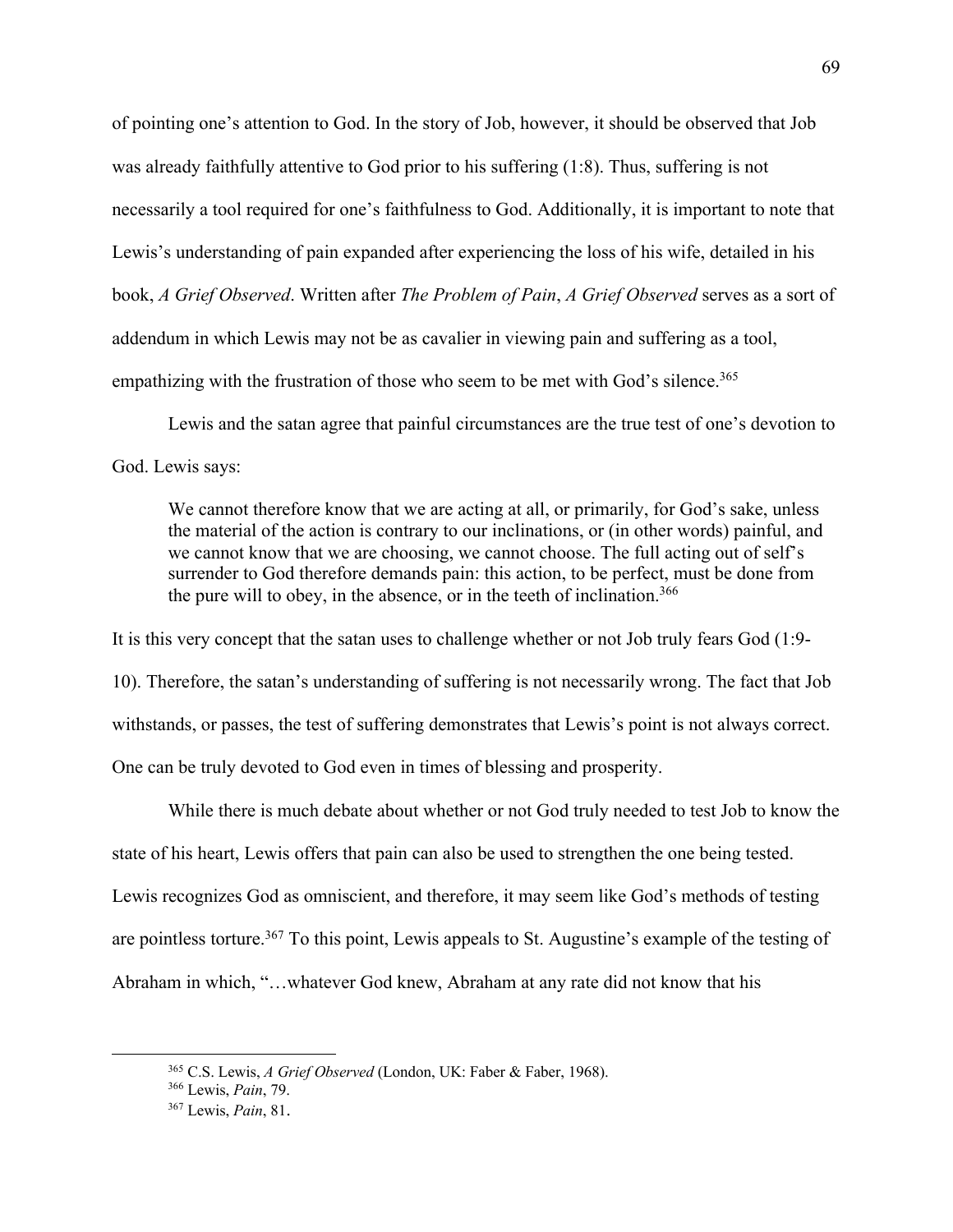obedience could endure such a command until the event taught him: and obedience which he did not know that he would choose, he cannot be said to have chosen."368 Likewise, Job cannot have been said to have been devoted to God even in suffering, had he not endured suffering. Even though God, in His omniscience, knew that Job would be faithful, Job did not know that his faithfulness could endure such trials. This concept, then, detracts from the speculation that God's testing was cruel and pointless.

# *Theological Praxis and Application*

The voices in the narrative of Job offer various views of God's interpretation of suffering. A theological examination of these voices shows that while each of their theologies was not completely accurate, much can be gleaned from them for a modern approach to navigating one's relationship with God in a time of suffering. In particular, the reader can have a better understanding of how to speak about God and respond to suffering in such a way that is theologically sound. Thus, the reader is equipped to comfort the sufferer or navigate their own suffering in a way that is God-honoring, in accordance with the Joban narrative.

One particular application is in how Christians, in particular, interpret the causation of one's suffering, in relation to God. As demonstrated by this research, it is inaccurate to assume that one's suffering is a retributive punishment from God for the sake of one's sin. To assume that all suffering is retributive agrees with the voices of Job's friends, who ultimately were rebuked by God for their retributive theology. While cross-referencing with other Scripture demonstrates there are *particular instances* in which God invokes suffering as a rebuke, the voices in Job demonstrate this is not so in *every instance* of suffering. Thus, the Christian is to be slow to identify suffering as retribution.

<sup>368</sup> Augustine, *De Civitate Dei*, quoted in C.S. Lewis, *The Problem of Pain* (New York, NY: Macmillan, 1962), 81.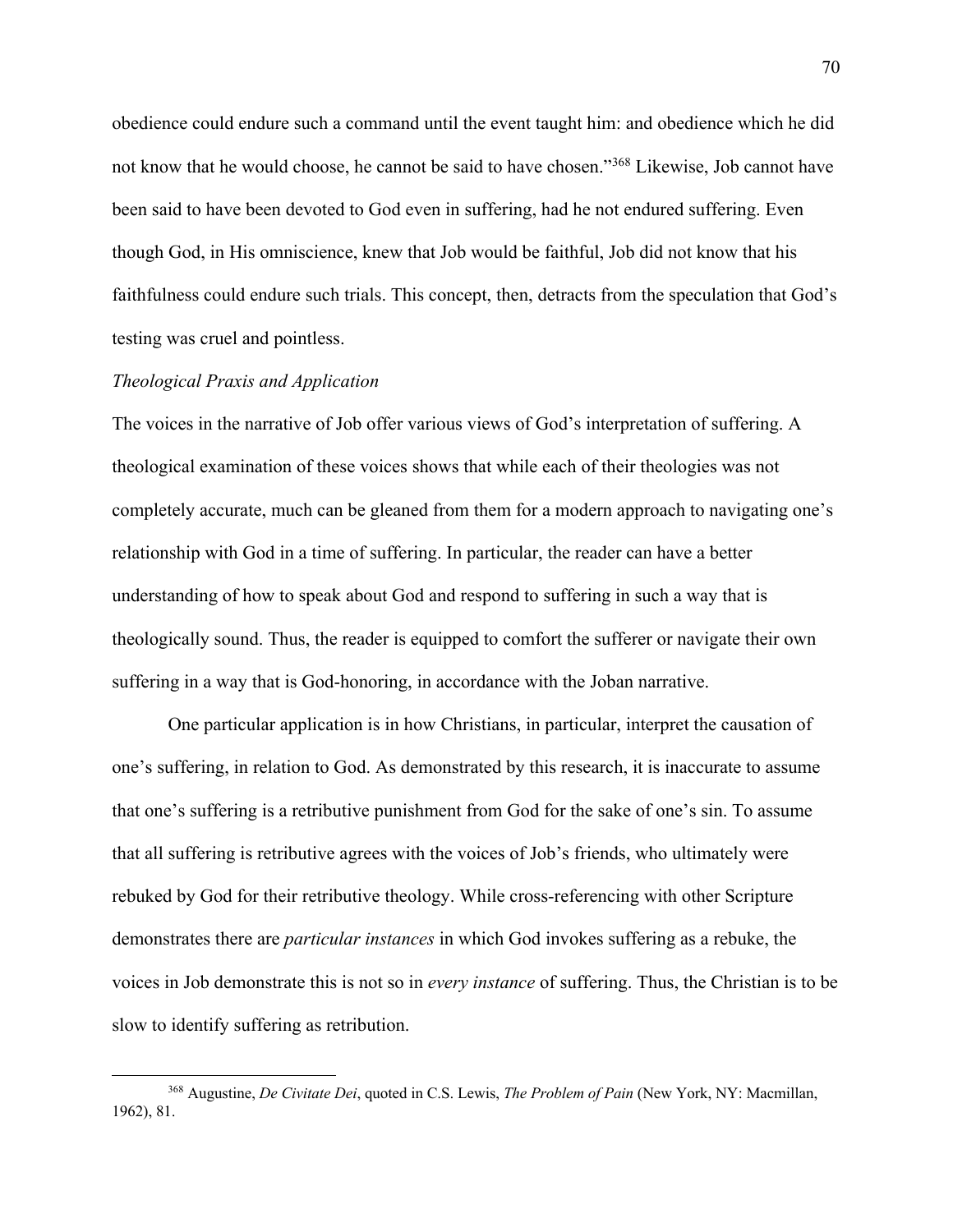One particularly comforting application provided by the dialogue in Job is that there is freedom offered to those suffering in expressing their anguish to God. As seen in the dialogue of Job, God does not issue a gag order to those who suffer. God refers to Job as His servant in both the prologue and the epilogue. Between these, Job lamented, asked questions, and expressed frustration. Although God corrected Job's misunderstanding of His character and judgment, God does not forsake Job. Rather, God eventually responds to him. This serves as a reminder that God provided the sufferer a means to express their pain without fearing they will be abandoned. It is important to note that "Laments constitute the largest group of Psalms in the Psalter. There are more than 60, including individual and corporate laments."369 With such a biblical precedence, lamenting is to be a practice for the biblical Christian. The Christian is invited to not only lament in their suffering but also support others in doing so. If God does not enforce a gag order, then neither can the Christian enforce one on one's self and others. Thus, it is both the responsibility of the individual and the Church at large to create safe spaces for lament. Churches may consider including opportunities to lament in worship services.

Job's friends assumed he was rejecting God's rebuke, and yet he was actually pursuing God in seeking His response. Thus, both the individual and Church can encourage the sufferer that God is not intimidated by their pain or questions. Rather, it is better to communicate with Him and seek Him, as opposed to avoid or altogether reject Him. The individual and the Church may encourage the sufferer to speak to God, even asking the painful questions, rather than withdrawing and concluding that He does not exist or care. Although God is silent during much of Job's suffering, His eventual response demonstrates He was aware and present during Job's

<sup>369</sup> Gordon D. Fee and Douglas Stewart, *How to Read the Bible for All Its Worth* (Grand Rapids, MI: Zondervan, 2003), 212.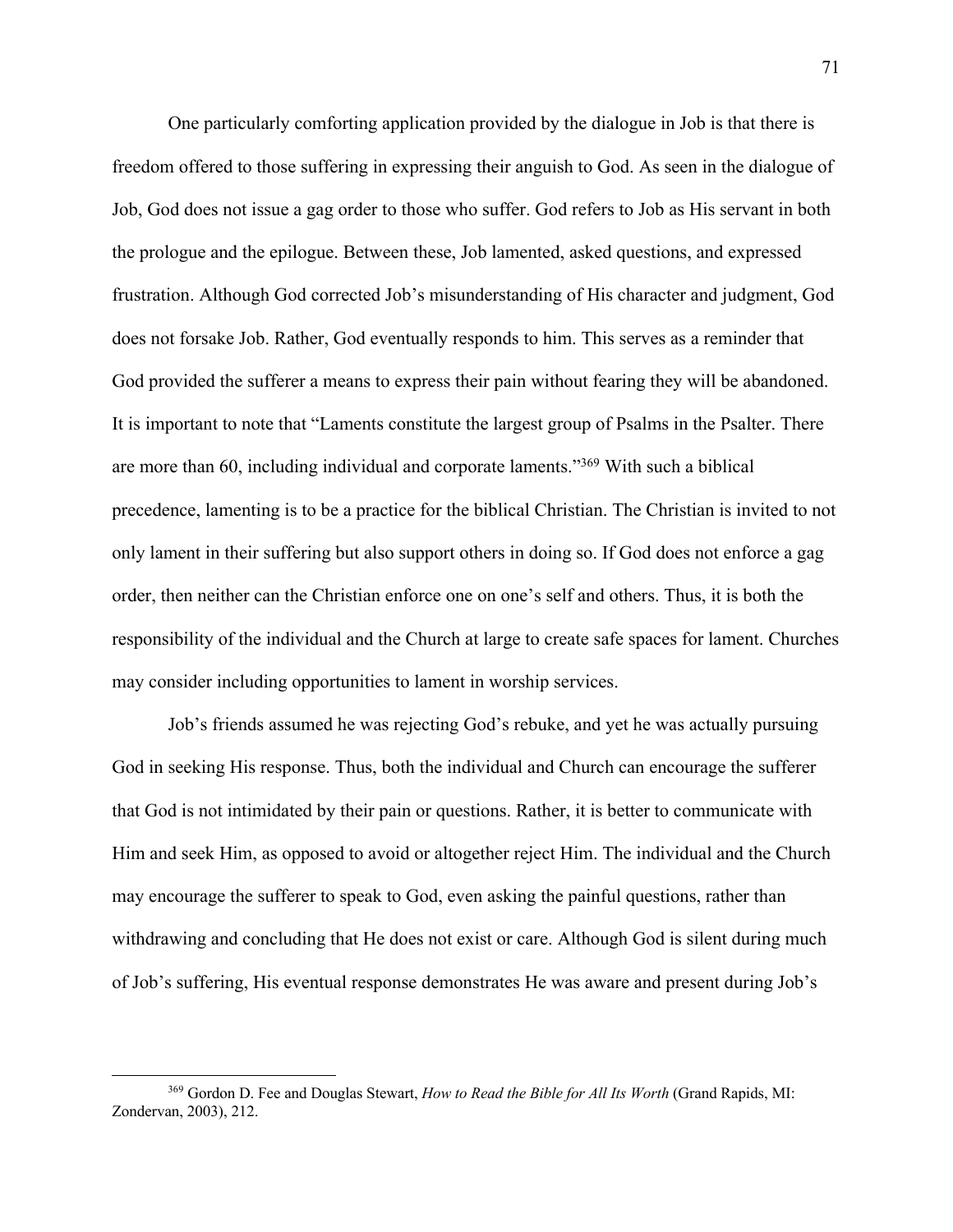suffering, listening to his cries. Thus, the sufferer can be encouraged that even in the appearance of God's absence, God is aware of their situation.

One sobering point of application from the story of Job is simply the acceptance of the reality that humans are not provided with all of the answers for their suffering. Job is invited to accept that he is not God, that he does not have the same power, knowledge, or wisdom as God. This is not a means of bypassing Job's pain, but rather, it is the ironic good news for the sufferer. God does not allow suffering to be comprehended, for it to make "sense." The reader can accept the mystery of suffering, in that God is working all things together for a grander purpose, even when one's suffering speaks what is contrary. God does not demand that one accept suffering as an ultimate end. Rather, within the narrative of Job, God displays his heart for restoration and compassion. This foreshadows the reality of the Cross, in which God became familiar with pain, and bore the suffering of humanity (see Isa. 53:3-4). Indeed, the theocentric theology of the Joban narrative invites the sufferer to cast their eyes not on themselves but on the God who suffered in order to bring about complete restoration.

### *Summary*

A theological evaluation of the voices of suffering in the book of Job offers practical insight and application to the modern reader. Wright contends with Job's desire to understand his suffering, offering that it is actually God's mercy that he cannot understand it. Keller identifies the fallacy that simply because one cannot clearly identify the point of suffering, it must be pointless. Lewis shows that suffering often aids the sufferer in realizing their devotion to God. Where the reader identifies with the Joban dialogue, they may also apply Job's acceptance of a God's character over God's answers.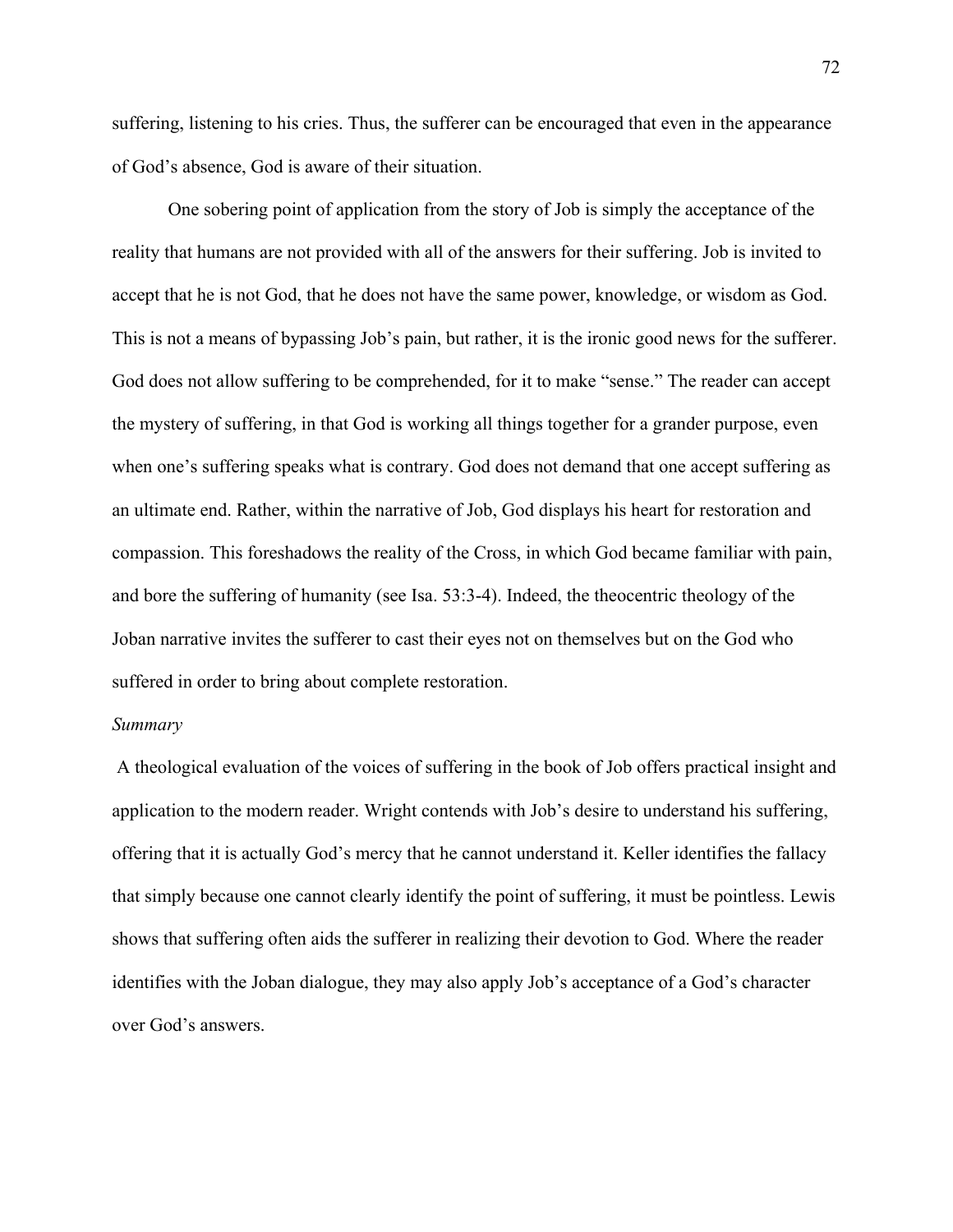## CHAPTER SEVEN

## **CONCLUSION**

Suffering is a common experience of humanity. This thesis has explored the voices in the narrative of Job, in an effort to help the reader assess their own voice in times of suffering, and thus understand if it is theologically accurate. Ultimately, the voice of God functions as a means for the reader to be reminded of a God who is good, present, and just in the midst of suffering. Where most of the voices assume that suffering is a result of retributive punishment, God's voice challenges this, asserting that humanity may not so easily identify the "why's" of suffering. God asserts that humanity can identify their own weakness and limitations, and trust in the One who oversees creation.

Singer-songwriter Bethany Barnard wrote the following modern-day lyrics of lament, in response to watching her dad suffer and ultimately die from cancer:

I've got to reconcile that You don't fast forward me through this And I've gotta reconcile that You want to know me when I'm like this And I've got to reconcile that You didn't change the diagnosis And I've gotta reconcile that You've reconciled it all in Your flesh You, Son of Man Love Incarnate You don't see from far away You come, sit with me And grieve with me And I see tears on Your face<sup>370</sup>

The dialogue of Job has revealed a God who is acutely aware of Job's suffering. The God who responds to Job is the God who responds to the suffering of humanity by becoming human. Unbeknownst to Job, God too, will sit in suffering, grieve, and shed tears. And

<sup>370</sup> "Tears on Your Face," Spotify, track 3 on Bethany Barnard, *All My Questions*, 2021.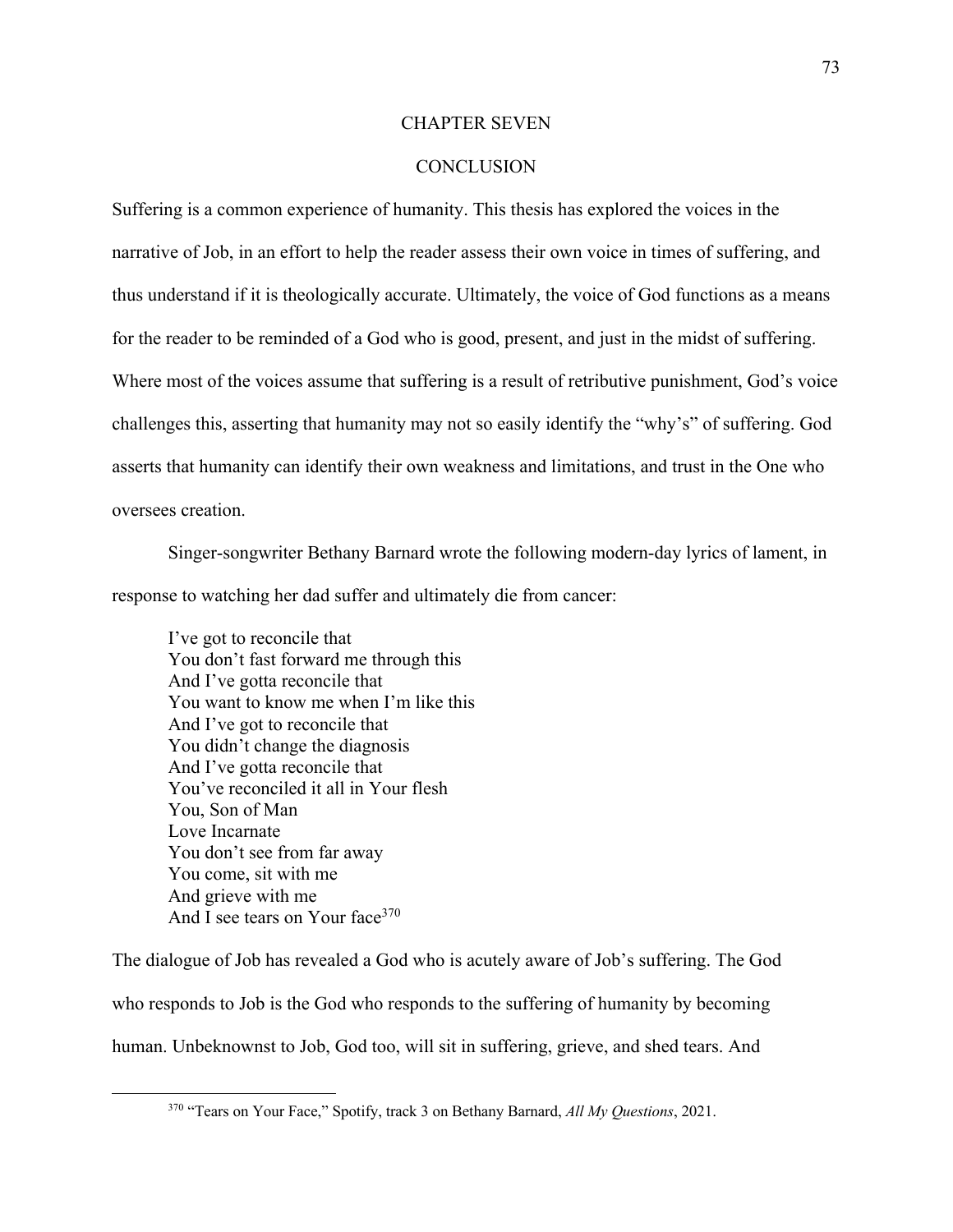so, it is not that God does not speak to the suffering that is so difficult to reconcile, rather God becomes acquainted with suffering for the sake of the reconciliation of all things, including our present sufferings (see Col. 1:20; Rom. 8:18). Surely, then, the sufferer can speak of a God who is good, *all the time*.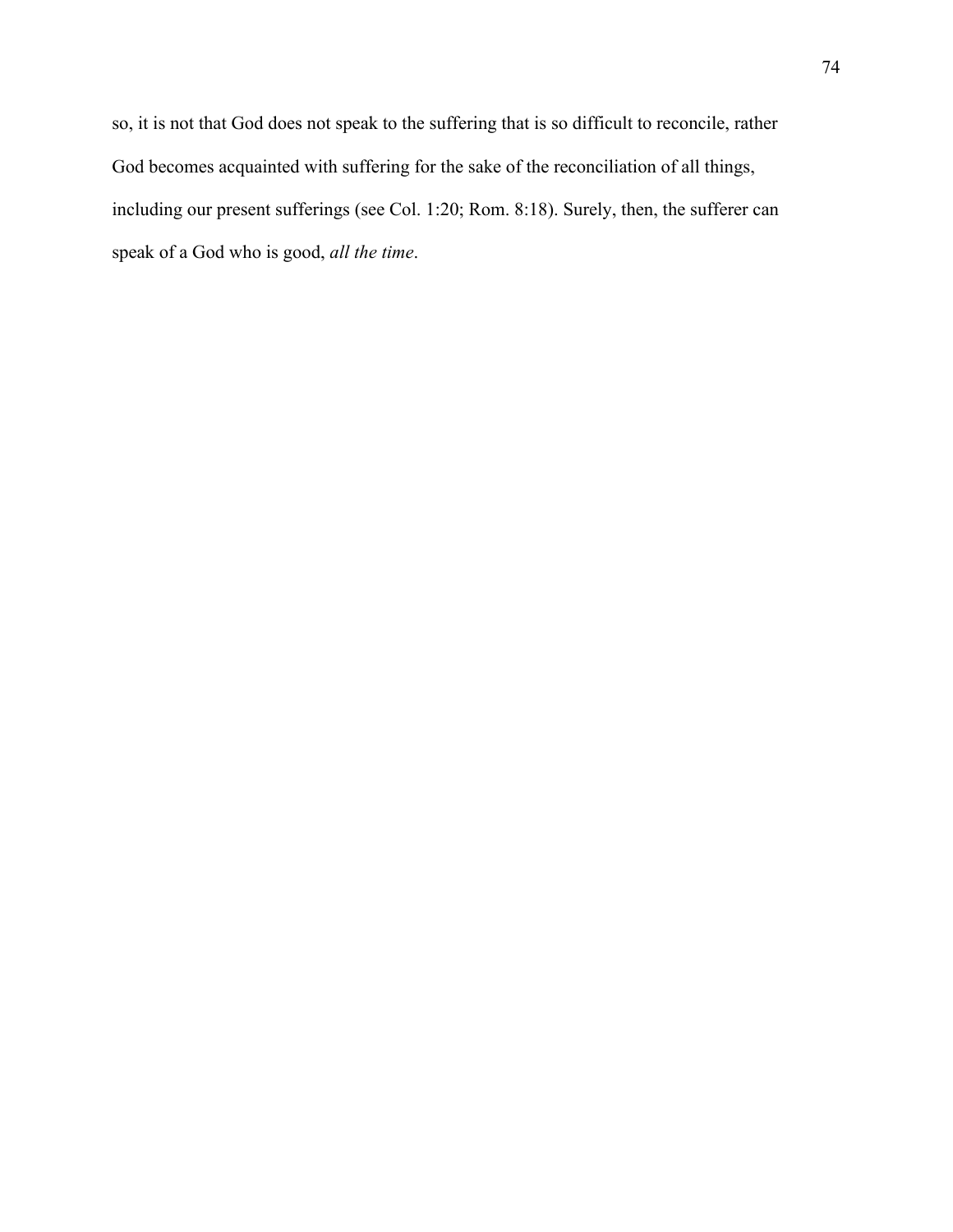#### Bibliography

- Ash, Christopher. *Job: The Wisdom of the Cross*. Preaching the Word. Wheaton, IL: Crossway, 2014.
- Augustine. *De Civitate Dei*. Quoted in C.S. Lewis, *The Problem of Pain.* New York, NY: Macmillan, 1962.
- Barnard, Bethany. "Tears on Your Face." Track 3 on *All My Questions*. 2021, Spotify audio.
- Bowler, Kate. *Blessed: A History of the American Prosperity Gospel*. New York, NY: Oxford University Press, 2013.
- Childs, Brevard S. *Introduction to the Old Testament as Scritpture*. Philidephia, PA: Fortress Press, 1979.
- Clines, David J.A. *Job 1-20*. Word Biblical Commentary. Dallas, TX: Word Books, 1989.
- Duhm, B., *Das Buch Hiob erklärt,* KHC; Tübingen: J. C. B. Mohr, 1897. Quoted in David J.A. Clines, *Job 1-20*, Word Biblical Commentary. Dallas, TX: Word Books, 1989.
- Fee, Gordon D., and Douglas Stewart. *How to Read the Bible for All Its Worth*. Grand Rapids, MI: Zondervan, 2003.
- Habel, Norman C. *The Book of Job: A Commentary*. Philadelphia: Westminster Press, 1985. Quoted in John E. Hartley, *The Book of Job*. Grand Rapids, MI: Eerdmans, 1988.
- Hartley, John E. *The Book of Job*. Grand Rapids, MI: Eerdmans, 1988.
- Hassell Bullock, C. *Encountering the Book of Psalms*. Second. Grand Rapids, MI: Baker Academic, 2018.
- Hawley, Lance. "The Rhetoric of Condemnation in the Book of Job." *Journal of Biblical Literature* 139, no. 3 (2020): 459–78.
- Keller, Timothy. *The Reason for God: Belief in an Age of Skepticism*. New York, NY: Dutton, 2008.
- Lane, William. *The Gospel According to Mark.* Grand Rapids: Eerdmans, 1974. Quoted in Timothy Keller. *The Reason for God: Belief in an Age of Skepticism*. New York, NY: Dutton, 2008.
- List, Nicholas. "Receptions of Job and Theologies of Suffering." *Stimulus* 27, no. 2 (2020): 71– 76.
- Lewis, C.S. *A Grief Observed*. London, UK: Faber & Faber, 1968.